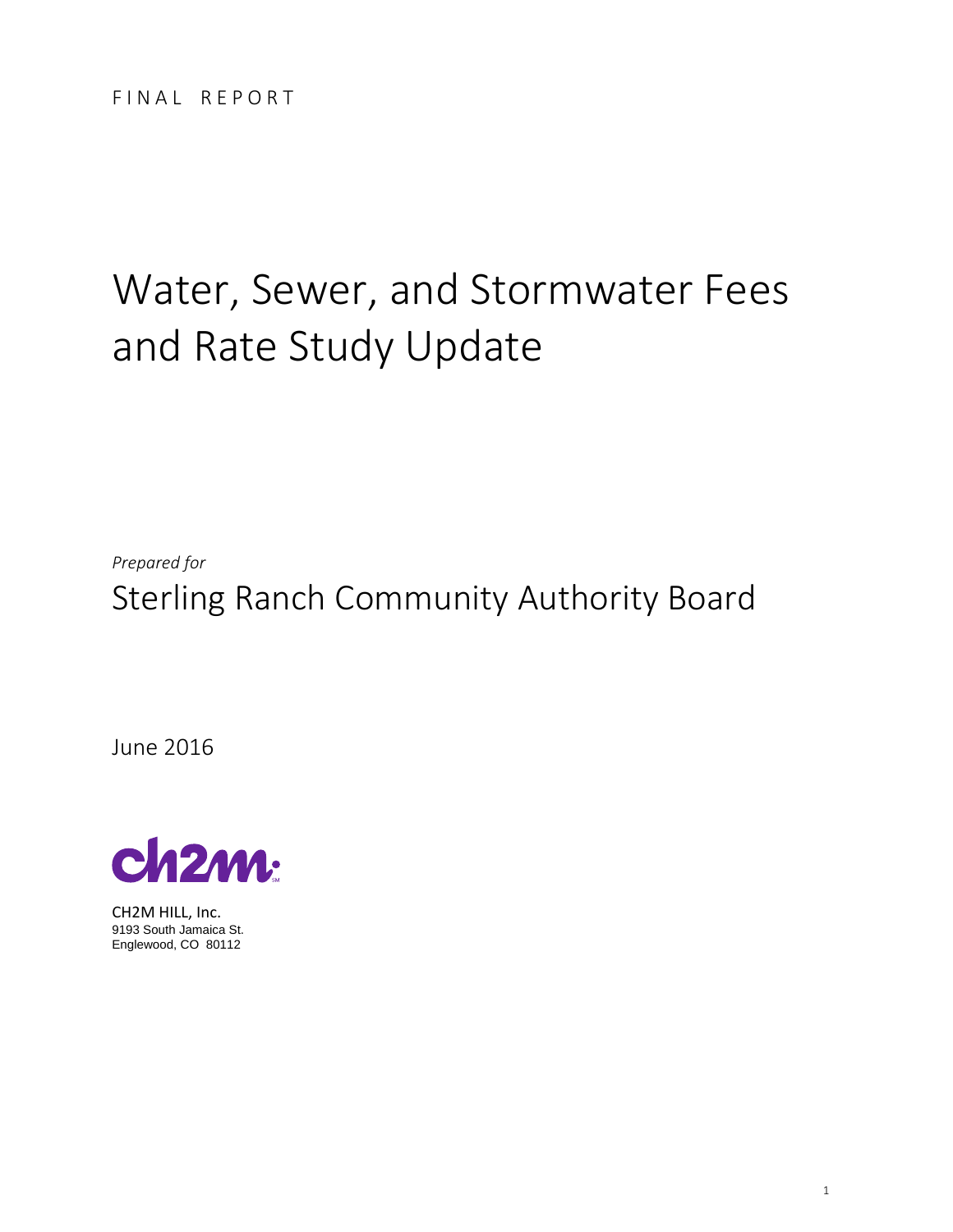# Contents

| Section |       | Page |
|---------|-------|------|
|         |       |      |
|         |       |      |
| 1.1     |       |      |
| 1.2     |       |      |
| 1.3     |       |      |
|         | 1.3.1 |      |
|         | 1.3.2 |      |
| 1.4     |       |      |
| 1.5     |       |      |
|         |       |      |
| 2.1     |       |      |
| 2.2     |       |      |
| 2.3     |       |      |
|         |       |      |
| 3.1     |       |      |
| 3.2     |       |      |
|         | 3.2.1 |      |
|         | 3.2.2 |      |
|         |       |      |
|         |       |      |
| 3.3     |       |      |
|         | 3.3.1 |      |
|         | 3.3.2 |      |
| 3.4     |       |      |
|         | 3.4.1 |      |
|         |       |      |
|         |       |      |
|         |       |      |
| 4.1     |       |      |
| 4.2     |       |      |
|         | 4.2.1 |      |
|         | 4.2.2 |      |
|         |       |      |
| 4.3     |       |      |
|         | 4.3.1 |      |
|         |       |      |
|         |       |      |
|         |       |      |
| 5.1     |       |      |
| 5.2     |       |      |
|         | 5.2.1 |      |
|         | 5.2.2 |      |
|         |       |      |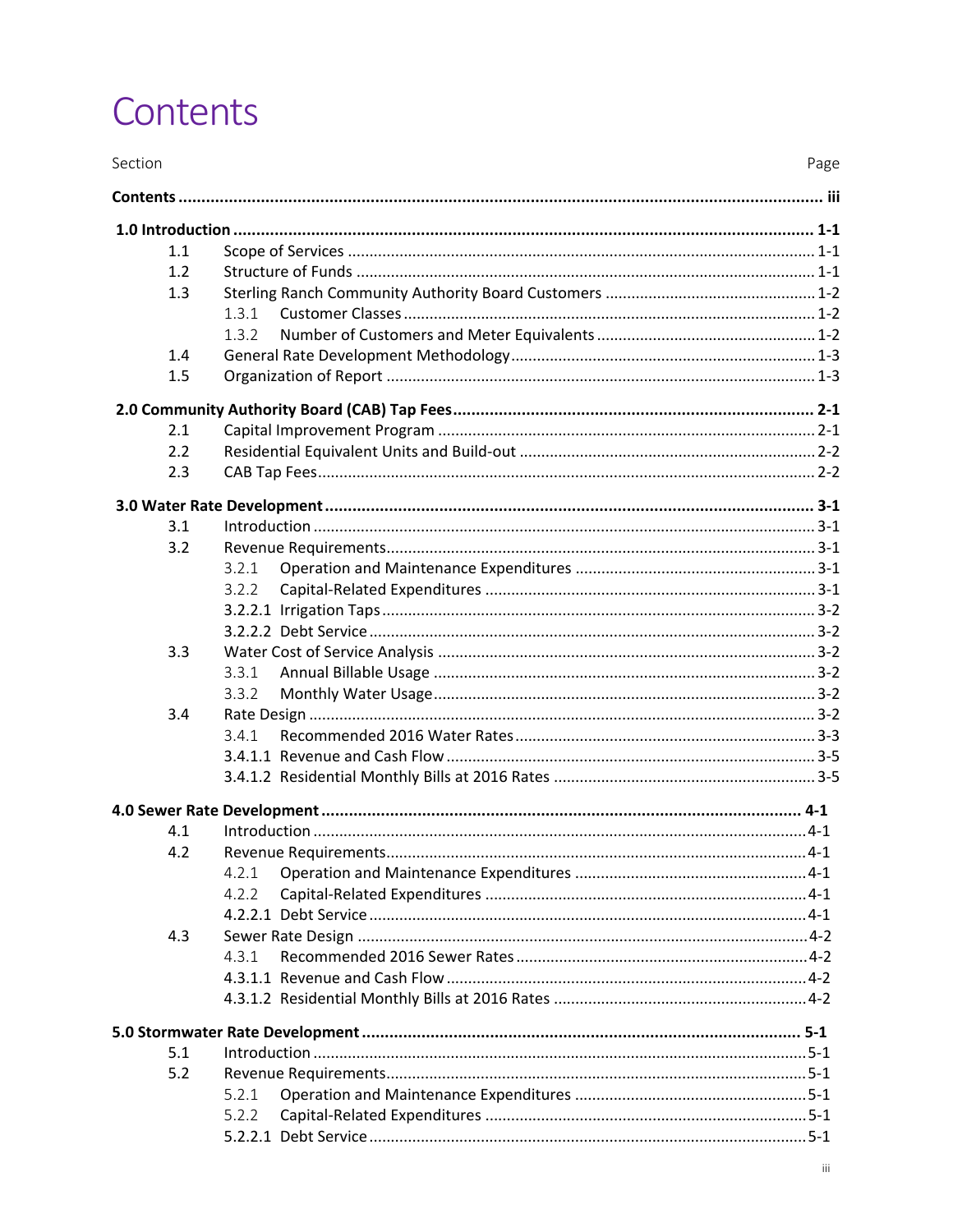| 5.3 |  |  |  |
|-----|--|--|--|
|     |  |  |  |
|     |  |  |  |
|     |  |  |  |
|     |  |  |  |

**Appendices** 

**Appendix A Customer Characteristics**

#### **Appendix B CAB Tap Fees**

#### **Appendix C Water Rate Development**

#### **Appendix D Sewer Rate Development**

**Appendix E Stormwater Rate Development**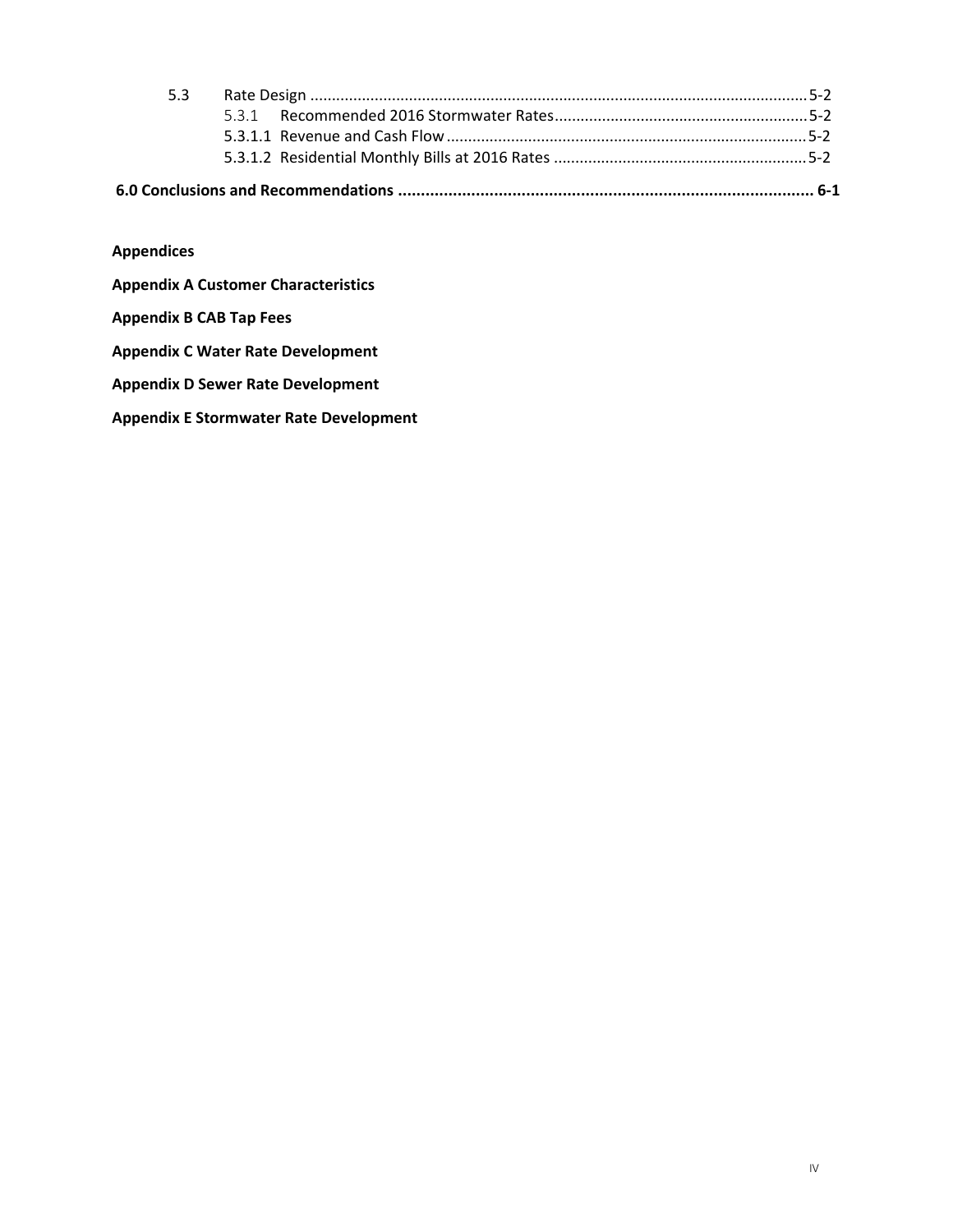# 1.0 Introduction

This 2016 Rate Study Update (2016 Rate Study Update) documents the water, sewer, and stormwater tap fees and rates for the Sterling Ranch Community Authority Board (CAB) in support of its water, sewer, and stormwater enterprises. In addition, the 2016 Rate Study Update included analysis of the water and sewer tap fees and rates for Dominion Water and Sanitation District (Dominion or DWSD), a wholesale water and sanitation district. The prior *System Development Charge and Cost‐of‐Service Water Rates Study* (2014 Rate Study) for CAB and Dominion was prepared by Honey Creek Resources, Inc. In the 2014 Rate Study, Honey Creek Resources recommended the initial tap fees, as well as the initial water and sewer rates and associated rate structures.

Financial projections included in this study are provided for a near-term forecast period (2016-2020). In addition, the fees and rate analysis is consistent with the CAB's long-term business plan through buildout (2040). Forecasted revenues and expenditures are expressed in current 2016 dollars for ease of comparison.

# 1.1 Scope of Services

The CAB provides water, sewer, and stormwater services to the residents as well as nonresidential users of Sterling Ranch (Sterling Ranch), a 3,400‐acre planned development located in northwest Douglas County, Colorado. The CAB purchases wholesale water from DWSD, and DWSD charges seasonal rates for the water delivered to the CAB. DWSD also provides sewer collection and treatment services for the CAB, for which a wholesale sewer rate is assessed. The CAB is responsible for all services related to the collection and storage of stormwater. The CAB is DWSD's largest retail customer.

Three rate models were built for this study to analyze the various CAB and DWSD enterprises through buildout. Since CAB and DWSD are dependent on each other, the water and sewer rate models each include a financial analysis of the respective CAB and DWSD enterprises. The stormwater rate model is simpler in that stormwater services are provided through the CAB, and therefore only one entity is modeled.

# 1.2 Structure of Funds

CAB manages six funds in total: the CAB Water Capital Fund and Operating Fund, the CAB Wastewater Capital Fund and Operating Fund, and the CAB Stormwater Capital Fund and Operating Fund. The general structure of the Capital and Operating funds is briefly discussed below:

- **CAB Capital Funds** These funds include capital expenditures related to water, sewer, or stormwater infrastructure owned by CAB. The source of revenue for the capital funds are generated through the collection of CAB tap fees at the time new taps are purchased. Interest income on cash reserves is also accrued in this fund.
- **CAB Operating Funds** The operating funds include management of operations and maintenance (O&M) and labor expenditures for the water, sewer, or stormwater systems. As each system approaches buildout, non‐growth capital expenditures related to the existing systems will also be managed out of these funds. Revenue for this fund is generated through service fees and charges, investment income, and other miscellaneous revenue.

The projected tap fee revenue generated for the capital funds are based on development projections discussed herein and the 2016 tap fees discussed in the following section. Operating Fund revenue generated through water, sewer, and stormwater user charges is projected based on the assumptions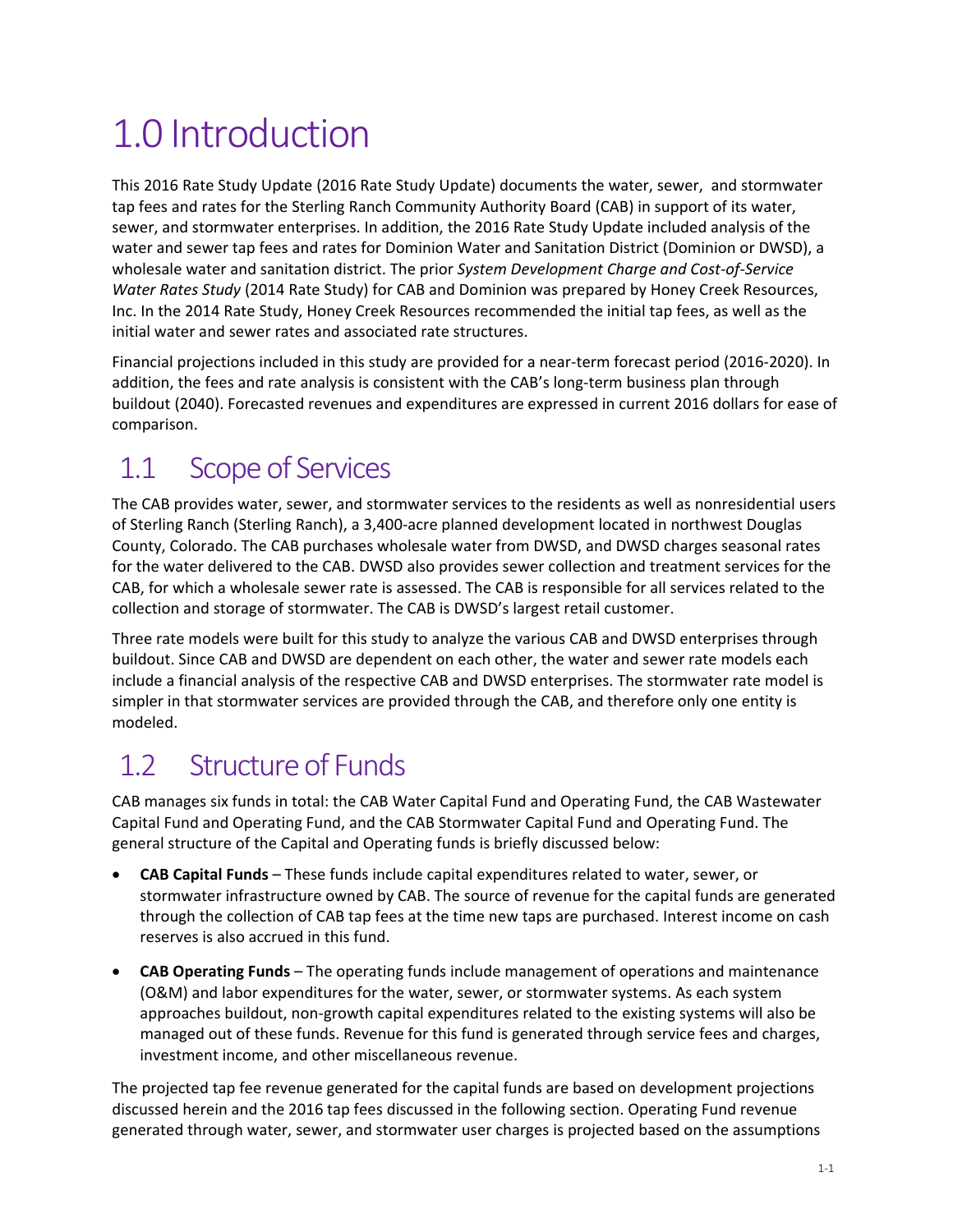and analysis discussed in the following sections.

# 1.3 Sterling Ranch Community Authority Board Customers

Sterling Ranch is currently in the initial stages of development with infrastructure development of the first filing beginning in late 2015. The CAB customers will be comprised of both residential and nonresidential classes, with residential customers currently accounting for over 95 percent of all customers. CAB is scheduled to begin delivering water and sewer services to customers toward the end of the year 2016. Under the current development plan provided by Sterling Ranch, approximately 9,700 residential units will be built by 2035. It should be noted that Sterling Ranch has zoning entitlements for over 12,000 units and that development plans will change as buildout continues. The CAB and DWSD should review their rates and fees annually as development assumptions change. The customer characteristics of the development are discussed below.

### 1.3.1 Customer Classes

The following major customer classesare anticipated fortheCAB water, sewer, and stormwater utilities:

- Single Family Detached Traditional single family residential, detached from adjacent homes
- Single Family Attached Single family residential with zero-lot lines or otherwise attached to adjacent homes
- Medium Density Multi-Family Residential
- High Density Multi-Family Residential
- Commercial or non-residential
- Irrigation (Water Customer Only)
- Construction (Water Customer Only)

### 1.3.2 Number of Customers and Meter Equivalents

A total of 9,700 residential units are currently projected at buildout within Sterling Ranch. The anticipated number of residential customers in each customer class was provided by Sterling Ranch, by year, through buildout. It should also be noted that prior to this 2016 Rate Study Update, total non‐ residential demand (acre‐ feet/year [AFY]) was estimated by Element Water Consulting, Inc. (Element), but not the number of non‐residential customers. For this analysis, it has been assumed that the breakdown of non-residential demand by customers and meter size is proportionately similar to that of Castle Rock Water (serving the Town of Castle Rock, Colorado). Similarly, the number of irrigation customers was not estimated prior to this 2016 Rate Study Update, but rather the expected number of irrigated acres was used by Element to compute a total irrigation demand. An assumption of the number of irrigation customers was made in order to estimate the total number of customers within the development.

Meter equivalents were calculated using meter size capacity ratios as a proxy for water demand and capacity requirements. Meter equivalents are expressed in terms of single family residential equivalent units, which are typically characterized by a 3/4" x 3/4" connection. Older single family residences and multi-family units tend to use smaller meters,  $5/8''$  x  $3/4''$  or  $5/8''$  x  $5/8''$ .

For Sterling Ranch, it was assumed that all single family residences, whether attached or detached, will have  $3/4$ "x  $3/4$ " meters, with each  $3/4$ " meter representing one single family equivalent unit. All multifamily units are assumed to have 5/8" x 5/8" meters, with each representing 0.75 single family units, or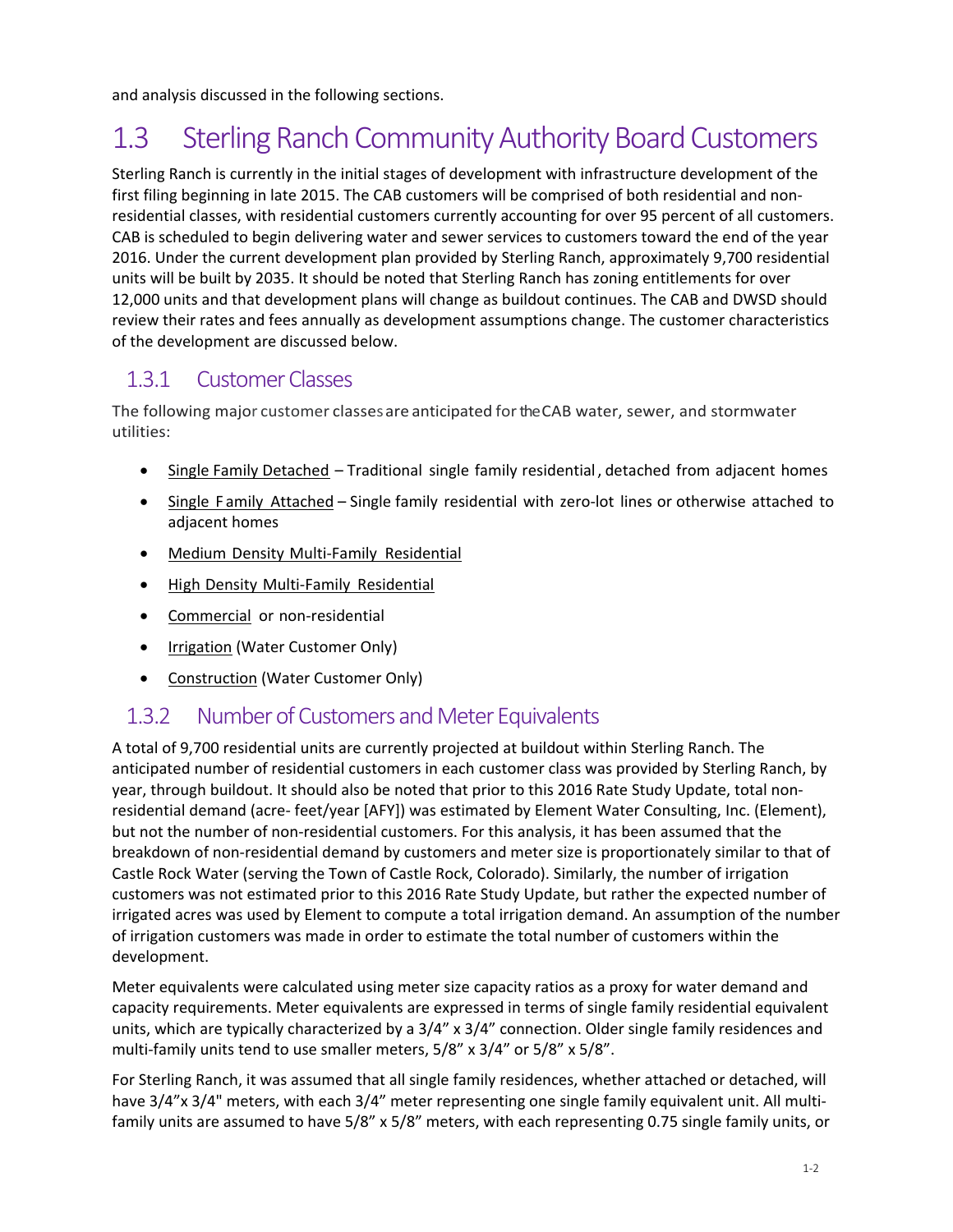Equivalent Residential Units (EQR). The EQRs for commercial and irrigation customers were estimated based on an assumed distribution of meter sizes. The expected year-end number of customers, equivalent meters, and anticipated annual billable water usage is summarized by customer class, for years 2016 through 2020 in Table A‐1 (Appendix A). The anticipated breakdown at buildout of customers by meter sizes and corresponding equivalent meters, or EQRs, is provided in Table A‐2 (Appendix A). After applying the breakdown of meter sizes and the equivalent meter factors, the projected total number of EQRs reaches 9,536 by buildout.

It should be noted that the Chatfield Valley Framework Entities (CVE) customers are included in the summary of residential customers. The CVE customers are customers outside of Sterling Ranch that may potentially be served by DWSD. Since the financial modeling between CAB and DWSD is so closely related, the CVE customers are included in the summary tables of number customers and equivalent meters, but CVE customers are only included in calculations for DWSD fees and rates.

# 1.4 General Rate Development Methodology

The water, sewer, and stormwater fees and rates summarized in this document include one‐time System Development Charges (SDC), or tap fees, for new construction, and estimated monthly usage charges.

The process for estimating rates and charges follows Colorado State law for determining tap fees and American Water Works Association (AWWA) M1 guidelines for calculating user fees, summarized in the following steps:

1. Estimating the amount and timing of anticipated capital expenditures necessary to develop the systems required to serve the project

2. Identifying and estimating the type and number of customers and determining the estimated number of EQRs

3. Calculating the SDCs based on anticipated future capital expenditures and the anticipated number of EQRs

4. Developing a long‐term Financial Plan that incorporates projected tap fee revenues, expenditures, financing, and fund balances available for expenditures in future periods

5. From the Financial Plan, determining revenue requirements that identify how much revenue needs to be generated through monthly usage charges to customers to fund O&M and other expenses

6. Identifying and classifying the anticipated customer base in terms of numbers by class

7. Allocating Revenue Requirements across the various customer classes

8. Designing rates that are equitable and that generate sufficient revenues from each customer class to sustain the District through buildout and beyond

The steps listed above were followed in the 2014 Rate Study in order to develop the water and wastewater rate structures. This 2016 update maintains essentially the same rate structure but with updated rates and charges that reflect current assumptions regarding the pace of development, capital plans, water supply sources, agreements with other entities, etc.

# 1.5 Organization of Report

This report includes the development of the CAB fees and rates. The DWSD fees and rates are documented in a separate TM. By their nature, utility rate studies are table intensive, and supporting text is easily lost by the reader. In order to present the rate study findings with more clarity, the text and supporting tables have been separated. Summary tables providing the recommended CAB 2016 fees and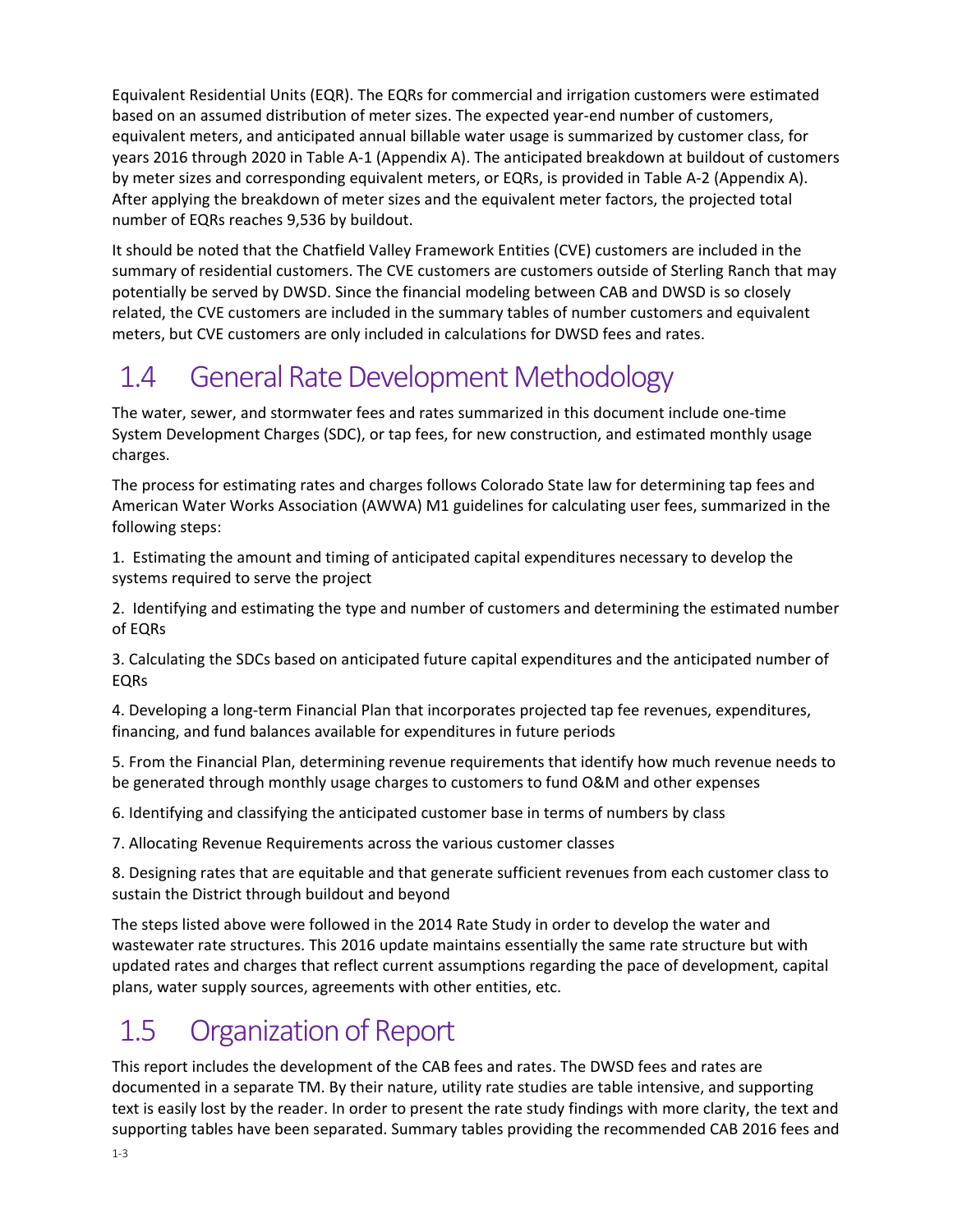rates are included within the body of the report, but the supporting tables are included in the appendices. This allows the reader to view both the tables and text side‐by‐side. A brief description of the report section and corresponding appendices is as follows:

Section 1 – Introduction: Discussion of CAB's services and customer characteristics, and description of the general rate development methodology. The tables corresponding to the customer characteristics discussion are provided in Appendix A – Customer Characteristics.

Section 2 – CAB Tap Fees: Discussion of the methodology and calculation of tap fees for the water, sewer, and stormwater enterprises. The tables corresponding to the calculation of the tap fees are included in Appendix B – CAB Tap Fees

Section 3 – Water Rate Development: Discussion of rate development for the water system. The tables corresponding to the water rate development are included in Appendix C – Water Rate Development.

Section 4 – Sewer Rate Development: Discussion of rate development for the sewer system. The tables corresponding to the sewer rate development are included in Appendix D – Sewer Rate Development.

Section 5 ‐ Stormwater Rate Development: Discussion of rate development for the stormwater system. The tables corresponding to the stormwater rate development are included in Appendix E – Stormwater Rate Development.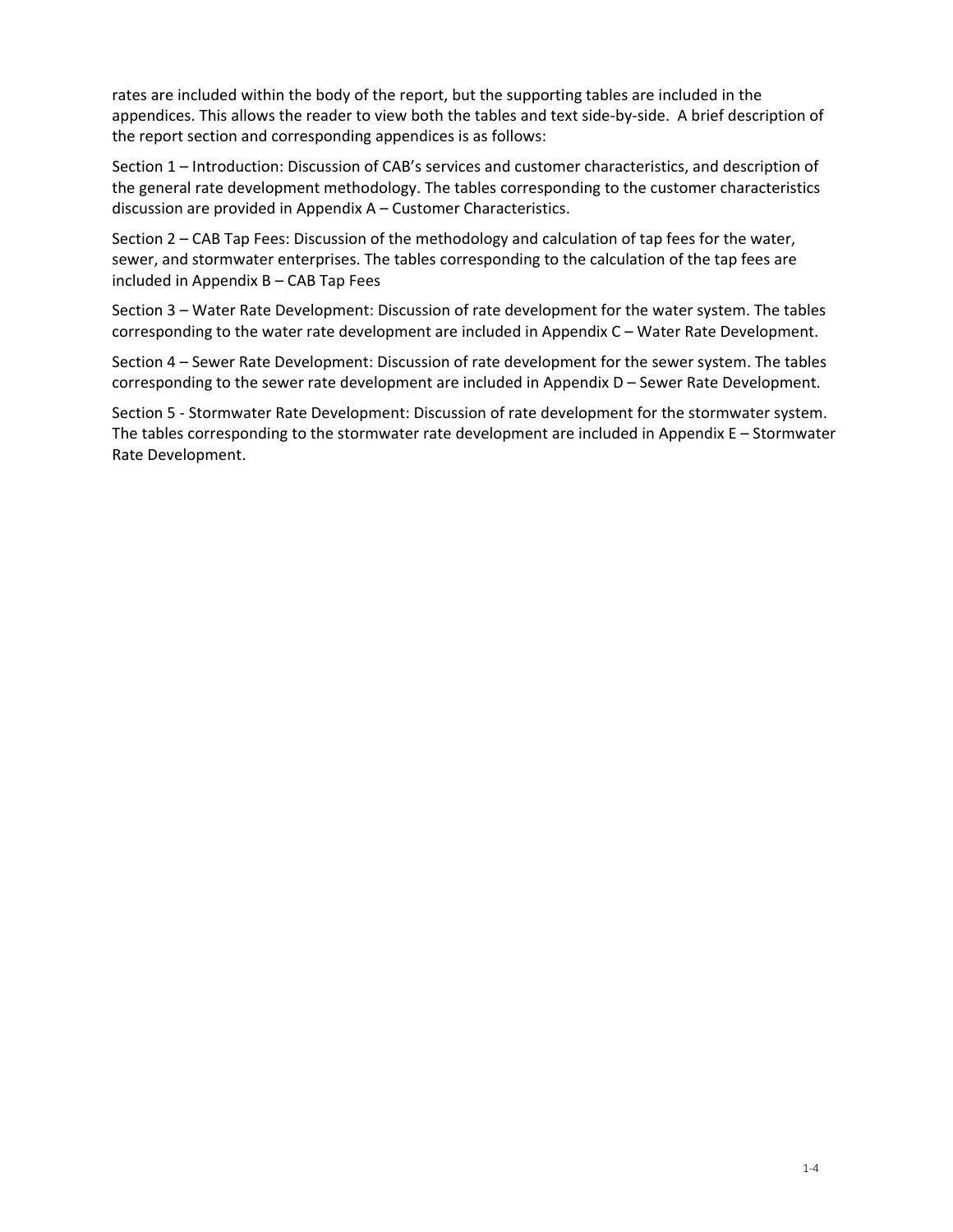# 2.0 Community Authority Board (CAB) Tap Fees

This section presents recommended 2016 tap fees CAB will charge new customers within the Sterling Ranch Development. Tap fees are intended to recover the capital cost of the water, sewer, and stormwater infrastructure. The tap fee could equivalently be termed an SDC, impact fee, connection fee, or other terms intended to account for the up‐front cost of joining the utility. Tap fees typically have two components:

- A buy‐in, or equity, component requiring new customers to reimburse existing customers for available capacity in the existing system
- A growth, or improvement, component to recover the cost of additional capacity needed to serve new customers, on the basis that "growth pays for growth"

A buy‐in component is not developed for CAB because it's a relatively new development with few assets to buy into. As a result, all capital costs will be allocated to growth.

There are two components to the Sterling Ranch tap fee. The first is the tap fee required to recover the DWSD water and sewer system capital costs, and the second is the tap fee required to recover CAB capital costs. The total of these two comprise the Sterling Ranch Development tap fee.

Based on CH2M's review and analysis of the customer characteristics and capital improvement costs, tap fees were calculated for the water and sewer systems. The 2016 tap fees are based the current capital plans provided by CAB and DWSD and construction of construction single family and multi‐family customers (9,700 total), commercial customers, and irrigation customers, totaling 9,536 EQRs through buildout. The calculation for the CAB tap fees is discussed below.

# 2.1 Capital Improvement Program

The CAB Capital Improvement Program (CIP) includes the acquisition, development, and construction of all major capital assets needed through the build‐out of the water, sewer and stormwater systems. These expenditures are anticipated to be incurred during the period 2016‐2040 and include costs for water transmission and distribution, sewer collection and transmission, and stormwater collection within the Sterling Ranch Development.

CAB has either invested, or plans to invest, approximately \$9.0 million for water system infrastructure, \$4.0 million for sewer infrastructure, and \$40.0 million for stormwater infrastructure (measured in 2016 dollars) through buildout. The vast majority of these expenditures will occur within the next 10 years. In order to complete its infrastructure investment program, near‐term financing will be required. As a result, financing costs are a component of the tap fees and of user rates and charges.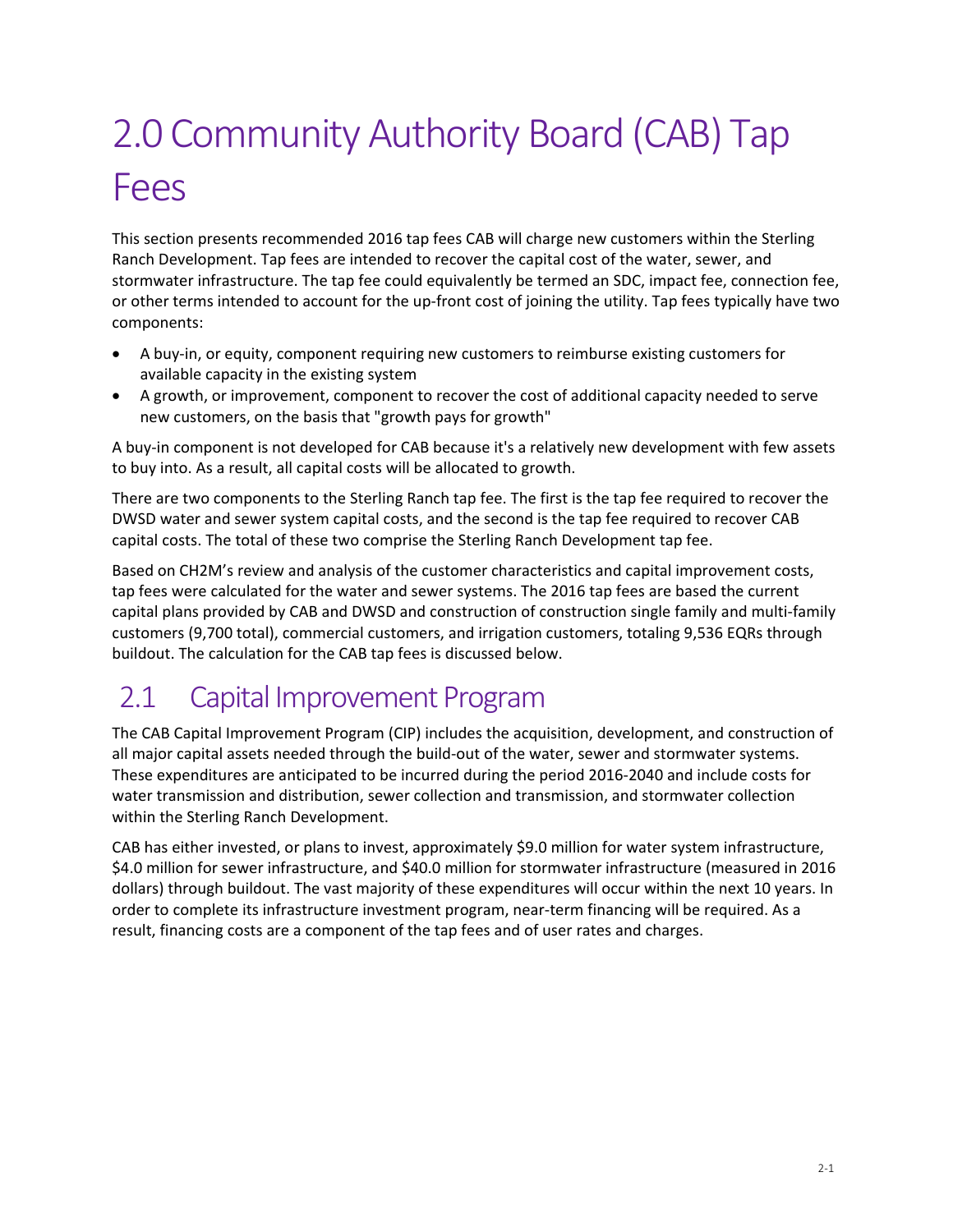## 2.2 Residential Equivalent Units and Build-out

Since the CIP includes costs through build-out, the calculated tap fees are based on the buildout number of EQRs.<sup>1</sup> Currently, it is estimated there will be approximately 9,536 EQRs, as described in the Customer Service Characteristics section of this report.

## 2.3 CAB Tap Fees

Tap fees are simply the result of the total capital investment divided by the number of EQRs at buildout. The initial calculation does not include any contingencies or financing costs. The second calculation adds financing costs to the initial tap fee calculation. Several of the capital assets for each system will be financed, and the growth‐related financing costs will be recovered through tap fees. The 2016 tap fees are provided in Table 2‐1 for each customer class. The 2016 tap fees include the cost of financing a portion of the capital improvement projects. The tables detailing the tap fee calculation for each enterprise are provided in Appendix B.

#### Table 2‐1

| CAB Tap Fees                               |               |               |
|--------------------------------------------|---------------|---------------|
| <b>Description</b>                         | 2015 Tap Fees | 2016 Tap Fees |
| <b>Residential</b>                         |               |               |
| Single Family Water Tap (per EQR)          | N/A           | \$1,500       |
| Single Family Sanitary Sewer Tap (per EQR) | N/A           | \$700         |
| Multi-Family Water Tap, per unit           | N/A           | \$1,125       |
| Multi-Family Sanitary Sewer Tap, per unit  | N/A           | \$525         |
| <b>Non-Residential</b>                     |               |               |
| Indoor Water Tap (per EQR)                 | N/A           | \$1,500       |
| <b>Irrigation</b>                          |               |               |
| 5/8''                                      | N/A           | \$1,005       |
| 3/4''                                      | N/A           | \$1,500       |
| 1 <sup>''</sup>                            | N/A           | \$2,505       |
| $1 - 1/2"$                                 | N/A           | \$4,995       |
| 2"                                         | N/A           | \$10,005      |
| 3''                                        | N/A           | \$25,005      |
| Sanitary Sewer Tap (per EQR)               | N/A           | \$700         |
| Residential Stormwater Tap (per unit)      | N/A           | \$4,500       |
| <b>Non-Residential Stormwater Tap</b>      | N/A           | $***$         |

\*\*Calculated on a case‐by‐case basis dependent on impervious area.

<sup>1</sup> An equivalent residential unit (EQR) is a method of normalizing capacity measures across customer classes. For instance, a 3/4" metered single family residence is typically considered 1 EQR. Multi-family housing units are expressed in fractions of EQR, such as 0.625 EQR/unit, and commercial customers are expressed as multiples of EQRs. Most commonly these equivalents are based on the hydraulic capacity of their meter size relative to 3/4".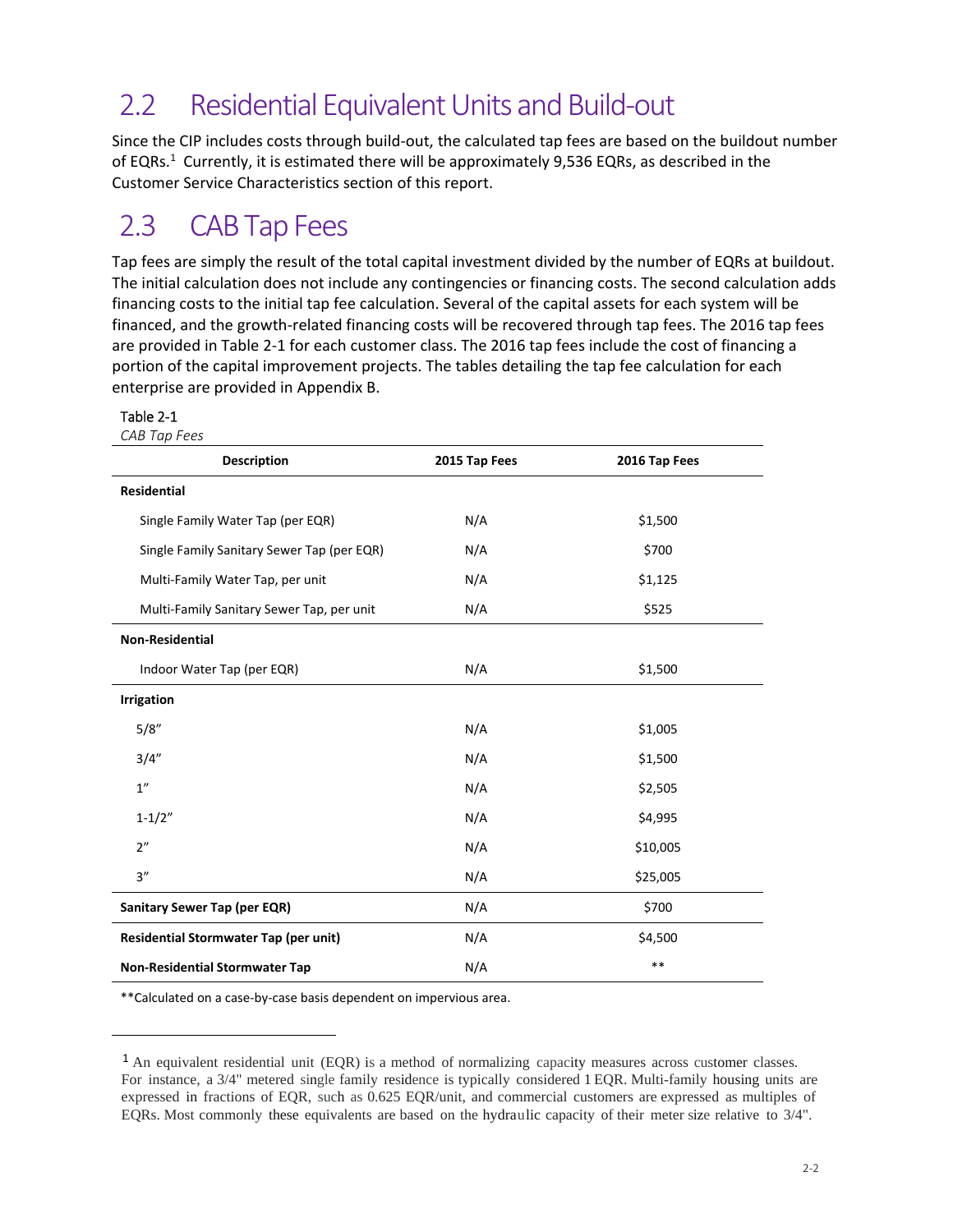The CAB capital assets were included in the original calculation of tap fees as listed in the CAB Rules and Regulations. For this rate study, the CAB assets were separated from the DWSD assets in order to calculate separate tap fees for each entity. A new stormwater tap fee is also established for 2016. The Sterling Ranch Development tap fees are the sum of the DWSD tap fees and the CAB tap fees (above). The Sterling Ranch Development 2015 and 2016 tap fees are provided in Table 1‐2.

| <b>Sterling Ranch Development Tap Fees</b>   |                                                                                             |               |  |  |  |  |
|----------------------------------------------|---------------------------------------------------------------------------------------------|---------------|--|--|--|--|
| <b>Description</b>                           | 2015 Tap Fees                                                                               | 2016 Tap Fees |  |  |  |  |
| Residential                                  |                                                                                             |               |  |  |  |  |
| Single Family Water Tap (per EQR)            | \$25,000                                                                                    | \$24,000      |  |  |  |  |
| Single Family Sanitary Sewer Tap (per EQR)   | \$7,500                                                                                     | \$8,000       |  |  |  |  |
| Multi-Family Water Tap, per unit             | \$18,750                                                                                    | \$18,000      |  |  |  |  |
| Multi-Family Sanitary Sewer Tap, per unit    | \$5,625                                                                                     | \$6,000       |  |  |  |  |
| Pool Tap                                     | \$12,500                                                                                    | \$12,500      |  |  |  |  |
| <b>Non-Residential</b>                       |                                                                                             |               |  |  |  |  |
| Indoor Water Tap (per EQR)                   | \$25,000                                                                                    | \$24,000      |  |  |  |  |
| <b>Irrigation</b>                            |                                                                                             |               |  |  |  |  |
| 5/8''                                        | \$16,667                                                                                    | \$16,080      |  |  |  |  |
| 3/4''                                        | \$25,000                                                                                    | \$24,000      |  |  |  |  |
| 1"                                           | \$41,667                                                                                    | \$40,080      |  |  |  |  |
| $1 - 1/2"$                                   | \$83,333                                                                                    | \$79,920      |  |  |  |  |
| 2"                                           |                                                                                             | \$160,080     |  |  |  |  |
| 3''                                          | At least \$204,840<br>for non-residential<br>indoor and<br>\$138,240 for<br>irrigation only | \$400,080     |  |  |  |  |
| Sanitary Sewer Tap (per EQR)                 | \$7,500                                                                                     | \$8,000       |  |  |  |  |
| <b>Residential Stormwater Tap (per unit)</b> | N/A                                                                                         | \$4,500       |  |  |  |  |
| <b>Non-Residential Stormwater Tap</b>        | N/A                                                                                         | $**$          |  |  |  |  |

#### Table 1‐2

\*\*Calculated on a case‐by‐case basis dependent on impervious area.

The 2016 the tap fees result in increases across all customer classes when including financing costs and establishes a new CAB stormwater tap fee. The majority of this increase is due to the new stormwater tap fee. As Sterling Ranch continues to develop, these tap fees should be revisited each year to capture changes in development assumptions.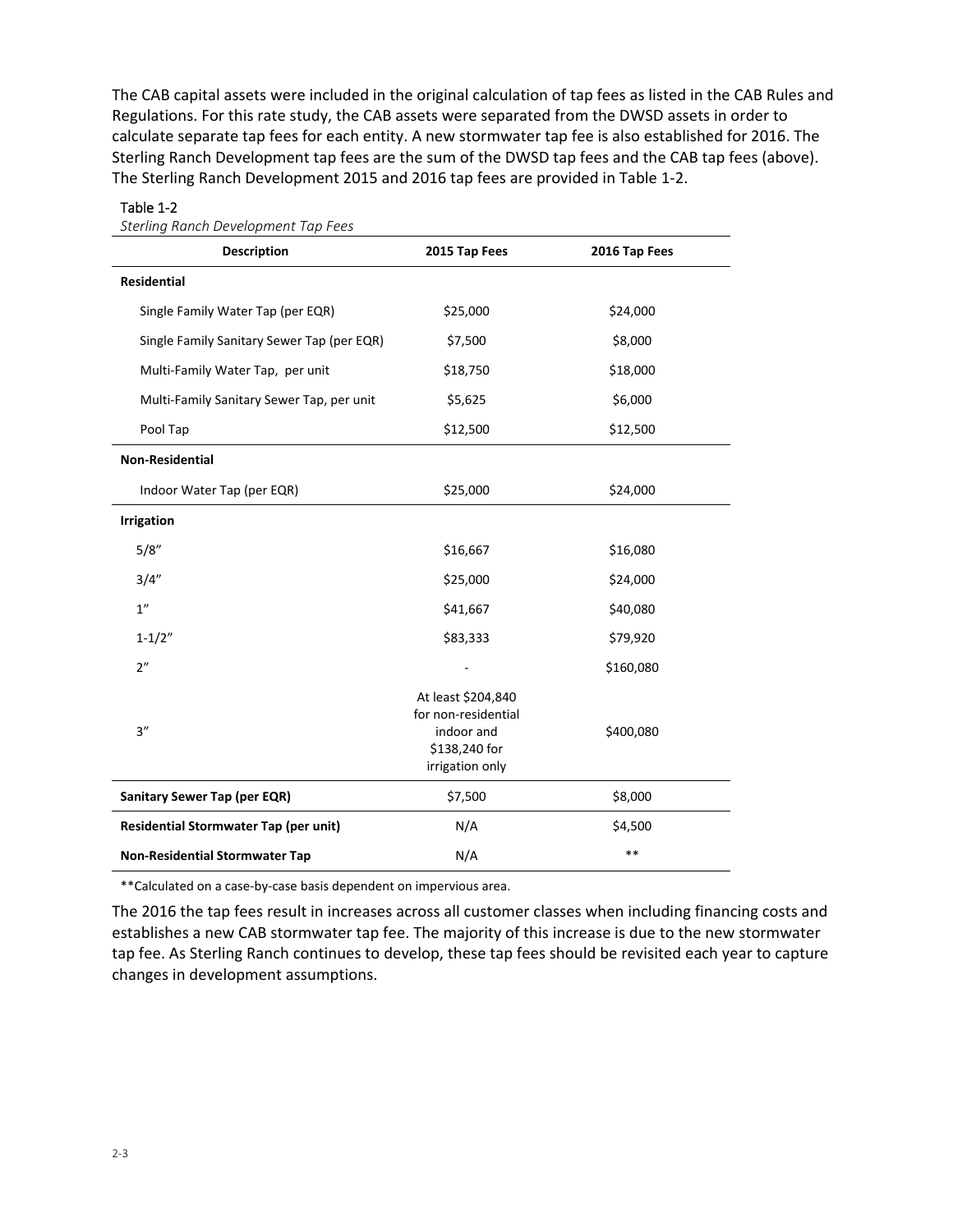# 3.0 Water Rate Development

# 3.1 Introduction

This section provides the recommend rates for the CAB water enterprise. The revenue requirements include estimates of O&M expenditures, capital costs, and financing assumptions. These revenue requirements were used to update the 2015 rates to ensure the costs are recovered and consistent with the long‐term financial plan.

## 3.2 Revenue Requirements

Revenue requirements define the annual revenue needed to operate the water enterprise while meeting all operating, maintenance, and capital expenses. User charge revenue requirements define the revenue needed from water rates, net of other sources of revenue. These costs will be recovered from the water system customers of various classes using the base-extra capacity cost allocation method, as developed in the 2014 Rate Study. The revenue requirements for the CAB water enterprise are discussed as follows.

### 3.2.1 Operation and Maintenance Expenditures

CAB is responsible for operating and maintaining the water distribution system within the Sterling Ranch Development, which consists primarily of water distribution lines to deliver water from DWSD infrastructure to CAB's retail customers. CAB is also responsible for the billing system and other district administrative expenses. Due to a lack of historical data concerning O&M expenses, other sources were relied upon to estimate their future values. It was assumed annual O&M expenses were two percent of CAB's capital costs. Administration expenses for DWSD and CAB were estimated by DWSD as a whole, meaning administration expenses included the costs for DWSD Water and Sewer, and CAB Water, Sewer, and Stormwater enterprises. These administration expenses were proportioned to the various entities, and it was assumed CAB Water administration was approximately 45 percent of the total for all of the DWSD and CAB enterprises.

Since water is supplied by DWSD, the largest component of CAB O&M expenses is wholesale water purchases from DWSD. Therefore, CAB's annual O&M expenses are highly dependent on the wholesale water rates charged by DWSD. The majority of water purchased will be for residential and nonresidential uses for which CAB will charge retail water rates to recover costs. However, CAB is also responsible for irrigation of the parks and other common areas. In the first filing, the number of irrigated acres is approximately 35, and by buildout, it was assumed the total number of irrigated acres for the development will be approximately 163 acres. Estimated water use per irrigated acre was provided by Element, which is assumed to be 2 AFY/acre. The costs associated with irrigating parks and open spaces were assumed to benefit all customers, so these costs are recovered through the rates of all retail customers.

Estimated annual O&M expenditures are shown in Table C‐1 (Appendix C) for the years 2016 through 2020.

## 3.2.2 Capital-Related Expenditures

For purposes of financial planning, capital expenditures are organized in a separate fund, the CAB Water Capital Fund. Capital fund revenues include tap fees, proceeds from debt issuance, interest income on reserves, potential transfers from the Operating Fund, and other miscellaneous sources. Uses of capital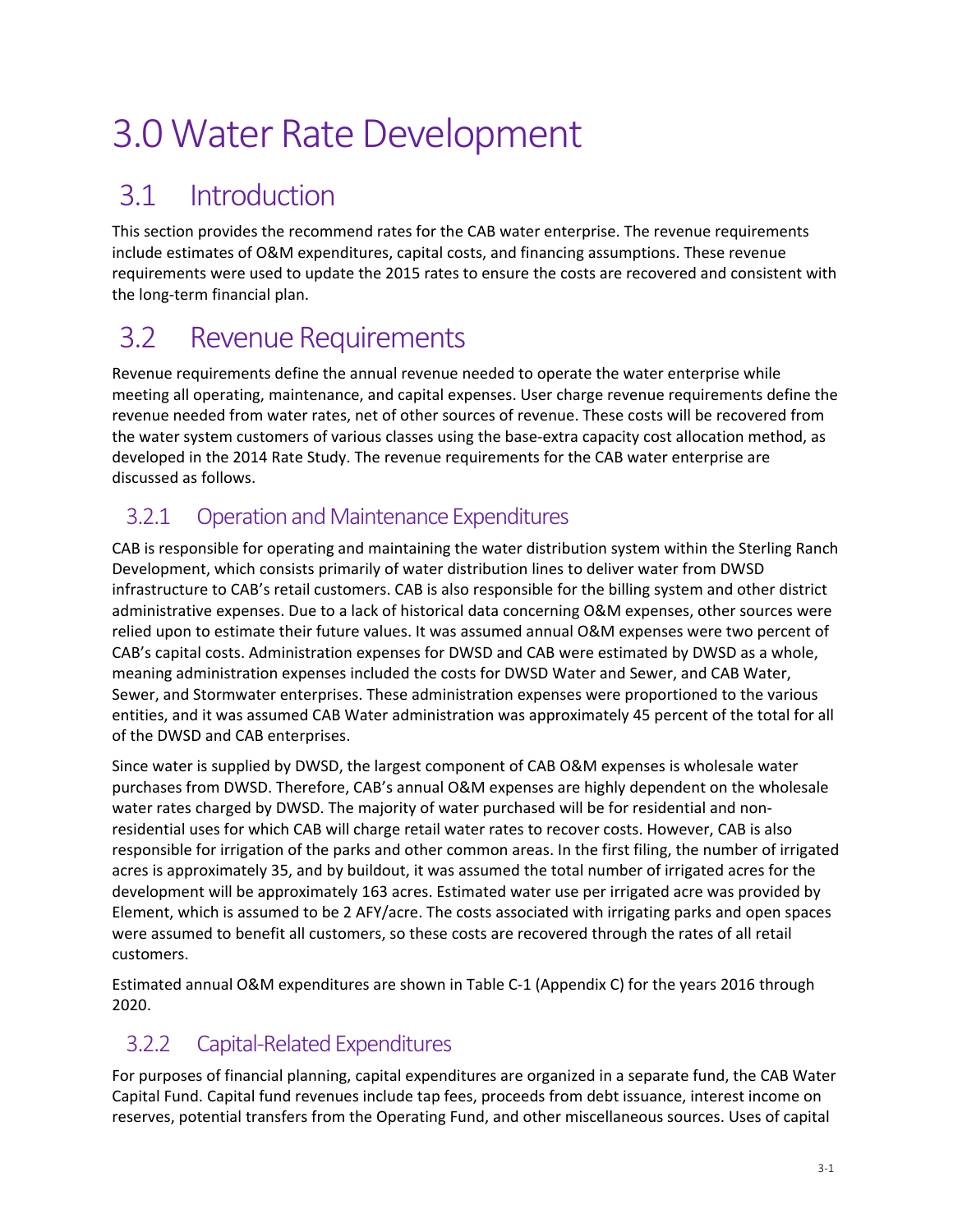funds include annual CIP expenditures and transfers to the Operating Fund to cover some portion of debt service. Transfers to the Operating Fund are restricted for the repayment of advances from the developer and are not used for payment of operating expenses. The structure of the CAB Water Capital Fund and the cash flow projections for 2016 through 2020 are shown in Table C‐2 (Appendix C).

#### 3.2.2.1 Irrigation Taps

In addition to the capital infrastructure of the water system, CAB is responsible for purchasing irrigation taps from DWSD for common areas within the development. It was assumed these expenses would be recovered through water rates, and are therefore shown in the Operating Fund Cash Flow (Table C‐3, Appendix C).

#### 3.2.2.2 Debt Service

Approximately \$3.6 million is needed to fund CAB capital expenditures in the early years of the development, which is shown as financing proceeds in 2016 in the Capital Fund cash flow table. The assumptions for this financing are a 25‐year term at an interest rate of 7 percent with issuance costs of 2 percent of principal, and delayed repayment of 2 years. The annual debt service for this financing is funded through tap fee revenue, and a portion of these financing costs are included in the tap fee as discussed above.

## 3.3 Water Cost of Service Analysis

Since essentially the same rate structure is maintained from the 2014 Rate Study, the revenue requirements as discussed above were updated, as well as the water usage assumptions as discussed in the following sections.

## 3.3.1 Annual Billable Usage

Water use for the Sterling Ranch Development was estimated by Element by customer class for buildout. This estimate was used along with the development schedule provided by Sterling Ranch to estimate the annual water usage. The estimated annual water usage by customer class, in AFY, is shown in Table A‐1 (Appendix A) for 2016 through 2020. It is important to note that this is customer usage at the meter and would form the basis for calculating water charges. Overall system demands would also include transmission and distribution system losses.

## 3.3.2 Monthly Water Usage

The estimated monthly water usage by customer class is demonstrated in Table C‐4 (Appendix C). Water use is delineated between indoor and outdoor since both will be metered for each customer. The usage factors were developed with the assistance of Element.

## 3.4 Rate Design

Rate design addresses how customer class revenue requirements are recovered within each class, that is, how much of the cost is recovered from the customer through fixed monthly charges and how much is recovered through volume charges on a \$/1,000-gallon basis. The rate structure proposed in the 2014 Rate Study was adopted in the 2015 Rules and Regulations. The adopted rate structure incorporates tiered rates that attempt to manage water usage through a combination of cost ofservice principles and conservation incentives. The rate structure includes a base fixed monthly charge plus indoor and outdoor tiered volumetric usage charges. This rate structure was maintained for this rate study, and the base and volumetric charges were evaluated against the revenue requirements using the water usages assumptions discussed in the previous section.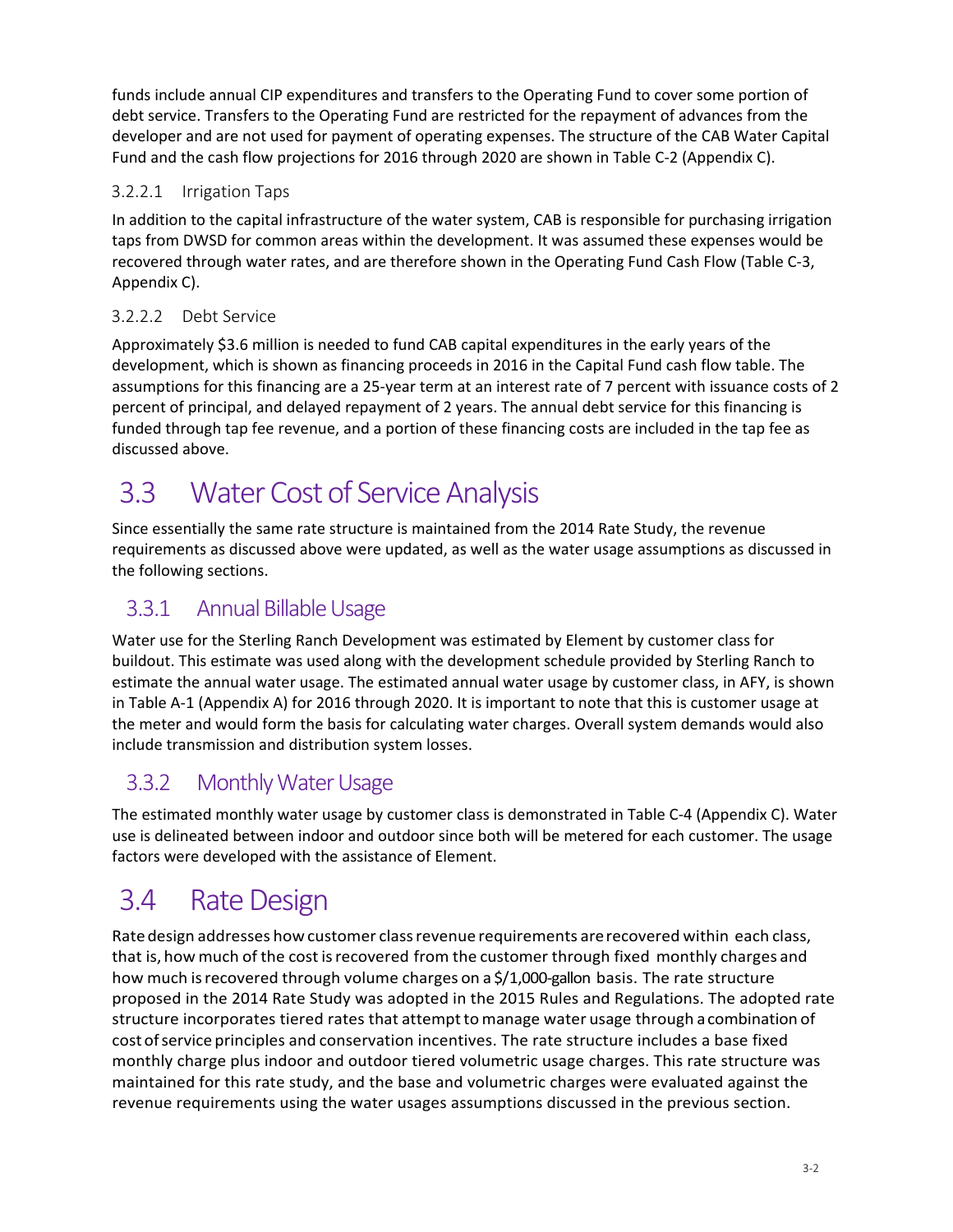### 3.4.1 Recommended 2016 Water Rates

Recommended water rates will ultimately be cost of service‐based, but in order to encourage water stewardship, rates within most customer classes are tiered, with each successive tier charged at a higher price per unit. As a result, cost of service drives the overall customer class cost allocation. Each customer class pays their fair share of costs, but within the customer class, some latitude is given to rate designs that accomplish water usage goals.

It is important to note that water service customers will have two water meters, one for water used indoors and one for water used outdoors. Considering this, tiered rates will need to be developed in a manner that ensures customers are not encouraged to use outdoor‐metered water indoors and vice versa. It is also important to note that there is likely an infinite number of combinations of tiers and tier prices. The analyst needs to simultaneously consider the overall costs allocated to the customer classes, the "elasticity," or responsiveness, of water demand to water price, and the water charges for nearby benchmark utilities.

A water budget approach is used to develop water usage tiers unique to each water user. However, since there are not yet customers in the system nor data regarding individual customer water usage, tiered rates are based upon monthly water usage estimates presented earlier.

The CAB water rates include a monthly Water Service Availability Charge and tiered Water Consumption Charges for indoor and outdoor use. The Water Service Availability charges include both the indoor and outdoor meters required for single family homes. As previously discussed, the costs associated with purchasing whole sale water from DWSD were incorporated into CAB's revenue requirements. The existing and proposed water retail rates are provided in Table 3‐1 by customer class.

| Proposed (2016)<br><b>Description</b><br><b>Current (2015)</b> |           |          |  |  |  |  |
|----------------------------------------------------------------|-----------|----------|--|--|--|--|
| <b>Residential</b>                                             |           |          |  |  |  |  |
| Single Family (\$/month, per unit)                             | \$55.00   | \$56.00  |  |  |  |  |
| Multifamily (\$/month, per unit)                               | \$40.00   | \$42.00  |  |  |  |  |
| <b>Non-Residential</b>                                         |           |          |  |  |  |  |
| 3/4"                                                           | \$55.00   | \$56.00  |  |  |  |  |
| 1"                                                             | \$55.00   | \$66.00  |  |  |  |  |
| $1 - 1/2$ "                                                    | \$70.00   | \$71.50  |  |  |  |  |
| 2"                                                             | \$108.00  | \$110.00 |  |  |  |  |
| 3"                                                             | \$243.00  | \$248.00 |  |  |  |  |
| 4"                                                             | \$486.00  | \$496.00 |  |  |  |  |
| <b>Irrigation</b>                                              |           |          |  |  |  |  |
| 3/4"                                                           | $\rm N/A$ | \$56.00  |  |  |  |  |
| 1"                                                             | N/A       | \$66.00  |  |  |  |  |
| $1 - 1/2$ "                                                    | N/A       | \$71.50  |  |  |  |  |
| 2"                                                             | $\rm N/A$ | \$110.00 |  |  |  |  |
| 3"                                                             | $\rm N/A$ | \$248.00 |  |  |  |  |
| 4"                                                             | $\rm N/A$ | \$496.00 |  |  |  |  |

#### Table 3‐1

*CAB Current and Proposed Retail Water Service Availability Charge*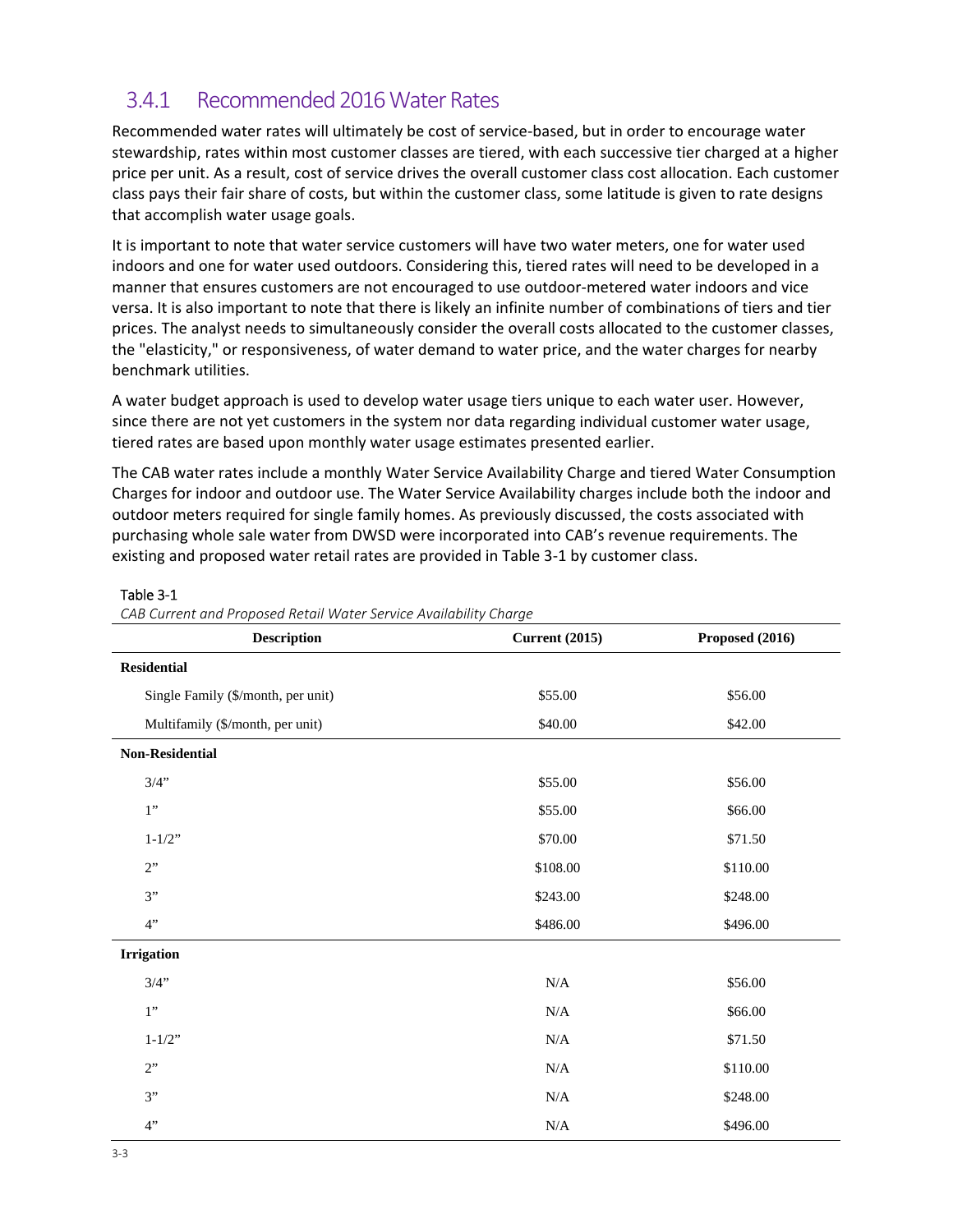The proposed water service availability charge is unchanged from 2015, but charges for irrigation customers is established for 2016.

The water consumption rates were developed for indoor and outdoor water use. The current indoor water consumption rate is an increasing block structure. The rate structure assumes an individualized water budget using the average winter consumption (AWC). The AWC is the customer's actual water use for the months of December, January, and February. This approach can be used for all customer classes and is based on a customer's individual water consumption characteristics. The current and proposed rates are provided in Table 3‐2.

#### Table 3‐2

*CAB Current and Proposed Indoor Consumption Charge* 

| <b>Current (2015)</b>                                                                                    |                       | Proposed (2016)           |                       |  |
|----------------------------------------------------------------------------------------------------------|-----------------------|---------------------------|-----------------------|--|
| Tier                                                                                                     | Fee per 1,000 gallons | Tier                      | Fee per 1,000 gallons |  |
| <b>Indoor Tier 1</b><br>Single Family: Up to 4,000<br>gal./month<br>Multi-Family: Up to 3,500 gal./month | \$4.00                | <100% of AWC              | \$6.65                |  |
| <b>Indoor Tier 2</b><br>All: Up to 6,000 gal./month                                                      | \$6.00                | 100 to 120% AWC           | \$8.20                |  |
| <b>Indoor Tier 3</b><br>All: Up to 8,000 gal./month                                                      | \$10.00               | >120% of allocated budget | \$12.25               |  |

The changes in the water rates proposed for 2016 reflect the use of individualized water budgets for indoor water use. Accounts without an AWC history will be assigned 8,000 gallons per month as an initial AWC.

The current and proposed outdoor consumption charge is summarized in Table 3‐3.

#### Table 3‐3

*CAB Current and Proposed Outdoor Consumption Charge* 

|                                                | <b>Current (2015)</b>         | Proposed (2016)                      |                                |  |  |
|------------------------------------------------|-------------------------------|--------------------------------------|--------------------------------|--|--|
| Tier                                           | Current Fee per 1,000 gallons | Tier                                 | Proposed Fee per 1,000 gallons |  |  |
| Annual Water Allotment<br>80%                  | \$6.00                        | Annual Water Allotment<br>$< 100\%$  | \$8.20                         |  |  |
| <b>Annual Water Allocation</b><br>$80 - 100\%$ | \$8.00                        | Annual Water Allotment 100<br>- 120% | \$12.25                        |  |  |
| <b>Annual Water Allocation</b><br>100 - 120%   | \$12.00                       | Annual Water Allotment 120<br>- 140% | \$16.35                        |  |  |
| <b>Annual Water Allocation</b><br>120 - 140%   | \$16.00                       | Annual Water Allotment<br>>140%      | \$20.00                        |  |  |

The proposed changes to the outdoor consumption charge include an adjustment to the lowest tier to include 100% of the outdoor water budget and establishes a fourth tier for water usage over 140% of the outdoor water budget. These conservation‐based rates generate sufficient revenue to meet costs over the full period of analysis, but in any given year costs may exceed revenue and vice versa.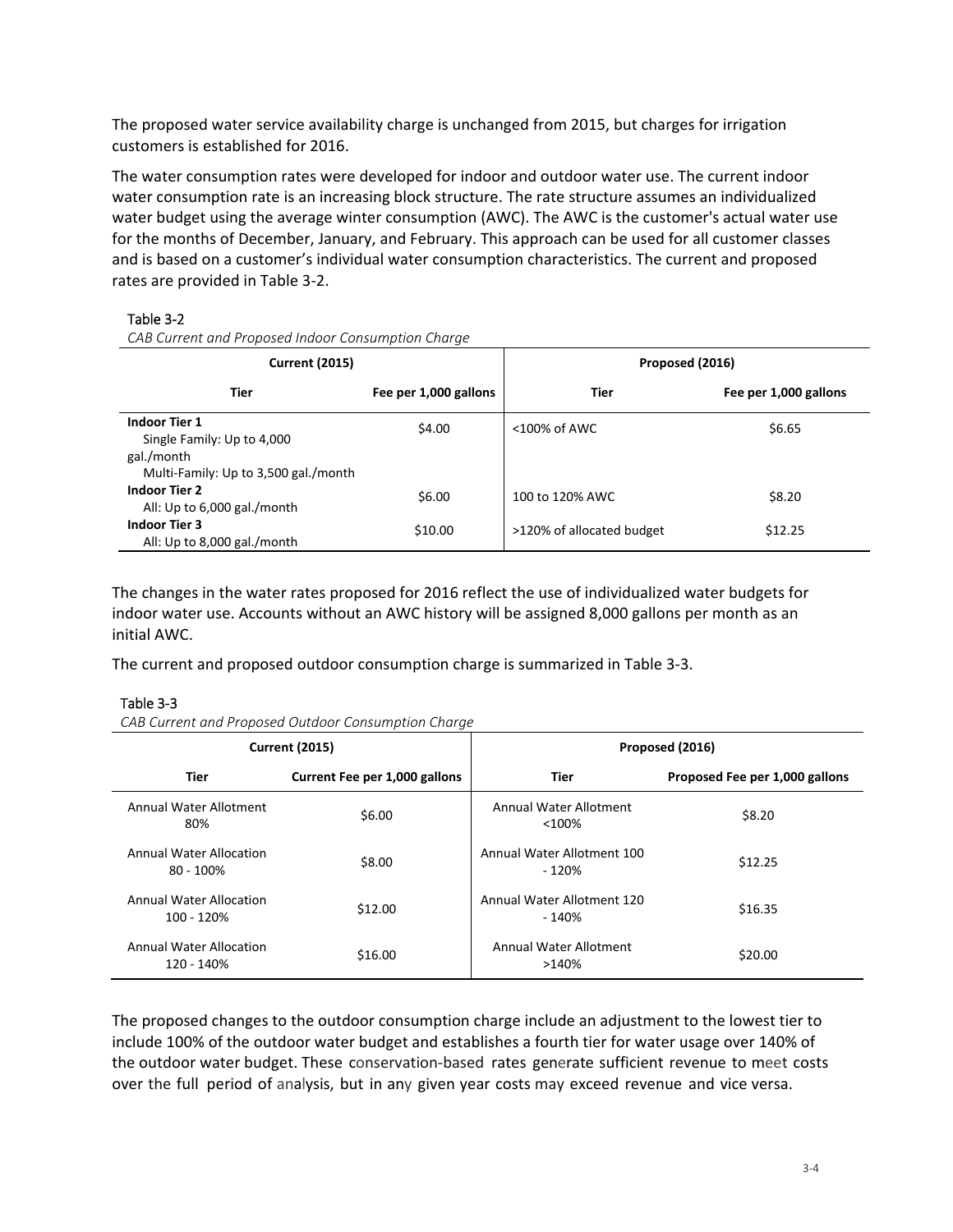#### 3.4.1.1 Revenue and Cash Flow

The Operating Fund cash flow is provided in Appendix C (Table C‐3), which summarizes rate revenue at the proposed rates. An annual rate increase, consistent with other regional districts, in future years is expected and has been included in the financial model. In the early years of the development, the revenue from the small number of customers will not be sufficient to fully recover operating expenses, as shown on the Operating Fund Cash Flow table. The developer will likely finance the operating shortfall through advances, but other financing sources may be used.

#### 3.4.1.2 Residential Monthly Bills at 2016 Rates

The residential monthly bill for the average single-family resident is estimated to be \$81.27 per month for indoor use or winter use. During summer months, such as June, July, or August, when outdoor usage tends to be at its peak, the monthly bill is estimated to be \$133.67, which includes both indoor and outdoor usage. This calculation assumes AWC of 3,800 gallons per month and outdoor consumption of 6,390 gallons per month.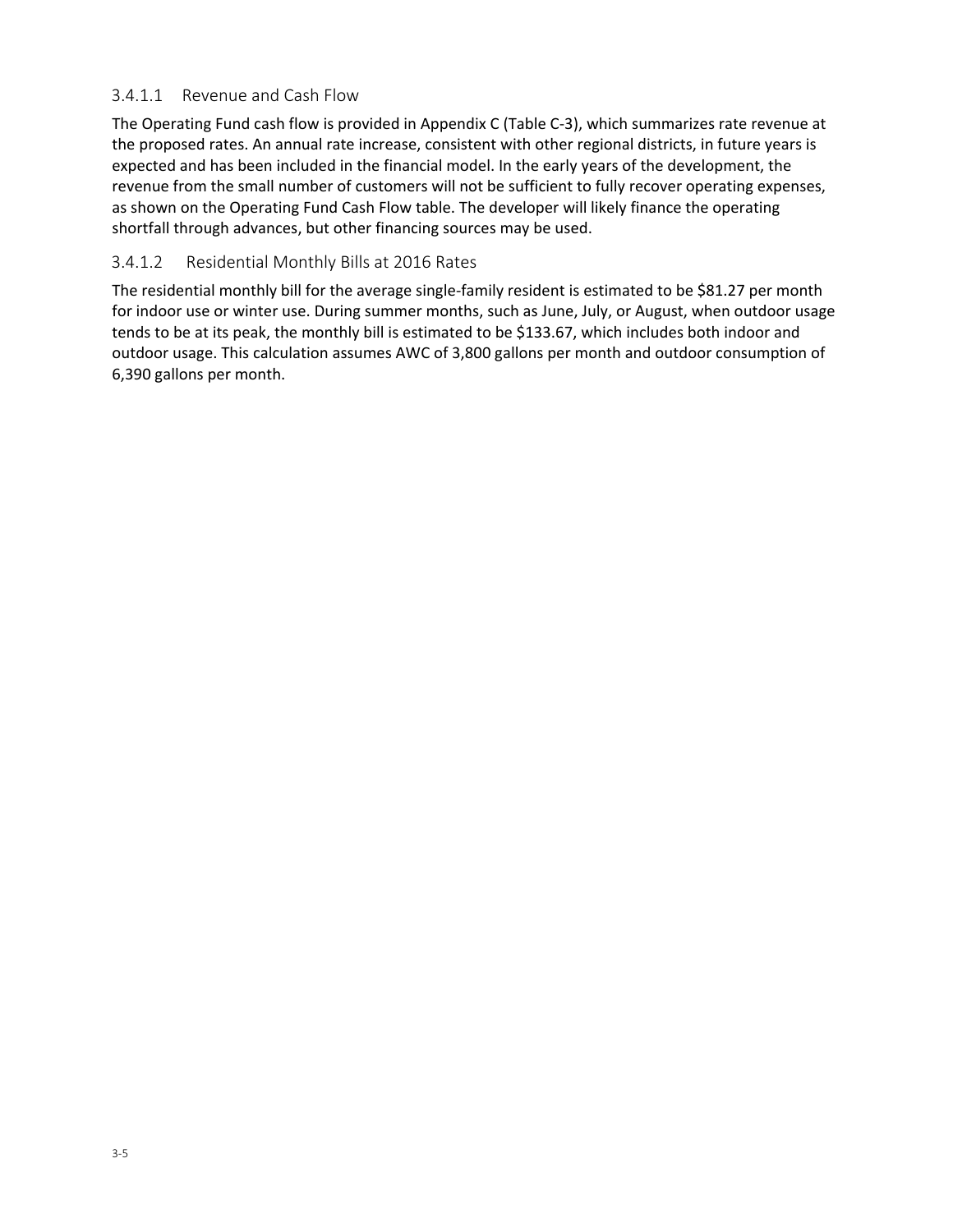# 4.0 Sewer Rate Development

## 4.1 Introduction

This section provides the recommend rates for the CAB sewer enterprise. The revenue requirements have been updated to include estimates of O&M expenditures, capital costs, and financing assumptions. These revenue requirements were used to update the 2015 rates to ensure the costs are recovered and consistent with CAB's long‐term business plan.

## 4.2 Revenue Requirements

Revenue requirements define the annual revenue needed to operate the CAB Sewer enterprise while meeting all operating, maintenance, and capital expenses. User charge revenue requirements define the revenue needed from sewer rates, net of other sources of revenue. These costs will be recovered from the sewer system customers of various classes. The revenue requirements for the CAB sewer enterprise are discussed as follows.

### 4.2.1 Operation and Maintenance Expenditures

CAB is responsible for operating and maintaining the sewer collection system within the Sterling Ranch Development, which is primarily collection lines that convey wastewater to the DWSD lift stations. CAB is also responsible for the billing system and other administrative expenses. Due to a lack of historical data concerning O&M expenses, other sources are relied upon to estimate their future values. Annual O&M expenditures on collection lines within the development were assumed at 2 percent of the capital costs. Administration expenses for DWSD and CAB were estimated by DWSD as a whole, meaning administration expenses included the costs for DWSD Water and Sewer, and CAB Water, Sewer, and Stormwater enterprises. These administration expenses were proportioned to the various entities, and it was assumed CAB Sewer administration was approximately 25 percent of the total for all of the DWSD and CAB enterprises.

Similar to CAB Water enterprise, the CAB Sewer enterprise receives sewer services such as sewer transmission and treatment from DWSD. CAB is charged a wholesale sewer rate by DWSD based on the estimated plant influent measured at the sewer treatment plant as estimated by Element. At buildout, Element estimated the plant influent to be approximately 1,555 AFY. The build-out plant influent was scaled based on the development plan provided by Sterling Ranch to determine the annual plant influent expected between 2016 through buildout. The DWSD charges to CAB for sewer services was determined by multiplying the annual plant influent by the DWSD wholesale sewer rate. Estimated O&M expenditures are shown in Table D‐1 (Appendix D) for the years 2016 through 2020.

## 4.2.2 Capital-Related Expenditures

For the purposes of financial planning, sewer capital expenditures are organized in a separate fund, the CAB Sewer Capital Fund. The Capital Fund has revenues and expenditures. Revenues include tap fees, proceeds from debt issuance, interest income on reserves, potential transfers from the Operating Fund, and other miscellaneous sources. Uses of funds include annual CIP expenditures and transfers to the Operating Fund to cover some portion of debt service. Transfers to the Operating Fund are restricted for the repayment of advances from the developer and are not used for payment of operating expenses. The structure of the CAB Sewer Capital Fund is demonstrated in Table D‐2 (Appendix D).

#### 4.2.2.1 Debt Service

Approximately \$1.1 million is needed to fund CAB capital expenditures in early years, which is shown as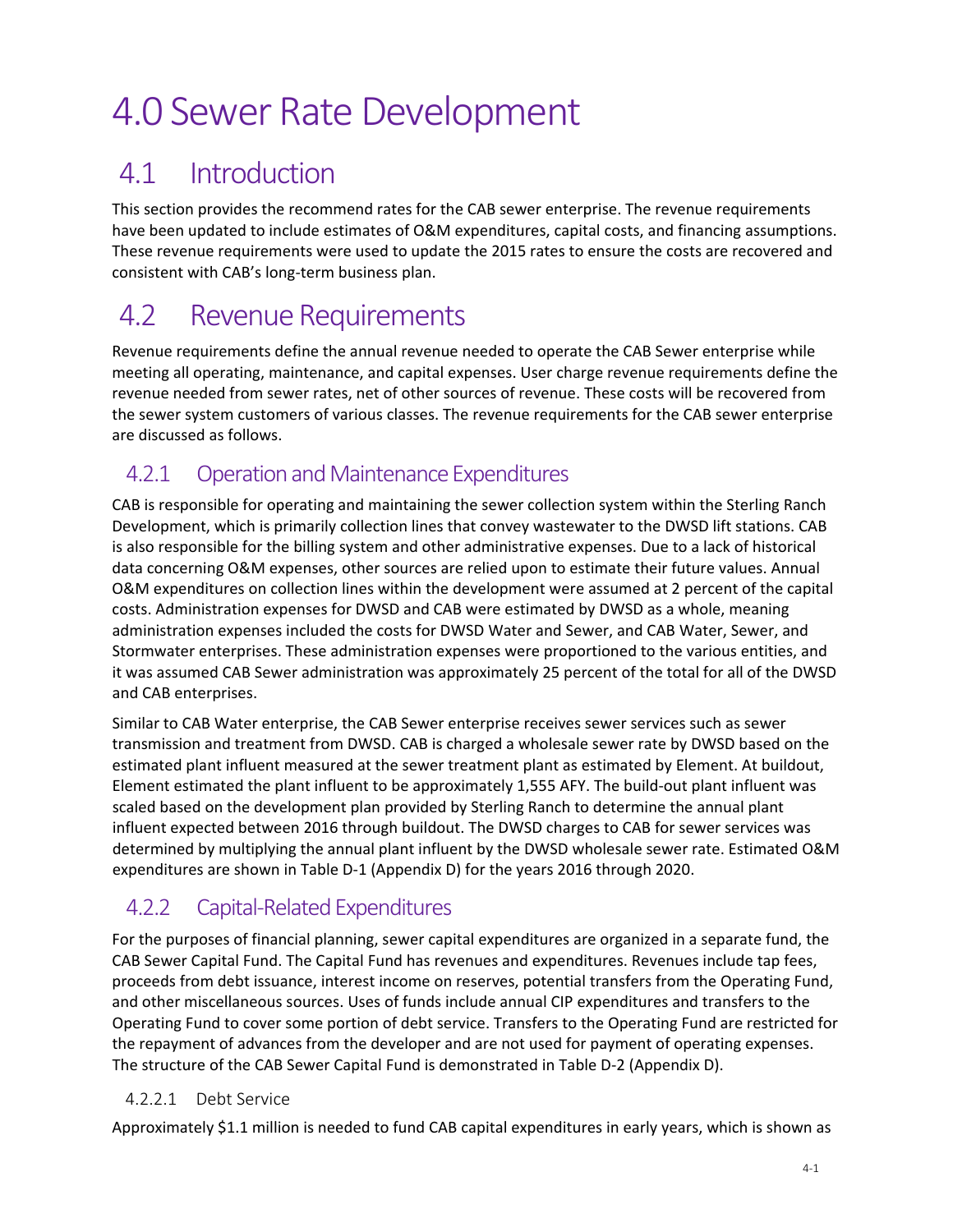financing proceeds in 2016 in the Capital Fund cash flow table. The assumptions for this financing are a 25‐year term at an interest rate of 7 percent, with issuance costs of 2 percent of principal, and delayed repayment of 2 years. The annual debt service for this financing is funded through tap fee revenue, and a portion of these financing costs are included in the tap fee as discussed above.

## 4.3 Sewer Rate Design

Sewer rate structures can vary from fixed flat rates, charges based on a percentage of water use, or charges based on annual indoor water usage estimates. From the 2014 Rate Study effort, a preliminary sewer rate structure was proposed, which was adopted in the 2015 CAB Rules and Regulations. The rate structure includes a base fixed monthly charge plus a volumetric usage charge. This rate structure was maintained for this rate study, and the fixed charge and volumetric charges were evaluated against the revenue requirements discussed in the previous section.

## 4.3.1 Recommended 2016 Sewer Rates

CAB Sewer has three customer classes, Single Family Residential, Multi‐Family Residential, and Non‐ Residential. For each class, the sewer charges are comprised of a monthly base fixed charge plus a volumetric usage charge. Since indoor water use will be metered separate from outdoor water use, the sewer usage charge is calculated using only the metered indoor water use. The current and 2016 proposed sewer charges are summarized by customer class in Table 4‐1.

| CAB Current and Proposed Sewer Charge |                          |                                        |                          |                                        |  |  |  |
|---------------------------------------|--------------------------|----------------------------------------|--------------------------|----------------------------------------|--|--|--|
|                                       |                          | Current $(2015)$                       | Proposed (2016)          |                                        |  |  |  |
| <b>Customer Class</b>                 | <b>Base Fixed Charge</b> | Fee per 1,000 gallons<br>of Indoor Use | <b>Base Fixed Charge</b> | Fee per 1,000 gallons<br>of Indoor Use |  |  |  |
| Single Family                         | \$30.00                  | \$4.00                                 | \$31.00                  | \$6.65                                 |  |  |  |
| Multi Family                          | \$30.00                  | \$4.00                                 | \$31.00                  | \$6.65                                 |  |  |  |
| Non-Residential                       | \$50.00                  | \$5.00                                 | \$52.00                  | \$7.15                                 |  |  |  |

#### Table 4‐1

The proposed rates are established to ensure that the CAB can recover the cost of the wholesale sewer services provided by DWSD as well as ongoing O&M expenses. User charge revenue is the sum of the base fixed revenue and the revenue generated from the volumetric charge. The annual base fixed revenue is determined by multiplying the base fixed charge to each customer by 12 months. The annual volumetric user charge revenue is determined by multiplying the indoor water use, as developed in the water model, by the fee per 1,000 gallons.

#### 4.3.1.1 Revenue and Cash Flow

The Operating Fund cash flow is provided in Appendix D (Table D‐3), which summarizes rate revenue at the proposed rates. An annual rate increase, consistent with other regional districts, in future years is expected and has been included in the financial model. In the early years of the development, the revenue from the small number of customers will not be sufficient to fully recover operating expenses, as shown on the Operating Fund Cash Flow table. The developer will likely finance the operating shortfall through advances, but other financing sources may be used.

#### 4.3.1.2 Residential Monthly Bills at 2016 Rates

The residential monthly bill is calculated for the average single‐family resident as \$56.27 per month. This calculation assumes indoor consumption of 3,800 gallons per month.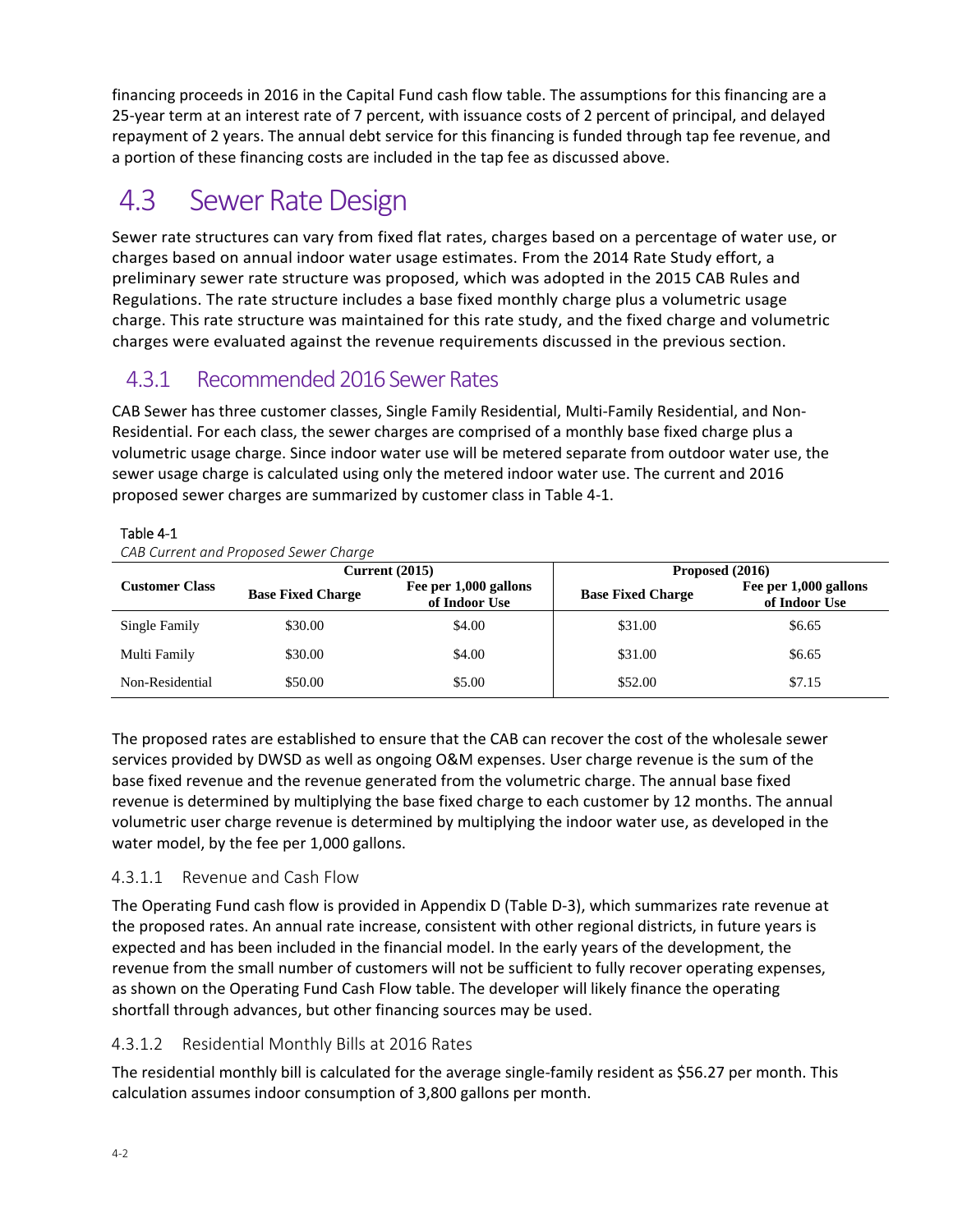# 5.0 Stormwater Rate Development

# 5.1 Introduction

The stormwater system is owned, operated, and maintained by CAB, without additional stormwater services provided by DWSD. Therefore, the CAB Stormwater rates are based on O&M costs, capital costs, and financing costs of the stormwater system. Monthly flat fees for stormwater rates were adopted in 2015 for the residential, multi‐family residential, and non‐residential customer classes. The proposed rate structure is for an annual flat fee.

## 5.2 Revenue Requirements

Revenue requirements define the annual revenue needed to operate the CAB Stormwater enterprise while meeting all operating, maintenance, and capital expenses. User charge revenue requirements define the revenue needed from stormwater rates, net of other sources of revenue. These costs will be recovered from the stormwater customers of various classes. The revenue requirements for the CAB water enterprise are discussed as follows.

## 5.2.1 Operation and Maintenance Expenditures

CAB is responsible for operating and maintaining the stormwater system within the Sterling Ranch Development, which consists primarily of drainage channels and detention ponds. CAB is also responsible for the billing system and other administrative expenses related to the stormwater system. Due to a lack of historical data concerning O&M expenditures, other sources are relied upon to estimate their future values. Annual O&M expenditures within the development were assumed at 1 percent of the stormwater capital costs. Administration expenses for DWSD and CAB were estimated by DWSD as a whole, meaning administration expenses included the costs for DWSD Water and Sewer, and CAB Water, Sewer, and Stormwater enterprises. These administration expenses were proportioned to the various entities, and it was assumed CAB Stormwater administration was approximately 5 percent of the total for all of the DWSD and CAB enterprises. Given the nature of stormwater systems, administration and O&M were considered minor compared to the water and sewer systems. Estimated O&M expenditures are shown in Table E‐1 (Appendix E) for the years 2016 through 2020.

## 5.2.2 Capital-Related Expenditures

For the purposes of financial planning, capital expenditures are organized in a separate fund, the CAB Stormwater Capital Fund. The Capital Fund sources of revenue include tap fees, interest income on reserves, potential transfers from the Operating Fund, and other miscellaneous sources. Uses of capital funds include annual CIP expenditures and transfers to the Operating Fund to cover some portion of debt service and to provide for rate stabilization when necessary. Transfers to the Operating Fund are restricted for the repayment of advances from the developer, and are not used for payment of operating expenses. The structure of the Capital Fund is demonstrated in Table E‐2 (Appendix E) with an estimate of the total expenditures for CAB's major stormwater enterprise assets.

#### 5.2.2.1 Debt Service

Approximately \$17.1 million is needed to fund CAB capital expenditures in the early years, which is shown as financing proceeds in 2016 in the Capital Fund cash flow table. The assumptions for this financing are a 25‐year term at an interest rate of 7 percent, with issuance costs of 2 percent of principal, and delayed repayment of 2 years. The Stormwater tap fee, as discussed in Section 2, does not cover the full cost of financing the Stormwater CIP. Therefore, a portion of the financing costs associated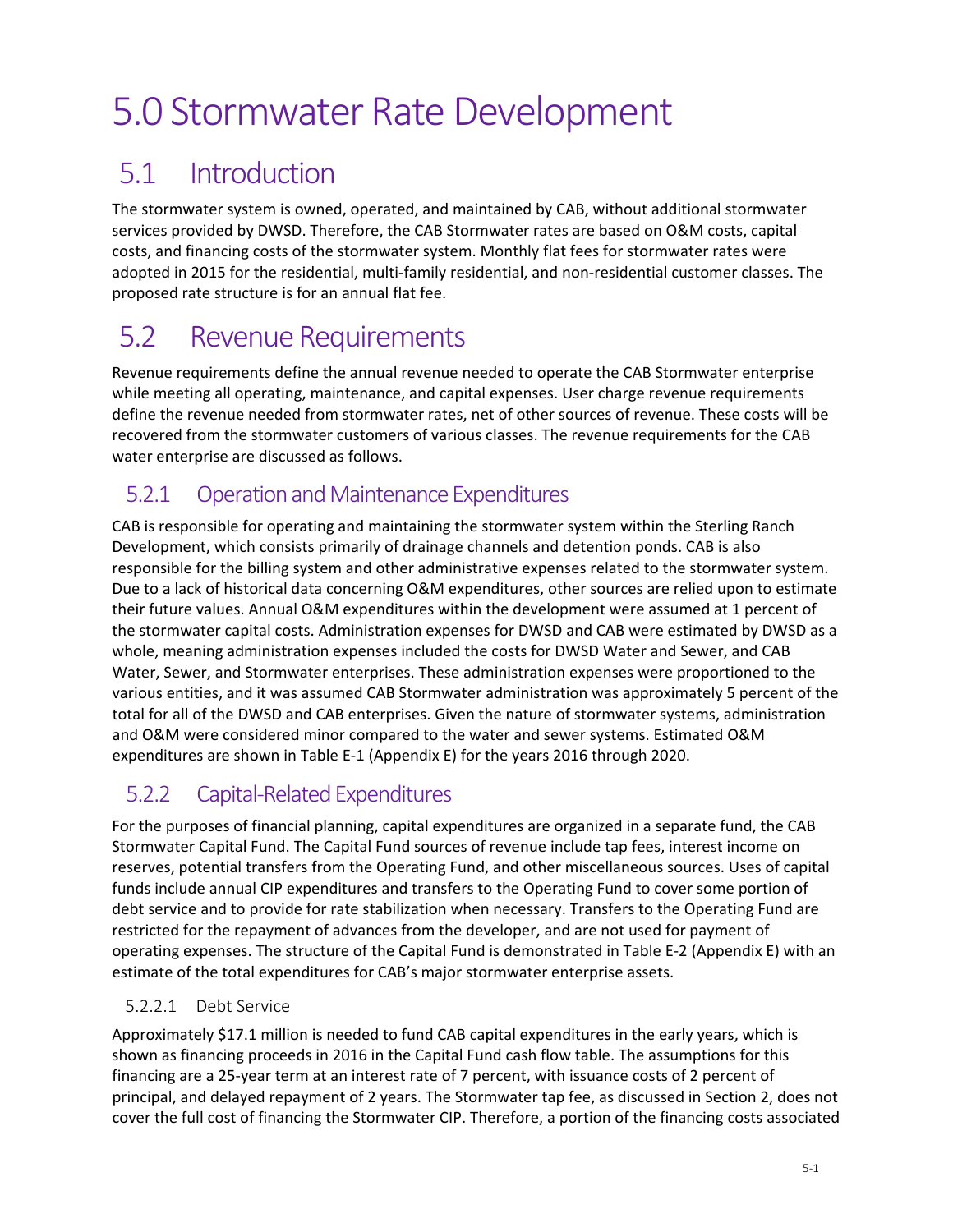with the CAB stormwater capital plan are included in the revenue requirements for the stormwater rates. This is reflected in the table by transfers into the Capital Fund from the Operating Fund as shown in Table E‐2 (Appendix E). The percentage of the capital fund debt service paid by rates increases over time as more customers are added to the development.

# 5.3 Rate Design

The stormwater rate structure adopted in the 2015 Rules and Regulations is a flat monthly fee per customer class. The proposed rate structure is for an annual stormwater charge, and the stormwater rates were evaluated to meet the revenue requirements as discussed above.

## 5.3.1 Recommended 2016 Stormwater Rates

The current and proposed stormwater monthly charges are summarized by customer class in Table 5‐1.

#### **Table 5‐1**

*CAB Current and Proposed Stormwater Charge*

| <b>Customer Class</b> | <b>Current (2015)</b><br><b>Monthly Charge</b> | Proposed (2016)<br><b>Annual Charge</b> |
|-----------------------|------------------------------------------------|-----------------------------------------|
| Single Family         | \$10.00 (\$120.00 annual)                      | \$150.00                                |
| Multi Family          | \$10.00 (\$120.00 annual)                      | \$150.00                                |
| Non-Residential       | \$25.00 (\$300.00 annual)                      | \$363.60                                |

As Sterling Ranch continues to develop, a rate structure that considers impervious area should be considered for the non‐residential customer class. The current rate design methodology will be further refined in future rate study updates.

#### 5.3.1.1 Revenue and Cash Flow

The Operating Fund cash flow is provided in Appendix E (Table E‐3), which summarizes rate revenue at the proposed rates. An annual rate increase, consistent with other regional districts, in future years is expected and has been included in the financial model. In the early years of the development, the revenue from the small number of customers will not be sufficient to fully recover operating expenses, as shown on the Operating Fund Cash Flow table. The developer will likely finance the operating shortfall through advances, but other financing sources may be used.

#### 5.3.1.2 Residential Monthly Bills at 2016 Rates

Given the nature of the stormwater rate structure, calculation of the residential bill is simple. The annual residential obligation for stormwater is \$150.00 per residential customer.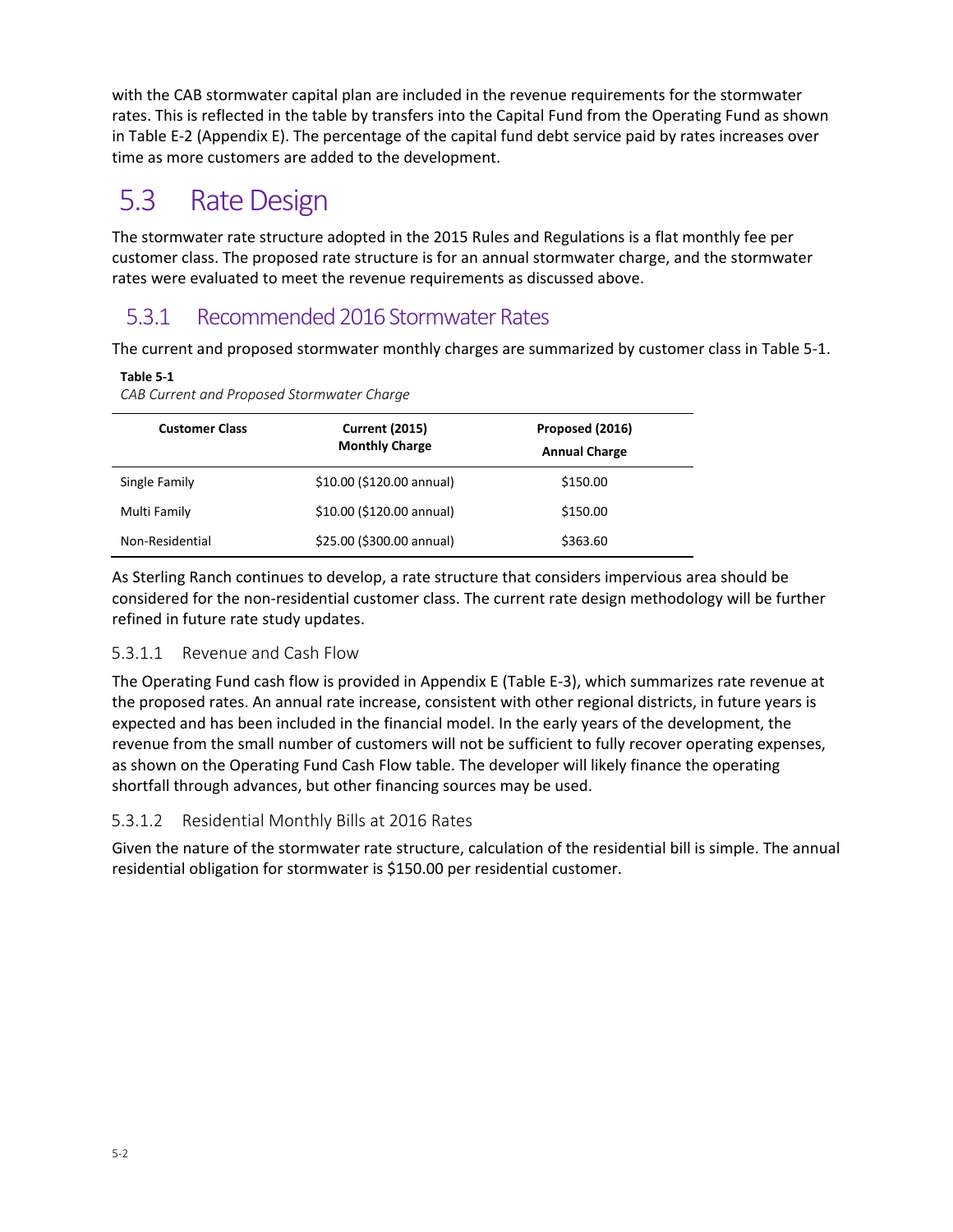# 6.0 Conclusions and Recommendations

This rate study update included developing tap fees for CAB water, sewer, and stormwater assets. The tap fees as developed in the 2014 Rate Study included both Dominion and CAB assets. The CAB tap fees are added to the DWSD tap fees to arrive at the total Sterling Ranch Development tap fee. The total tap fee for a single‐family resident, including water, sewer, and stormwater, increased from \$32,500 to \$36,500. Annual fee increases, consistent with other regional districts, in future years is expected and has been included in the financial models. The large majority of the increase in taps is the addition of a stormwater tap fee.

The CAB water, sewer, and stormwater rates were also updated as a part of this study. The rate structures of each of the enterprises are generally consistent with the 2014 Rate Study and the CAB Rules and Regulations adopted in 2015. The water rates include both an indoor and outdoor rate, and are based on individualized water budgets using either the customer's irrigated area (outdoor irrigation) or the customer's AWC (indoor use). The outdoor budget will depend on approved landscaping plans. The sewer rate consists of a fixed monthly charge and volumetric rates based on indoor usage, and the stormwater rate is a fixed annual charge. The 2016 proposed changes to the rates included inflationary increases to each of the monthly or annual fixed charges and the volumetric usage rates. Annual rate increases, consistent with what other regional districts have been imposing, in future years is expected and has been included in the financial model.

It is recommended that CAB review all tap fees and rates each year. This is especially important in the early years of development, as assumptions change regarding enterprise CIPs, development assumptions, water supply sources, etc.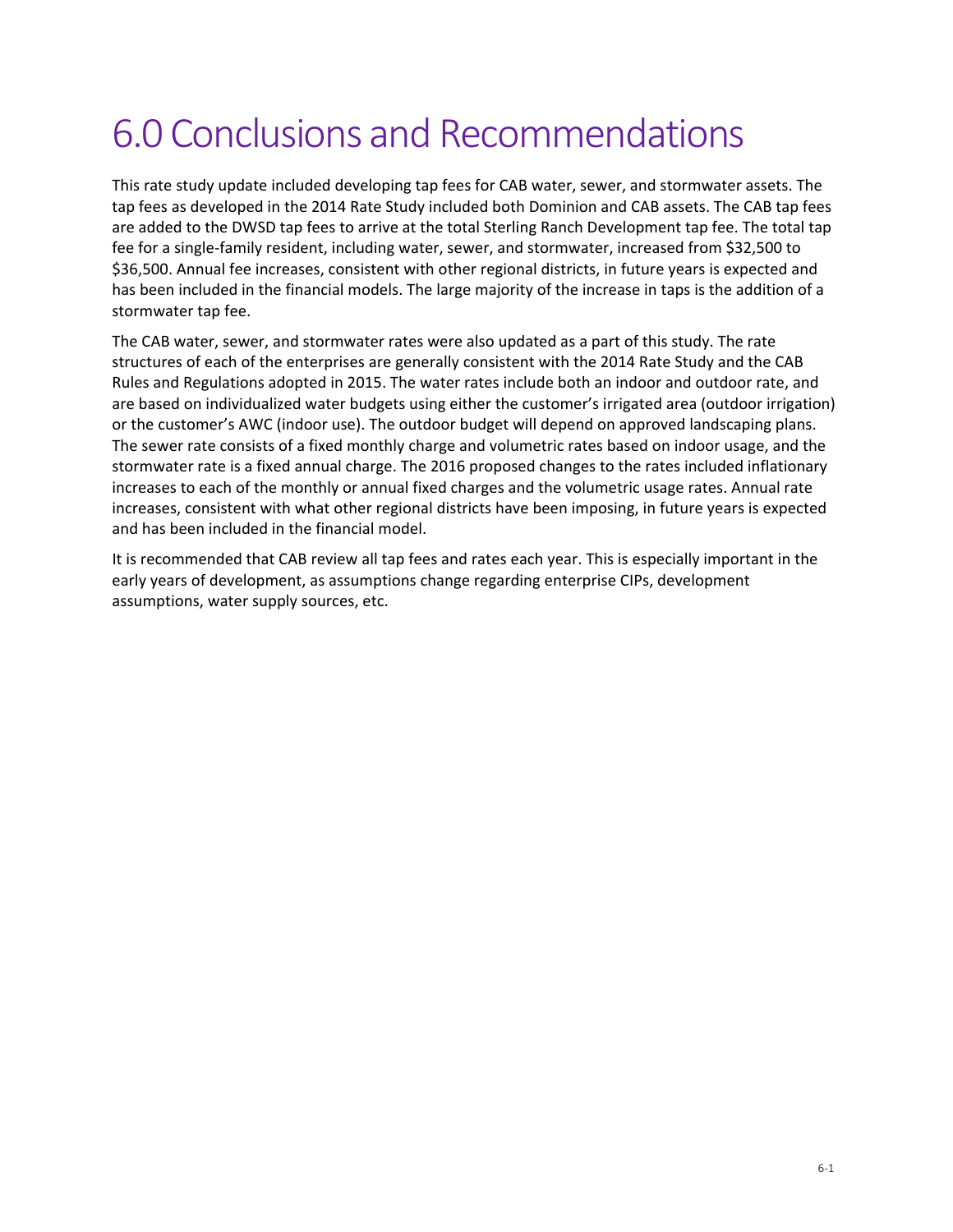Appendix A Customer Characteristics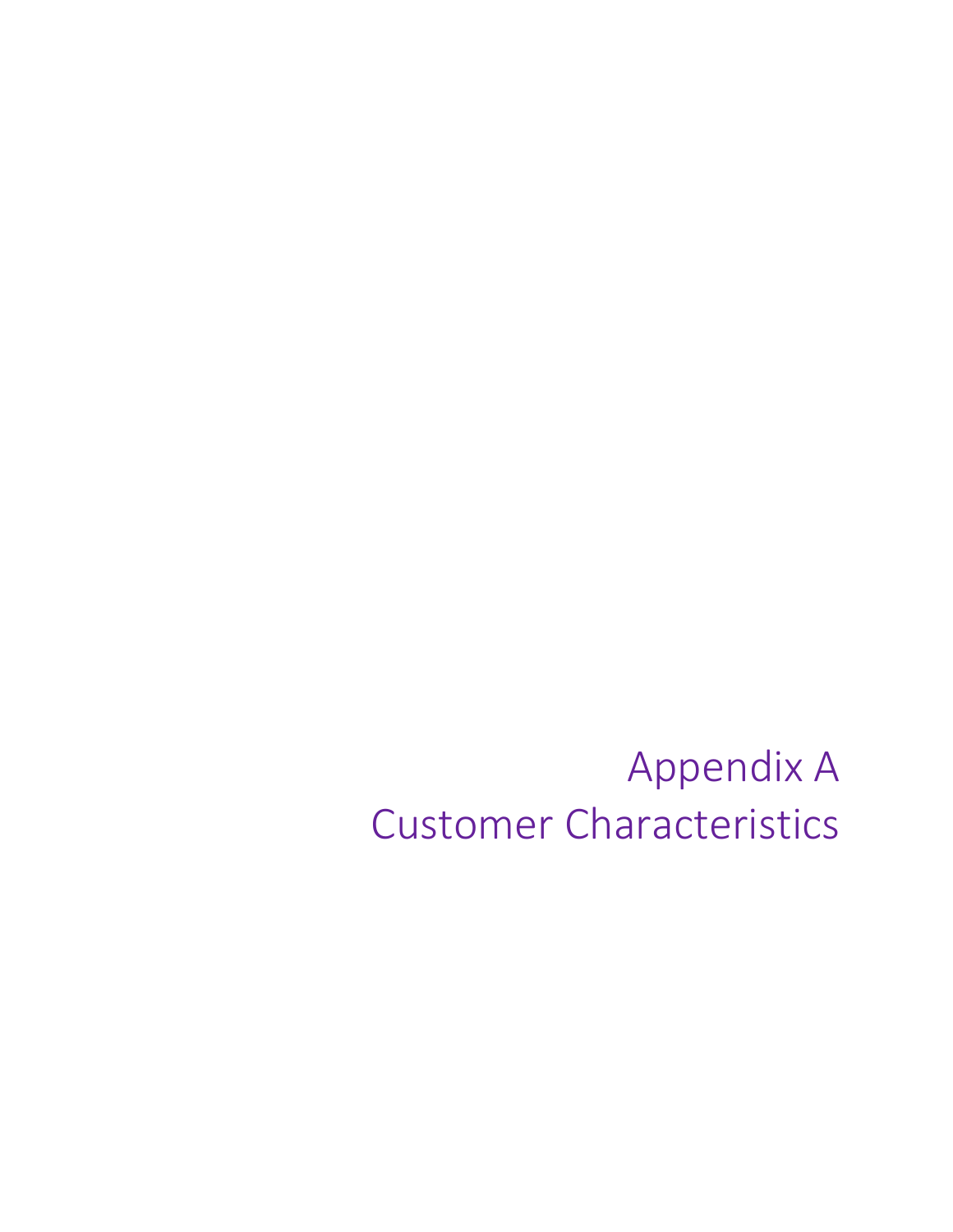#### **Table A-1 Dominion Water and Sanitation District and Community Authority BoardCustomers, Equivalent Meters, and Annual Water Usage**

|                                                     | 2016                     | 2017           | 2018      | 2019      | 2020       |
|-----------------------------------------------------|--------------------------|----------------|-----------|-----------|------------|
| <b>Description</b>                                  | Projected                | Projected      | Projected | Projected | Projected  |
| <b>Customers (cumulative)</b>                       |                          |                |           |           |            |
| Single family detached                              | 15                       | 241            | 616       | 967       | 1,297      |
| Single family attached                              | 10                       | 90             | 178       | 257       | 337        |
| MF Attached (Medium Density MF)                     |                          |                | 140       | 340       | 520        |
| MF Attached (High Density MF)                       |                          |                |           |           | 80         |
| Commercial                                          |                          |                | 6         | 17        | 36         |
| Irrigation                                          | 3                        | $\overline{7}$ | 11        | 15        | 19         |
| Chatfield Valley Framework (CFE) Customers          |                          |                |           |           | 5          |
| <b>Total Customers, Ex. CFE</b>                     | 28                       | 338            | 951       | 1,596     | 2,289      |
| <b>Total Customers, Inc. CFE</b>                    | 28                       | 338            | 951       | 1,596     | 2,294      |
| <b>Equivalent meters (cumulative)</b>               |                          |                |           |           |            |
| Single family detached                              | 15                       | 241            | 616       | 967       | 1,297      |
| Single family attached                              | 10                       | 90             | 178       | 257       | 337        |
| MF Attached (Medium Density MF)                     |                          |                | 94        | 228       | 348        |
| MF Attached (High Density MF)                       |                          |                |           |           | 54         |
| Commercial                                          |                          |                | 13.91     | 41        | 87         |
| Irrigation                                          | 12                       | 27             | 43        | 58        | 74         |
| <b>CFE</b><br><b>Total EQRs, Ex. CVE</b>            | $\overline{37}$          | 358            | 944       | 1,551     | 5<br>2,197 |
| <b>Total EQRs, Inc. CVE</b>                         | 37                       | 358            | 944       | 1,551     | 2,202      |
| Annual usage (acre-feet)                            |                          |                |           |           |            |
| Single family detached                              | 4                        | 70             | 179       | 280       | 376        |
| Single family attached                              | $\overline{2}$           | 18             | 36        | 51        | 67         |
| MF Attached (Medium Density MF)                     |                          |                | 15        | 37        | 57         |
| MF Attached (High Density MF)                       |                          |                |           |           | 6          |
| Commercial                                          |                          |                | 5         | 16        | 33         |
| Irrigation                                          |                          | 70             | 70        | 70        | 86         |
| <b>Construction Water</b>                           | 500                      | 500            | 250       | 250       | 250        |
| <b>CFE</b>                                          | $\overline{\phantom{a}}$ |                |           |           | 1          |
| Total billable AF usage (Exc. CFE and Construction) | 6                        | 158            | 305       | 455       | 626        |
| Total billable AF usage (Inc. CFE and Construction) | 506                      | 658            | 555       | 705       | 878        |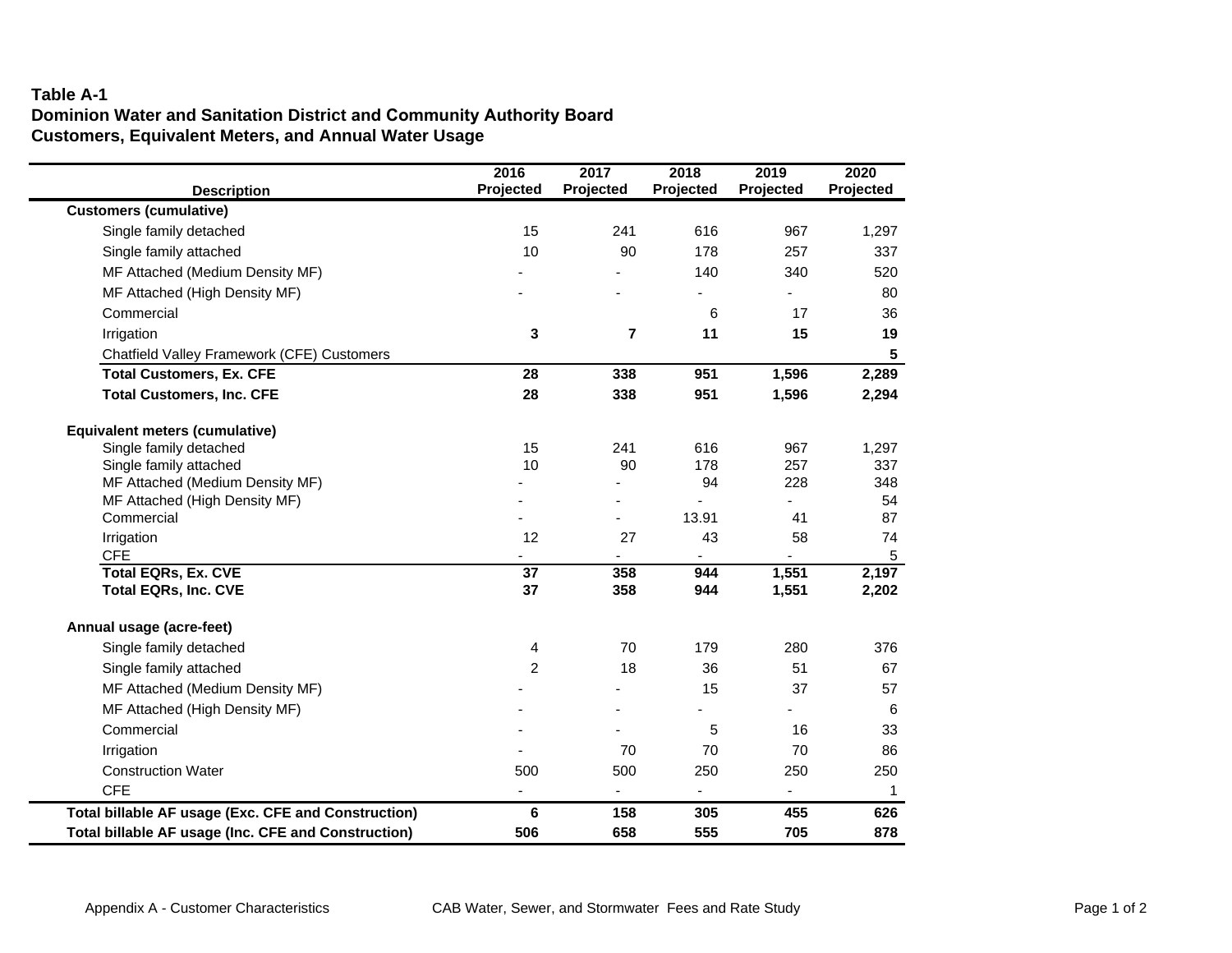#### **Table A-2 Dominion Water and Sanitation District and Community Authority Board Anticipated Meters by Customer Class**

| <b>Customer class</b>           | 5/8"x 3/4"     | 3/4"  | 1"             | 11/2"          | 2"   | 3"             | Total  | % of total |
|---------------------------------|----------------|-------|----------------|----------------|------|----------------|--------|------------|
| Single family detached          |                | 4,924 |                |                |      |                | 4,924  | 48%        |
| Single family attached          |                | 1,154 |                |                |      |                | 1,154  | 11%        |
| MF Attached (Medium Density MF) | 1,772          |       |                |                |      |                | 1,772  | 17%        |
| MF Attached (High Density MF)   | 1,850          |       |                |                |      |                | 1,850  | 18%        |
| Non-residential units           |                | 146   | 84             | 55             | 30   |                | 322    | 3%         |
| Irrigation                      |                |       | 21             | 21             | 21   |                | 63     | $1\%$      |
| <b>CFE</b>                      |                | 100   |                |                |      |                | 100    | $1\%$      |
| <b>Total</b>                    | 3,622          | 6,324 | 105            | 76             | 51   | 7              | 10,185 | 100%       |
| <b>Equivalent meters</b>        | 5/8"x 3/4"     | 3/4"  | 1"             | 11/2"          | 2"   | 3"             | Total  | % of total |
| Equivalent meter factor         | 0.67           | 1.00  | 1.67           | 3.33           | 6.67 | 16.67          |        |            |
| Single family detached          | $\blacksquare$ | 4,924 | $\blacksquare$ | $\blacksquare$ |      |                | 4,924  | 51%        |
| Single family attached          |                | 1,154 |                |                |      |                | 1,154  | 12%        |
| MF Attached (Medium Density MF) | 1,187          | ۰     | $\blacksquare$ | ٠              |      | $\blacksquare$ | 1,187  | 12%        |
| MF Attached (High Density MF)   | 1,240          |       |                |                |      |                | 1,240  | 13%        |
| Non-residential units           | ٠              | 146   | 140            | 183            | 200  | 117            | 786    | 8%         |
| Irrigation                      | ۰              |       | 35             | 70             | 140  |                | 245    | 3%         |
| <b>CFE</b>                      |                | 100   |                |                |      |                | 100    | $1\%$      |
| <b>Total</b>                    | 2,427          | 6,324 | 175            | 253            | 340  | 117            | 9,636  | 100%       |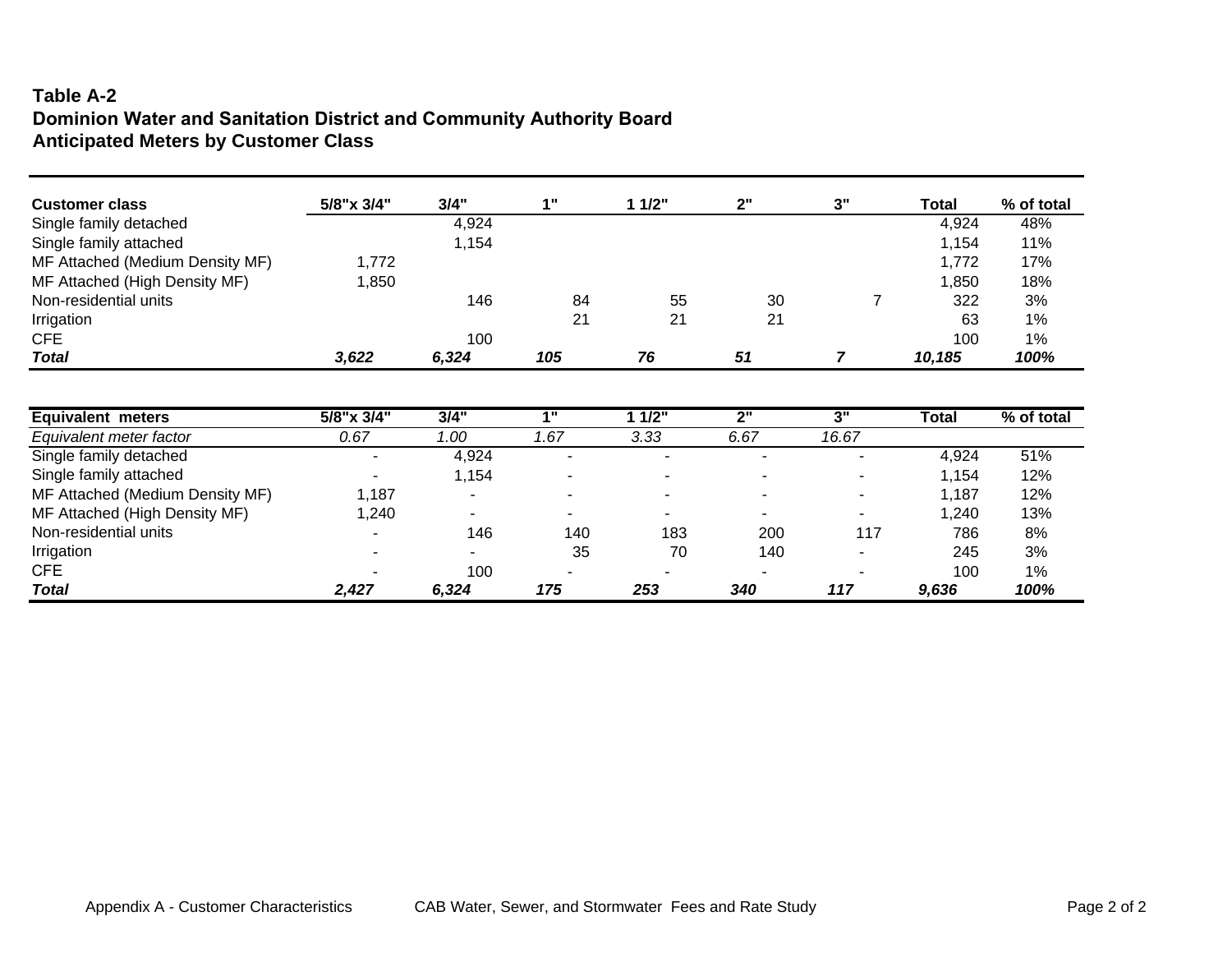Appendix B CAB Tap Fees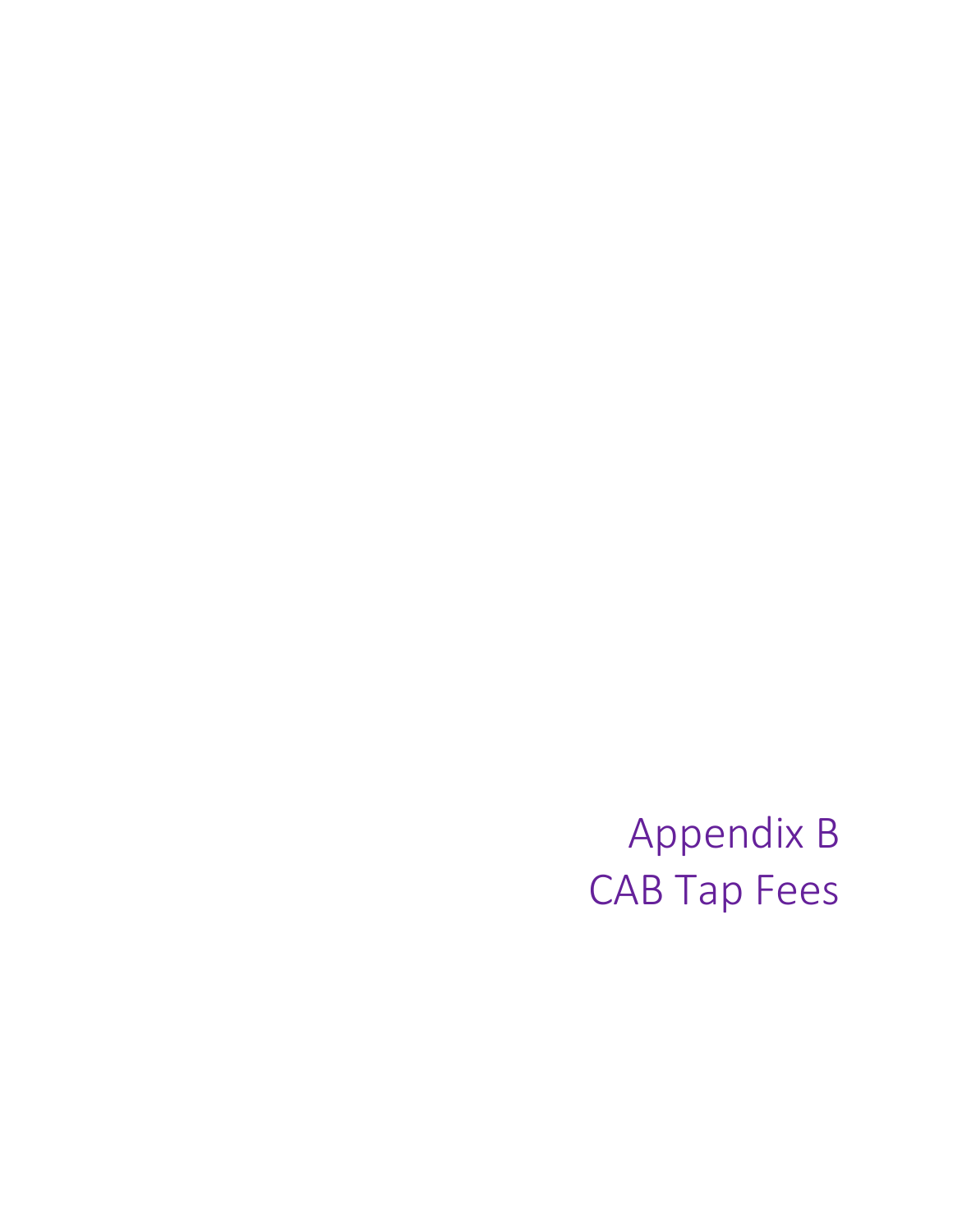#### **Table B-1 Community Authority Board, Water Enterprise Calculated Tap Fee (2016 dollars)**

| Total capital investment<br>Equivalent residential units (EQR)                                         | S | 8,907,000<br>9.536 |
|--------------------------------------------------------------------------------------------------------|---|--------------------|
| Calculated Water Tap Fee, not inc. financing costs, \$/EQR                                             | S | 900                |
| Financing Costs included in tap fee (\$/EQR)<br>Calculated Water Tap Fee, with financing costs, \$/EQR | S | \$600<br>1,500     |

#### **Table B-2 Community Authority Board, Wastewater Enterprise Calculated Tap Fee (2016 dollars)**

| Total capital investment<br>Equivalent residential units (EQR)  | \$ | 3,969,000<br>9,536 |
|-----------------------------------------------------------------|----|--------------------|
| Calculated Wastewater Tap Fee, not inc. financing costs, \$/EQR | S  | 400                |
| Financing Costs included in tap fee (\$/EQR)                    | \$ | 300                |
| Calculated Wastewater Tap Fee, with financing costs, \$/EQR     | S  | 700                |

#### **Table B-3 Community Authority Board, Stormwater Enterprise Calculated Tap Fee (2016 dollars)**

| Total capital investment                                                                     | S      | 39,883,000   |
|----------------------------------------------------------------------------------------------|--------|--------------|
| Equivalent residential units (EQR)                                                           |        | 9,536        |
| Calculated Stormwater Tap Fee, non inc. financing costs, \$/EQR                              | S      | 4.200        |
| Financing Costs included in tap fee (\$/EQR)<br>Calculated SDC, with financing costs, \$/EQR | S<br>S | 300<br>4.500 |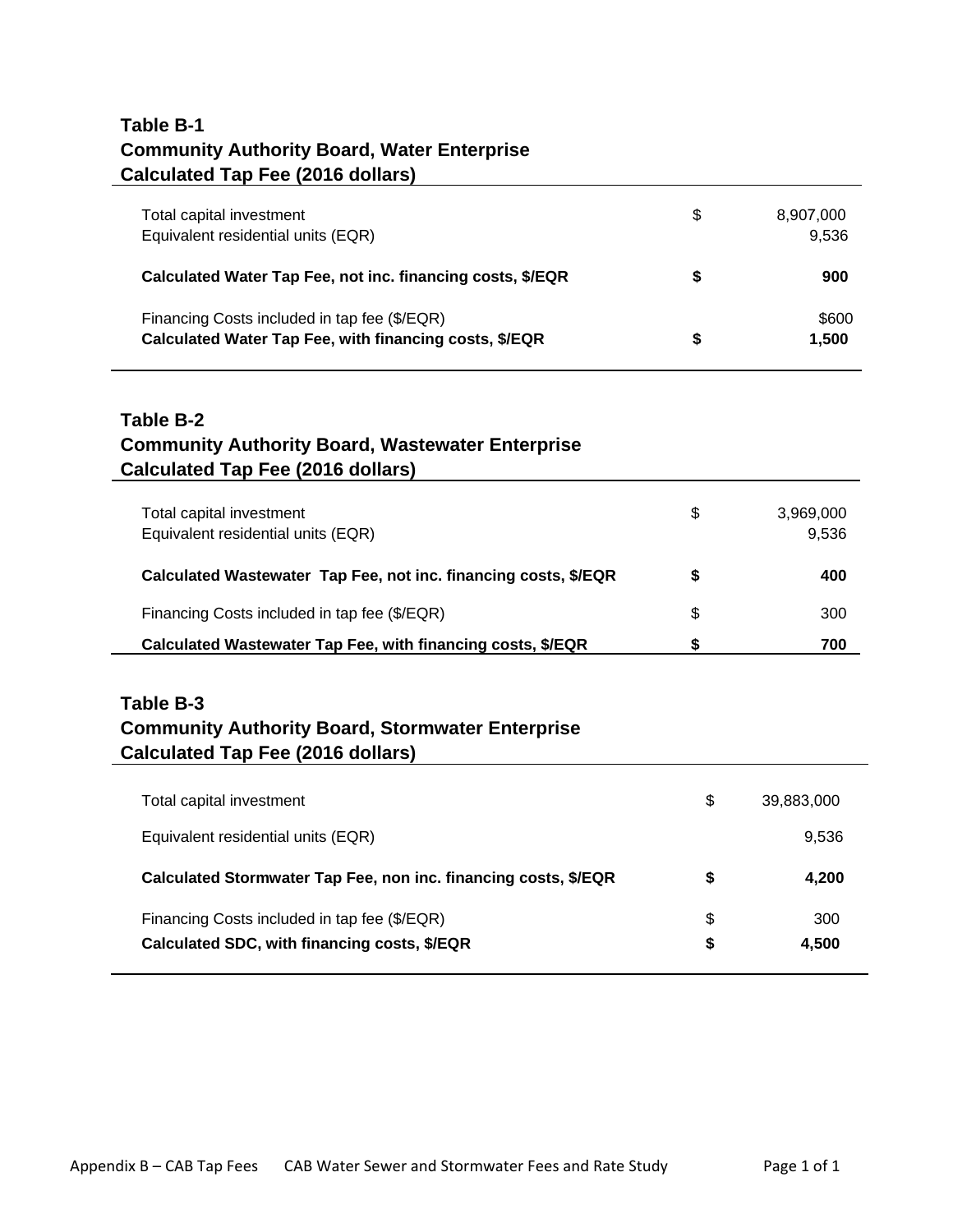Appendix C Water Rate Development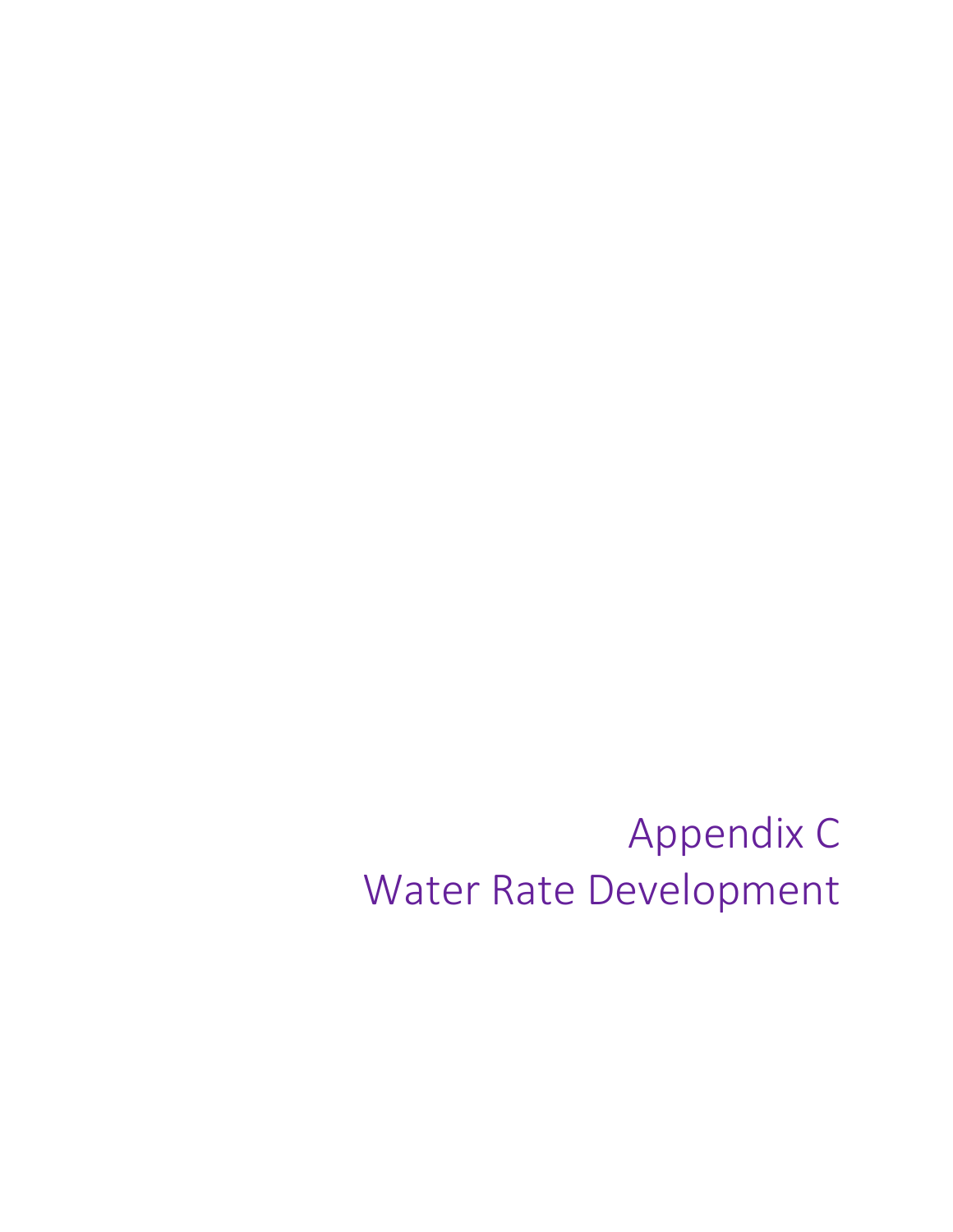#### **Table C-1 CAB, Water Enterprise Estimated O&M Expenditures (2016 Dollars)**

| <b>Description</b>                           |     | 2016<br><b>Projected</b> |     | 2017<br>Projected        |     | 2018<br><b>Projected</b> |     | 2019<br>Projected |     | 2020<br>Projected |
|----------------------------------------------|-----|--------------------------|-----|--------------------------|-----|--------------------------|-----|-------------------|-----|-------------------|
| Operations and maintenance expenditures      |     |                          |     |                          |     |                          |     |                   |     |                   |
| Distribution System O&M                      | \$  | 19.969                   | \$. | 31.888                   | \$. | 43.185                   | -SS | 43.505            | \$. | 43,505            |
| Administration                               | \$. | 360,000                  | \$. | 378,000                  | S   | 397,000                  | \$. | 417,000           | \$. | 438,000           |
| <b>Billing</b>                               |     |                          | \$. | 30,000                   | S   | 42.000                   | -SS | 42,000            | \$. | 54,000            |
| <b>Water Service from DWSD</b>               |     |                          |     |                          |     |                          |     |                   |     |                   |
| Water service Payment to DWSD - Residential  | \$  | 8.932                    | -SS | 132.564                  | S.  | 455.592                  | S.  | 876.443           |     | \$1,307,602       |
| Water service Payment to DWSD - Commercial   | \$  | ٠                        | \$  | $\overline{\phantom{0}}$ | \$  | 7,693                    | S.  | 31,104            | \$  | 73,638            |
| Water service Payment to DWSD - Irrigation   | \$  | $\blacksquare$           |     | 205.317                  | \$  | 209.423                  | \$. | 213.612           | S   | 267,686           |
| Water service Payment to DWSD - Construction | S   | 977,700                  | \$  | 977,700                  | S.  | 498,627                  |     | 508,600           | SS. | 518,772           |
| Water Service Payments to DWSD               | \$  | 986,632                  |     | \$1,315,581              |     | \$1,171,335              |     | \$1,629,758       |     | \$2,167,698       |
| <b>Total annual O&amp;M expenditures</b>     |     | \$1,366,601              |     | \$1,725,469              |     | \$1,611,521              |     | \$2,090,263       |     | \$2,649,204       |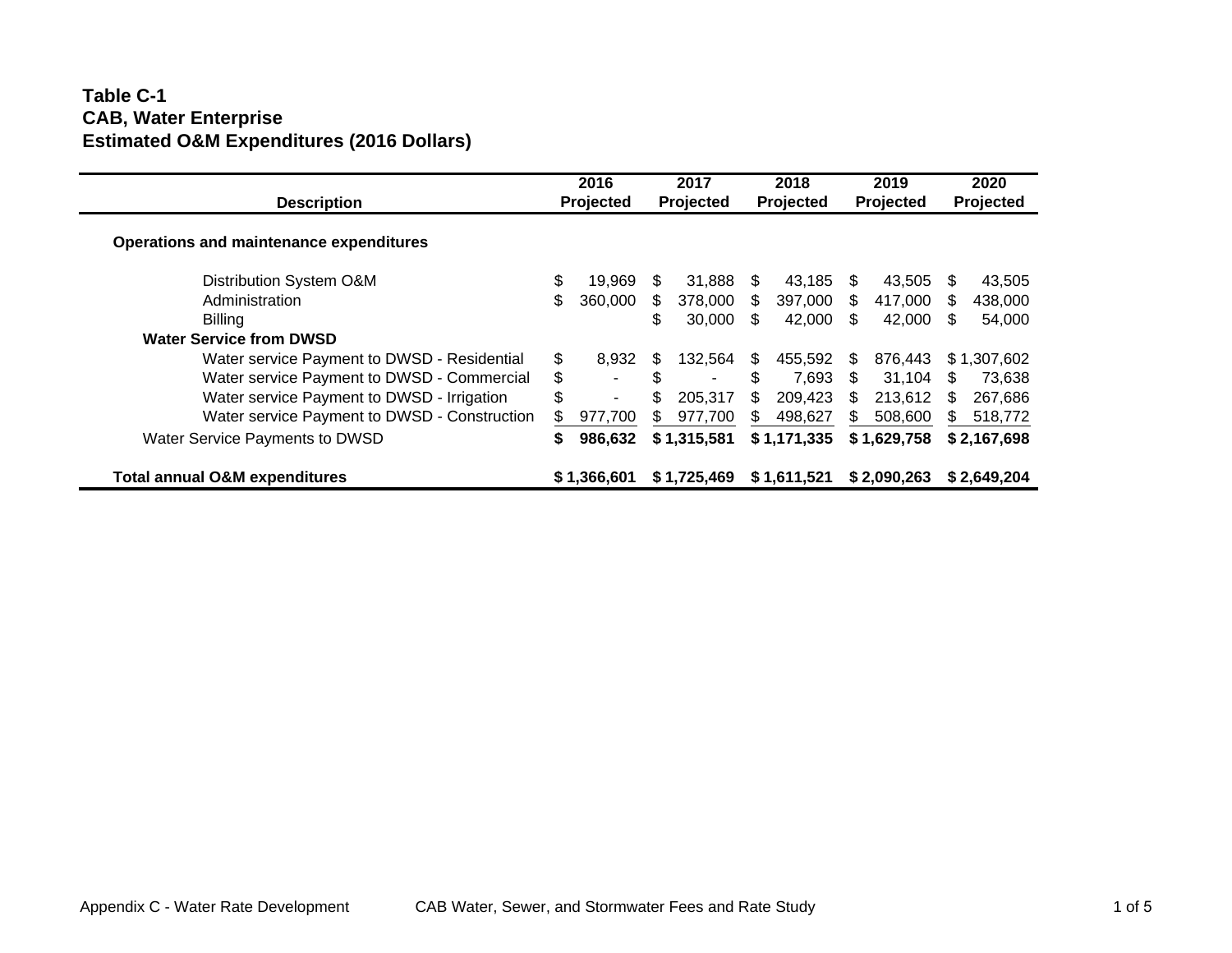#### **Table C-2 CAB, Water Enterprise Capital Fund (2016 Dollars)**

| <b>Description</b>                  | 2016<br>Projected |    | 2017<br>Projected |          | 2018<br>Projected |    | 2019<br>Projected |     | 2020<br>Projected |
|-------------------------------------|-------------------|----|-------------------|----------|-------------------|----|-------------------|-----|-------------------|
| Sources of funds                    |                   |    |                   |          |                   |    |                   |     |                   |
| Water System Tap Fee Revenue        | \$                | \$ | 493,500           | \$       | 910,500           | \$ | 967,500           | \$  | 1,015,500         |
| <b>Financing proceeds</b>           | \$<br>1,900,000   | \$ | 893,940           | <b>S</b> | 847,290           | \$ | 8,400             |     |                   |
| Other sources                       |                   |    |                   |          |                   |    |                   |     |                   |
| Interest earnings                   |                   |    |                   |          |                   |    |                   |     |                   |
| <b>Total sources</b>                | \$<br>1,900,000   | \$ | 1,387,440         | \$       | 1,757,790         | \$ | 975,900           | \$  | 1,015,500         |
| Uses of funds                       |                   |    |                   |          |                   |    |                   |     |                   |
| <b>Water CIP</b>                    | \$<br>1,497,660   | \$ | 893,940           | \$       | 847,290           | \$ | 24,000            | \$  |                   |
| <b>Debt Service</b>                 |                   | \$ |                   |          | 163,040           | \$ | 239,749           | S   | 312,456           |
| <b>Financing Issuance Cost</b>      | 38,000            | \$ | 17,879            |          | 16,946            | \$ | 168               | \$. |                   |
| <b>Transfer to Operating Fund</b>   | \$                |    |                   |          |                   |    |                   |     |                   |
| <b>Transfer from Operating Fund</b> |                   |    |                   |          |                   |    |                   |     |                   |
| <b>Total uses</b>                   | \$<br>1,535,660   | \$ | 911,819           | S        | 1,027,276         | \$ | 263,917           | S   | 312,456           |
| <b>Annual Surplus/(Deficiency)</b>  | 364,340           | S  | 475,621           | S        | 730,514           | S  | 711,983           | S   | 703,044           |
| <b>Beginning Fund Balance</b>       | \$                | \$ | 364,340           | S.       | 839,961           | S  | 1,570,475         |     | 2,282,458         |
| <b>Ending Fund Balance</b>          | 364,340           |    | 839,961           | \$       | 1,570,475         | S  | 2,282,458         |     | 2,985,502         |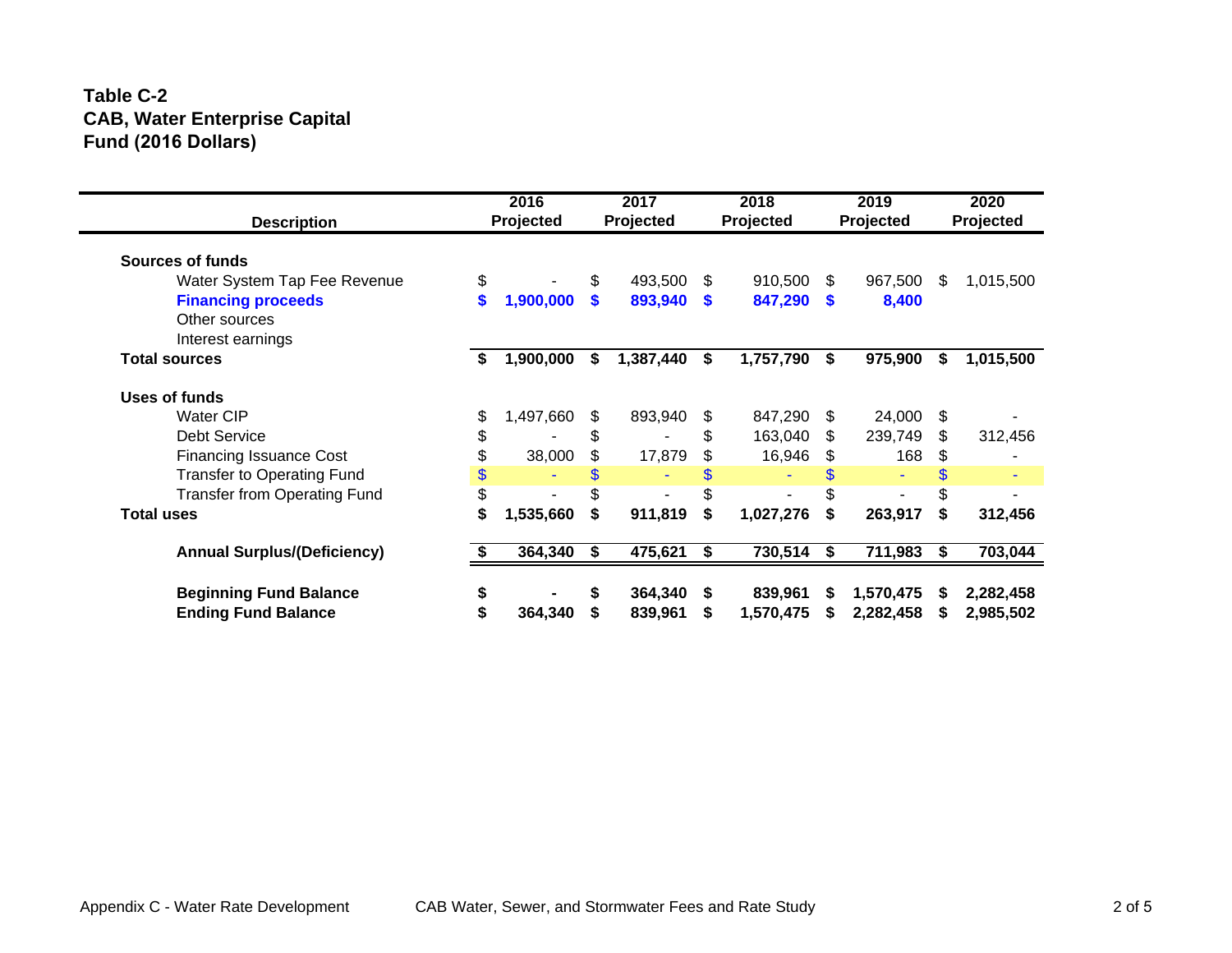#### **Table C-3 CAB, Water Enterprise Operating Fund Cash Flow (2016 Dollars)**

|                                             |                | 2016<br>Projected |     | 2017<br>Projected |                | 2018<br>Projected |    | 2019<br>Projected |     | 2020<br>Projected |
|---------------------------------------------|----------------|-------------------|-----|-------------------|----------------|-------------------|----|-------------------|-----|-------------------|
| <b>Operating Revenue</b>                    |                |                   |     |                   |                |                   |    |                   |     |                   |
| Water service charges (Retail Rate Revenue) | \$             | 16,419            | \$. | 239,594           | \$             | 850,222           | \$ | 1,690,124         | \$  | 2,560,692         |
| <b>Construction Water Revenue</b>           | \$             | 977,700           | \$  | 977,700           | \$             | 498,627           | \$ | 508,600           | S.  | 518,772           |
| Non-rate revenues                           |                |                   |     |                   |                |                   |    |                   |     |                   |
| <b>Total Operating Revenue</b>              | \$             | 994,119           | \$  | 1,217,294         | \$             | 1,348,849         | \$ | 2,198,724         | \$  | 3,079,464         |
| <b>Operation and maintenance</b>            |                |                   |     |                   |                |                   |    |                   |     |                   |
| Distribution System (O&M)                   | \$             | 19,969            | \$  | 31,888            | \$             | 43,185            | \$ | 43,505            | \$  | 43,505            |
| <b>CAB Administration</b>                   | \$             | 360,000           | \$  | 378,000           | \$             | 397,000           | S  | 417,000           | S   | 438,000           |
| <b>Customer Billing</b>                     |                |                   | \$  | 30,000            | \$             | 42,000            | \$ | 42,000            | \$. | 54,000            |
| Water Service Payments to DWSD              |                | 986,632           | \$  | 1,315,581         | \$             | 1,171,335         | \$ | 1,629,758         | \$  | 2,167,698         |
| <b>Total Expenses</b>                       | \$             | 1,366,601         | \$  | 1,755,469         | \$             | 1,653,521         | \$ | 2,132,263         | \$  | 2,703,204         |
| <b>Other Inflows/(Outflows)</b>             |                |                   |     |                   |                |                   |    |                   |     |                   |
| <b>Financing Proceeds</b>                   | \$             |                   | \$  |                   | \$             |                   |    |                   | \$  |                   |
| <b>Financing Repayment</b>                  | \$             |                   | \$  |                   | \$             |                   |    |                   |     |                   |
| Irrigation Tap Fees to DWSD                 | $\mathfrak{S}$ | (262, 575)        | \$  | (404, 560)        | $\mathfrak{S}$ | $(404, 560)$ \$   |    | (404, 560)        | \$  | (404, 560)        |
| Cash funded capital expenditures            |                |                   |     |                   |                |                   |    |                   |     |                   |
| <b>Transfers to Capital Fund</b>            |                |                   |     |                   |                |                   |    |                   |     |                   |
| <b>Transfers from Capital Fund</b>          |                |                   |     |                   |                |                   |    |                   |     |                   |
| <b>Total Other Inflows/(Outflows)</b>       |                | (262, 575)        |     | (404, 560)        |                | (404, 560)        |    | (404, 560)        |     | (404, 560)        |
| <b>Annual Surplus/(Deficiency)</b>          |                | $(635,057)$ \$    |     | $(942, 735)$ \$   |                | $(709, 232)$ \$   |    | $(338, 100)$ \$   |     | (28, 300)         |
| <b>Beginning Fund Balance</b>               |                |                   |     | $(635,057)$ \$    |                | $(1,577,793)$ \$  |    | $(2,287,024)$ \$  |     | (2,625,124)       |
| <b>Ending Fund Balance</b>                  | \$             | (635, 057)        | \$  | $(1,577,793)$ \$  |                | $(2,287,024)$ \$  |    | $(2,625,124)$ \$  |     | (2,653,424)       |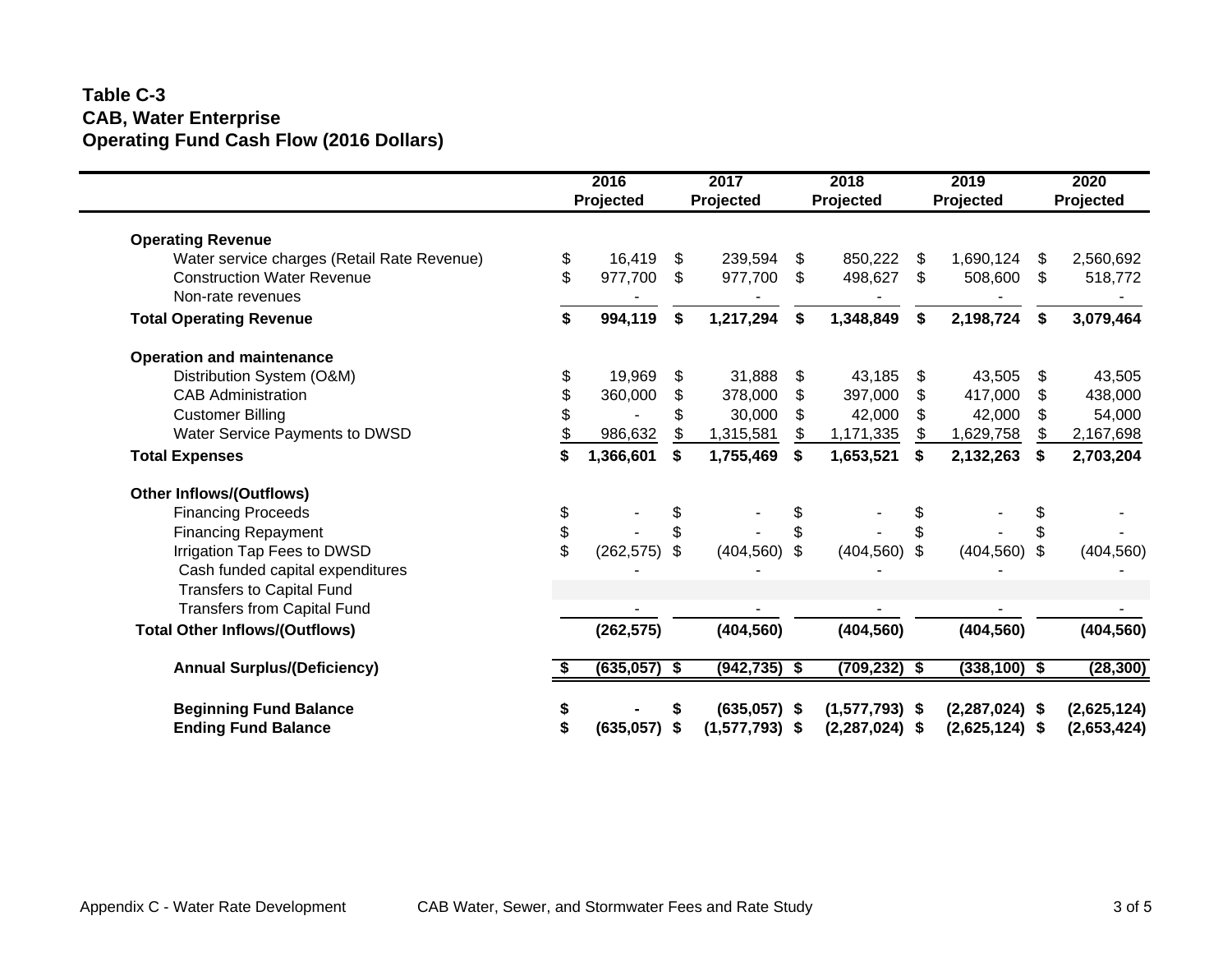#### **Table C-4 CAB, Water EnterpriseBillable Monthly Usage**

| <b>Outdoor Demand Curve</b>                                                                                                                                                                                                           | Jan<br>$0.0\%$                    | Feb<br>0.0%                     | Mar<br>0.7%               | Apr<br>4.1%                 | May<br>11.3%                                       | Jun<br>18.4%                                     | Jul<br>24.5%                                     | Aug<br>20.3%                   | <b>Sep</b><br>14.0%         | Oct<br>6.2%                                        | <b>Nov</b><br>0.7%                          | Dec<br>0.0%                  | <b>Total</b><br>100.0%              |
|---------------------------------------------------------------------------------------------------------------------------------------------------------------------------------------------------------------------------------------|-----------------------------------|---------------------------------|---------------------------|-----------------------------|----------------------------------------------------|--------------------------------------------------|--------------------------------------------------|--------------------------------|-----------------------------|----------------------------------------------------|---------------------------------------------|------------------------------|-------------------------------------|
| *** Demands at the Point of Use, not WTP<br>0.163<br>Indoor usage, acre feet/year<br>0.127<br>Outdoor usage, ac-ft/yr                                                                                                                 |                                   |                                 |                           |                             |                                                    | <b>Single Family Detached (SFD) Residential</b>  |                                                  |                                |                             |                                                    |                                             |                              |                                     |
| Monthly breakdown<br>Days<br>Total indoor usage (gallons)<br>Total outdoor usage (gallons)                                                                                                                                            | Jan<br>31<br>4,509<br>$\sim$      | Feb<br>28.25<br>4,109           | Mar<br>31<br>4.509<br>271 | Apr<br>30<br>4.363<br>1,706 | May<br>31<br>4,509<br>4,658                        | Jun<br>30<br>4,363<br>7,596                      | Jul<br>31<br>4.509<br>10,129                     | Aug<br>31<br>4,509<br>8,384    | Sep<br>30<br>4,363<br>5,784 | Oct<br>31<br>4,509<br>2,550                        | <b>Nov</b><br>30<br>4,363<br>310            | Dec<br>31<br>4,509<br>$\sim$ | Total<br>365.25<br>53,122<br>41,389 |
| Total monthly usage (gallons)<br>Indoor usage below or at threshold (gallons)                                                                                                                                                         | 4,509<br>4,000                    | 4,109<br>4,000                  | 4,780<br>4,000            | 6,069<br>4.000              | 9,167<br>4,000                                     | 11,959<br>4,000                                  | 14,638<br>4,000                                  | 12,892<br>4,000                | 10,148<br>4,000             | 7,059<br>4,000                                     | 4,673<br>4,000                              | 4,509<br>4,000               | 94,511<br>48,000                    |
| Indoor usage above threshold (gallons)<br>Outdoor usage below or at first tier threshold (gallons)<br>Outdoor usage above first tier (gallons)<br>Outdoor usage within second tier (gallons)<br>Outdoor usage in third tier (gallons) | 509<br>$\sim$<br>$\sim$<br>$\sim$ | 109<br>$\overline{\phantom{a}}$ | 509<br>271<br>$\sim$<br>٠ | 363<br>1,706<br>٠           | 509<br>4,658<br>$\sim$<br>$\overline{\phantom{a}}$ | 363<br>5,000<br>2,596<br>2,596<br>$\blacksquare$ | 509<br>5,000<br>5,129<br>5,129<br>$\overline{a}$ | 509<br>5,000<br>3,384<br>3,384 | 363<br>5,000<br>784<br>784  | 509<br>2,550<br>$\overline{\phantom{a}}$<br>$\sim$ | 363<br>310<br>٠<br>$\overline{\phantom{a}}$ | 509<br>$\sim$                | 5,122<br>29,496<br>11,893           |

**Total Montly Usage 94,511** 

| *** Demands at the Point of Use, not WTP<br>Indoor usage, ac-ft/yr<br>Outdoor usage, ac-ft/yr | 0.120<br>0.080 |                          |        |        |                          |                          | <b>Single Family Attached (SFA) Residential</b> |       |                          |                          |        |                           |                          |        |
|-----------------------------------------------------------------------------------------------|----------------|--------------------------|--------|--------|--------------------------|--------------------------|-------------------------------------------------|-------|--------------------------|--------------------------|--------|---------------------------|--------------------------|--------|
| <b>Monthly breakdown</b>                                                                      |                | Jan                      | Feb    | Mar    | Apr                      | May                      | Jun                                             | Jul   | Aug                      | <b>Sep</b>               | Oct    | <b>Nov</b>                | Dec                      | Total  |
| Days                                                                                          |                | 31                       | 28.25  | 31     | 30                       | 31                       | 30                                              | 31    | 31                       | 30                       | 31     | 30                        | 31                       | 365.25 |
| Total indoor usage (gallons)                                                                  |                | 3,319                    | 3,025  | 3,319  | 3.212                    | 3,319                    | 3,212                                           | 3,319 | 3,319                    | 3,212                    | 3,319  | 3,212                     | 3,319                    | 39,108 |
| Total outdoor usage (gallons)                                                                 |                |                          | $\sim$ | 171    | 1,075                    | 2,934                    | 4,785                                           | 6,381 | 5,281                    | 3,644                    | 1,606  | 195                       | $\sim$                   | 26,072 |
| Total monthly usage (gallons)                                                                 |                | 3,319                    | 3,025  | 3,490  | 4,287                    | 6,254                    | 7,997                                           | 9,700 | 8,600                    | 6,856                    | 4,926  | 3,408                     | 3,319                    | 65,180 |
| Indoor usage below or at threshold (gallons)                                                  |                | 3,319                    | 3,025  | 3,319  | 3,212                    | 3,319                    | 3,212                                           | 3,319 | 3,319                    | 3,212                    | 3,319  | 3,212                     | 3,319                    | 39,108 |
| Indoor usage above threshold (gallons)                                                        |                | $\overline{\phantom{a}}$ | $\sim$ | 171    | 1,075                    | 2,934                    | 4,785                                           | 6,381 | 5,281                    | 3,644                    | 1,606  | 195                       | $\sim$                   | 26,072 |
|                                                                                               |                | 3,319                    | 3,025  | 3.490  | 4.287                    | 6,254                    | 7,997                                           | 9.700 | 8,600                    | 6,856                    | 4,926  | 3,408                     | 3,319                    | 65,180 |
| Outdoor usage below or at first tier threshold (gallons)                                      |                | 3,319                    | 3,025  | 3,319  | 3,212                    | 3,319                    | 3,212                                           | 3,319 | 3,319                    | 3,212                    | 3,319  | 3,212                     | 3,319                    | 39,108 |
| Outdoor usage above first tier (gallons)                                                      |                |                          |        | ٠      | $\overline{\phantom{a}}$ | $\overline{\phantom{a}}$ | $\overline{\phantom{a}}$                        |       | $\overline{\phantom{a}}$ | $\overline{\phantom{a}}$ |        | ٠                         | $\overline{\phantom{a}}$ |        |
| Outdoor usage below or at first tier threshold (gallons)                                      |                |                          | $\sim$ | 171    | 1,075                    | 2,934                    | 4,785                                           | 5.000 | 5,000                    | 3,644                    | 1,606  | 195                       | $\sim$                   | 24,410 |
| Outdoor usage within second tier (gallons)                                                    |                |                          |        | $\sim$ | $\sim$                   | $\overline{\phantom{a}}$ | ٠                                               | 1,381 | 281                      | $\overline{\phantom{a}}$ | $\sim$ | $\overline{\phantom{a}}$  | $\overline{\phantom{a}}$ | 1,662  |
| Outdoor usage in third tier (gallons)                                                         |                |                          |        |        |                          |                          |                                                 |       |                          |                          |        |                           |                          |        |
|                                                                                               |                |                          |        |        |                          |                          |                                                 |       |                          |                          |        | <b>Total Montly Usage</b> |                          | 65,180 |
|                                                                                               |                |                          |        |        |                          |                          |                                                 |       |                          |                          |        |                           |                          |        |
| *** Demands at the Point of Use, not WTP                                                      |                |                          |        |        |                          |                          | <b>Multi-Family Residential, Medium Density</b> |       |                          |                          |        |                           |                          |        |
| Indoor usage, ac-ft/yr                                                                        | 0.090          |                          |        |        |                          |                          |                                                 |       |                          |                          |        |                           |                          |        |
| Outdoor usage, ac-ft/yr                                                                       | 0.020          |                          |        |        |                          |                          |                                                 |       |                          |                          |        |                           |                          |        |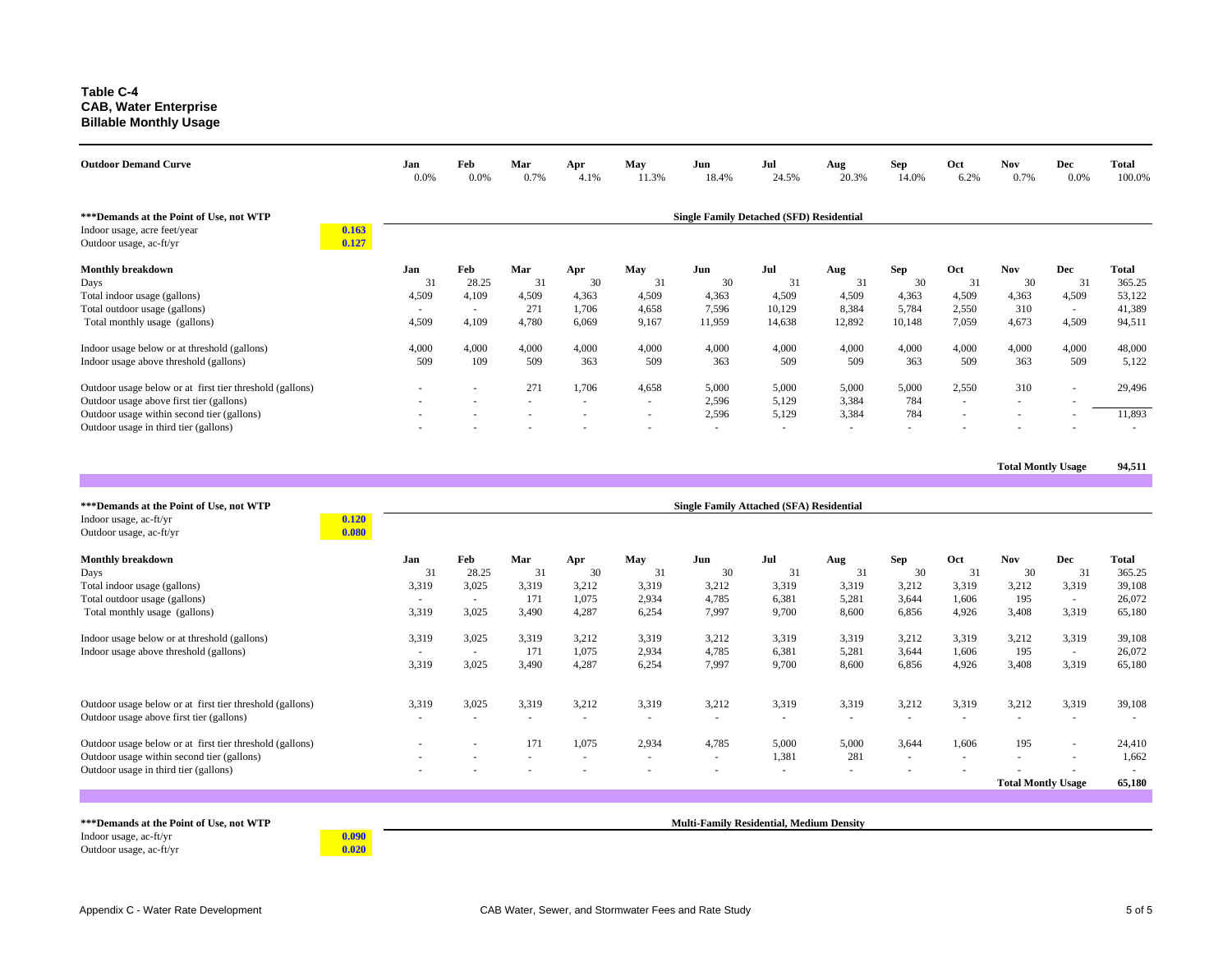| <b>Monthly breakdown</b>                                                                 | Jan            | Feb    | Mar   | Apr   | May   | Jun                                           | Jul    | Aug    | <b>Sep</b> | Oct    | <b>Nov</b>                | <b>Dec</b> | <b>Total</b> |
|------------------------------------------------------------------------------------------|----------------|--------|-------|-------|-------|-----------------------------------------------|--------|--------|------------|--------|---------------------------|------------|--------------|
| Days                                                                                     | 31             | 28.25  | 31    | 30    | 31    | 30                                            | 31     | 31     | 30         | 31     | 30                        | 31         | 365.25       |
| Total indoor monthly usage (gallons)                                                     | 2,489          | 2,269  | 2,489 | 2,409 | 2,489 | 2,409                                         | 2,489  | 2,489  | 2,409      | 2,489  | 2,409                     | 2,489      | 29,331       |
| Total outdoor monthly usage (gallons)                                                    | $\sim$         | $\sim$ | 43    | 269   | 734   | 1,196                                         | 1,595  | 1,320  | 911        | 402    | 49                        | $\sim$     | 6,518        |
| Total monthly usage (gallons)                                                            | 2,489          | 2,269  | 2,532 | 2.678 | 3,223 | 3,605                                         | 4.085  | 3.810  | 3,320      | 2,891  | 2,458                     | 2,489      | 35,849       |
| Indoor usage below or at threshold (gallons)                                             | 2,489          | 2,269  | 2,489 | 2,409 | 2,489 | 2,409                                         | 2,489  | 2,489  | 2,409      | 2,489  | 2,409                     | 2,489      | 29,331       |
| Indoor usage above threshold (gallons)                                                   |                |        |       |       |       | ٠                                             |        |        |            |        |                           |            |              |
| Outdoor usage below or at threshold (gallons)<br>Outdoor usage above threshold (gallons) |                |        | 43    | 269   | 734   | 1,196                                         | 1,595  | 1,320  | 911        | 402    | 49                        |            | 6,518        |
|                                                                                          |                |        |       |       |       |                                               |        |        |            |        | <b>Total Montly Usage</b> |            | 35,849       |
|                                                                                          |                |        |       |       |       |                                               |        |        |            |        |                           |            |              |
| *** Demands at the Point of Use, not WTP                                                 |                |        |       |       |       | <b>Multi-Family Residential, High Density</b> |        |        |            |        |                           |            |              |
| Indoor usage, gal/capita/day<br>Outdoor usage, ac-ft/yr                                  | 0.065<br>0.010 |        |       |       |       |                                               |        |        |            |        |                           |            |              |
| <b>Monthly breakdown</b>                                                                 | Jan            | Feb    | Mar   | Apr   | May   | Jun                                           | Jul    | Aug    | Sep        | Oct    | <b>Nov</b>                | Dec        | <b>Total</b> |
| Days                                                                                     | 31             | 28.25  | 31    | 30    | 31    | 30                                            | 31     | 31     | 30         | 31     | 30                        | 31         | 365.25       |
| Total indoor monthly usage (gallons)                                                     | 1,798          | 1,638  | 1,798 | 1,740 | 1,798 | 1,740                                         | 1,798  | 1,798  | 1,740      | 1,798  | 1,740                     | 1,798      | 21,184       |
| Total outdoor monthly usage (gallons)                                                    |                | $\sim$ | 21    | 134   | 367   | 598                                           | 798    | 660    | 455        | 201    | 24                        |            | 3,259        |
| Total monthly usage (gallons)                                                            | 1,798          | 1,638  | 1,819 | 1,874 | 2,165 | 2,338                                         | 2,596  | 2,458  | 2,195      | 1,999  | 1,764                     | 1,798      | 24,443       |
| Indoor usage below or at threshold (gallons)                                             | 1,798          | 1,638  | 1,798 | 1,740 | 1,798 | 1,740                                         | 1,798  | 1,798  | 1,740      | 1,798  | 1,740                     | 1,798      | 21,184       |
| Indoor usage above threshold (gallons)                                                   |                |        | ٠     | ٠     | ٠     | $\overline{\phantom{a}}$                      | $\sim$ | $\sim$ | $\sim$     | $\sim$ | ٠                         |            |              |
| Outdoor usage below or at threshold (gallons)                                            |                |        | 21    | 134   | 367   | 598                                           | 798    | 660    | 455        | 201    | 24                        |            | 3,259        |
| Outdoor usage above threshold (gallons)                                                  |                |        |       |       |       |                                               |        |        |            |        | <b>Total Montly Usage</b> |            | 24,443       |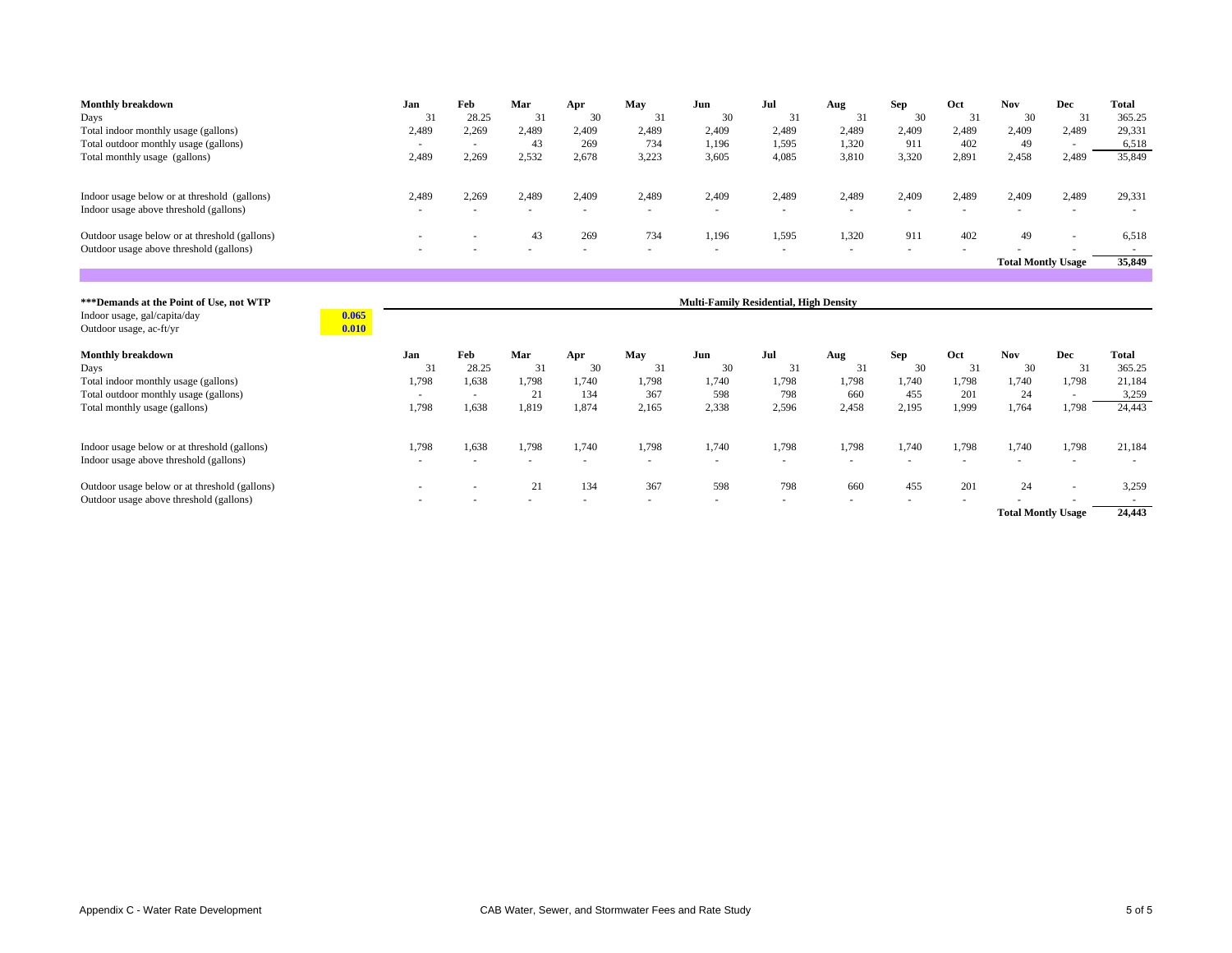Appendix D Sewer Rate Development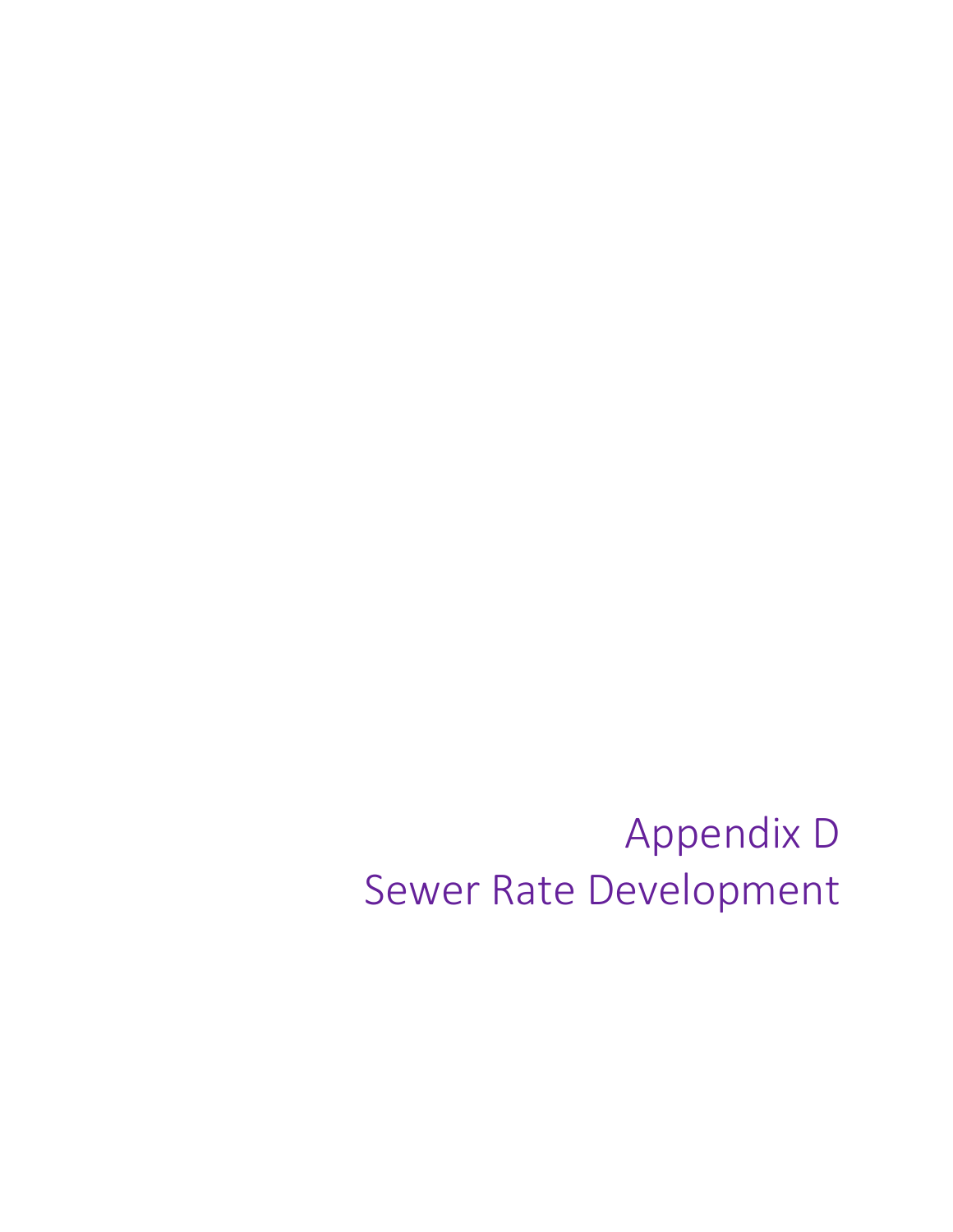#### **Table D-1CAB, Sewer Enterprise Estimated O&M Expenditures (2016 Dollars)**

| <b>Description</b>                       | 2016<br>Projected |     | 2017<br>Projected |    | 2018<br>Projected |     | 2019<br>Projected |     | 2020<br>Projected |
|------------------------------------------|-------------------|-----|-------------------|----|-------------------|-----|-------------------|-----|-------------------|
| Operations and maintenance expenditures  |                   |     |                   |    |                   |     |                   |     |                   |
| <b>DSWD Charges</b>                      | \$<br>4.940       | \$. | 72.813            | \$ | 257.242           | -SS | 507.700           | S   | 774,907           |
| <b>Collection System O&amp;M</b>         | \$<br>11,571      | \$. | 15.841            | \$ | 22.436            | \$  | 22.436            | \$  | 23,655            |
| <b>District Administration</b>           |                   |     |                   |    |                   |     |                   |     |                   |
| All admin cost allocated to WW           | 200,000           | \$. | 210,000           | S  | 221.000           | \$. | 232,000           | \$. | 243,000           |
| <b>Total annual O&amp;M expenditures</b> | 216,511           |     | 298,654           |    | 500,678           |     | 762,136           |     | 1,041,562         |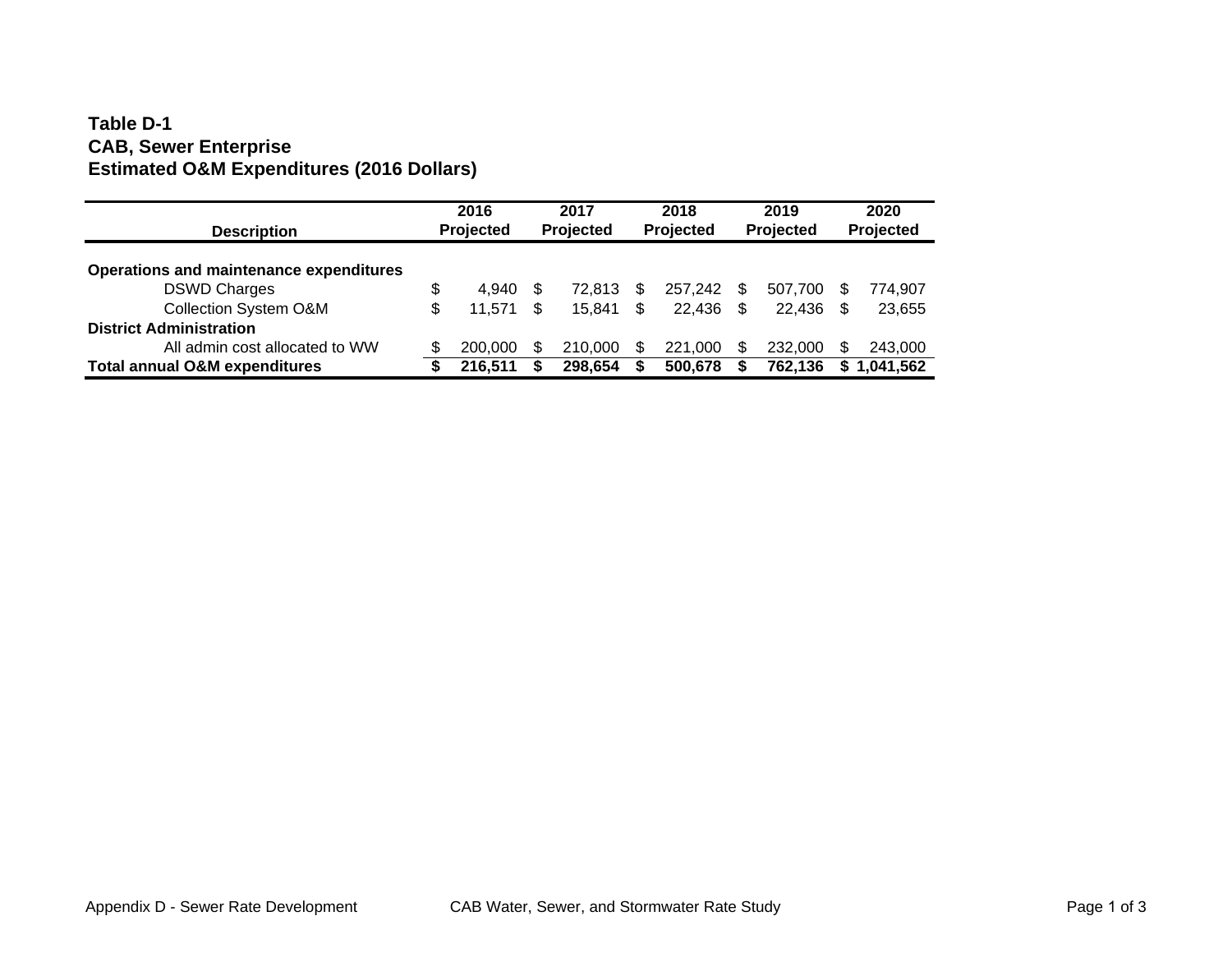#### **Table D-2 CAB, Sewer Enterprise Capital Fund Cash Flow (2016 Dollars)**

| <b>Description</b>                                       | 2016<br>Projected |     | 2017<br>Projected |     | 2018<br>Projected |             | 2019<br>Projected |     | 2020<br>Projected |
|----------------------------------------------------------|-------------------|-----|-------------------|-----|-------------------|-------------|-------------------|-----|-------------------|
|                                                          |                   |     |                   |     |                   |             |                   |     |                   |
| Sources of funds                                         |                   |     |                   |     |                   |             |                   |     |                   |
| Sewer System Tap Fee Revenue                             | \$<br>112,700     | \$  | 112,700           | \$  | 424,900           | \$          | 451,500           | \$. | 473,900           |
| <b>Financing proceeds</b>                                | \$<br>578,556     | \$. | 213,480           | \$. | 329,754           | <b>S</b>    |                   |     |                   |
| <b>Transfer from Operating Fund</b><br>Interest earnings | \$                | \$. |                   | \$. |                   | \$          |                   | \$  |                   |
| <b>Total sources</b>                                     | 691,256           | Ŝ.  | 326,180           | \$  | 754,654           | $$^{\circ}$ | 451,500           | \$  | 473,900           |
| Uses of funds                                            |                   |     |                   |     |                   |             |                   |     |                   |
| <b>Wastewater CIP</b>                                    | \$<br>578,556     | \$. | 213,480           | \$. | 329,754           | \$          |                   | \$  | 60,960            |
| <b>Debt Service</b>                                      | \$                | \$  |                   | \$. | 49,646            | \$.         | 67,965            |     | 96,261            |
| <b>Financing Issuance Cost</b>                           | 11,571            | \$  | 4,270             |     | 6,595             | \$          |                   |     |                   |
| <b>Transfer to Operating Fund</b>                        |                   |     |                   |     |                   |             |                   |     |                   |
| <b>Total uses</b>                                        | 590,127           | S   | 217,750           | \$  | 385,995           |             | 67,965            | \$  | 157,221           |
| <b>Annual Surplus/(Deficiency)</b>                       | 101,129           | \$  | 108,430           | \$  | 368,659           | S           | 383,535           | S   | 316,679           |
|                                                          |                   |     |                   |     |                   |             |                   |     |                   |
| <b>Beginning Fund Balance</b>                            |                   |     | 101,129           | S   | 209,559           | S.          | 578,218           |     | 961,753           |
| <b>Ending Fund Balance</b>                               | 101,129           |     | 209,559           |     | 578,218           |             | 961,753           |     | 1,278,432         |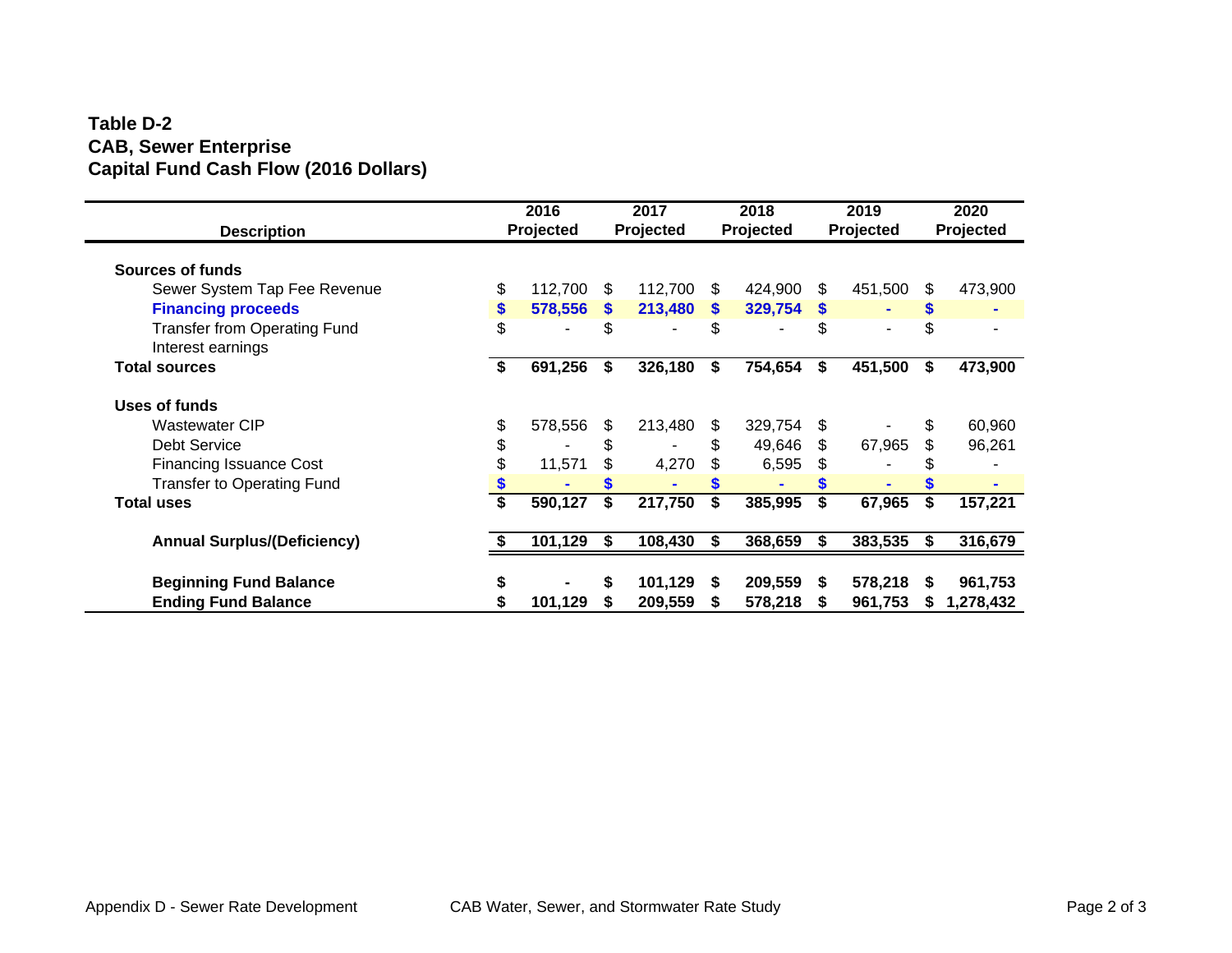#### **Table D-3 CAB, Sewer Enterprise Operating Fund Cash Flow (2016 Dollars)**

|                                                 | 2016<br>Projected    |     | 2017<br>Projected | 2018<br>Projected |                |     | 2019<br>Projected        |      | 2020<br>Projected |
|-------------------------------------------------|----------------------|-----|-------------------|-------------------|----------------|-----|--------------------------|------|-------------------|
| <b>Operating Revenue</b>                        |                      |     |                   |                   |                |     |                          |      |                   |
| Wastewater service revenue<br>Non-rate revenues | \$<br>5,000          | -\$ | 70,000            | \$                | 269,000        | \$  | 612,000                  | \$   | 1,035,000         |
| <b>Total Revenue</b>                            | \$<br>5,000          | \$  | 70,000            | \$                | 269,000        | \$  | 612,000                  | \$   | 1,035,000         |
| <b>Operation and maintenance</b>                |                      |     |                   |                   |                |     |                          |      |                   |
| <b>DSWD Charges</b>                             | \$<br>5,000          | \$  | 73,000            | \$                | 257,000        | \$  | 508,000                  | \$   | 775,000           |
| Collection System O&M                           | \$<br>12,000         | \$  | 16,000            | \$                | 22,000         | \$  | 22,000                   | \$   | 24,000            |
| Administration                                  | \$<br>200,000        | \$  | 210,000           | \$                | 221,000        | \$  | 232,000                  | \$   | 243,000           |
| <b>Total O&amp;M Expenses</b>                   | \$<br>217,000        | \$  | 299,000           | \$                | 500,000        | \$  | 762,000                  | \$   | 1,042,000         |
| Other Inflows/(Outflows)                        |                      |     |                   |                   |                |     |                          |      |                   |
| <b>Financing Proceeds</b>                       |                      |     |                   |                   |                |     |                          |      |                   |
| <b>Financing Repayment</b>                      |                      |     |                   |                   |                |     |                          |      |                   |
| Cash funded capital expenditures                | \$<br>$\blacksquare$ | \$  | $\blacksquare$    | \$                | $\blacksquare$ | \$  | $\blacksquare$           | \$   |                   |
| Transfers (to) Capital Fund                     |                      |     |                   |                   |                |     |                          |      |                   |
| <b>Transfers from Capital Fund</b>              | \$                   | \$  | ٠                 | \$                | $\blacksquare$ | \$  | $\overline{\phantom{a}}$ | \$   |                   |
| <b>Total Other Inflows/(Outflows)</b>           | \$                   | \$  |                   | \$                |                | \$  |                          | \$   |                   |
| <b>Annual Surplus/(Deficiency)</b>              | (212,000)            | \$  | (229,000)         | \$                | (231,000)      | -\$ | $(150,000)$ \$           |      | (7,000)           |
|                                                 |                      |     |                   |                   |                |     |                          |      |                   |
| <b>Beginning Fund Balance</b>                   | $\mathbf{0}$         | \$  | $(212,000)$ \$    |                   | $(441,000)$ \$ |     | $(672,000)$ \$           |      | (822,000)         |
| <b>Ending Fund Balance</b>                      | \$<br>$(212,000)$ \$ |     | (441,000)         | - \$              | (672,000) \$   |     | (822,000)                | - \$ | (829,000)         |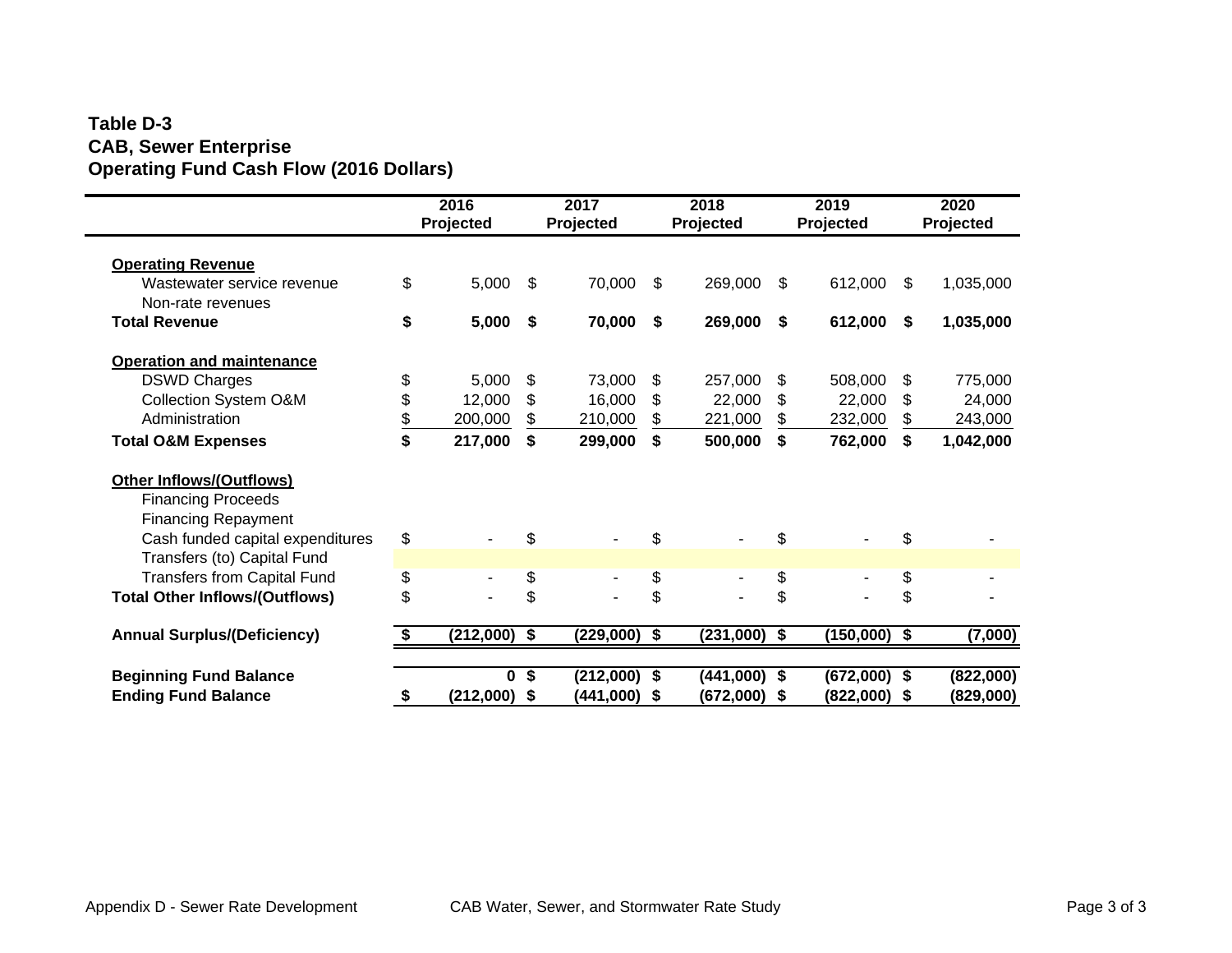# Appendix E Stormwater Rate Development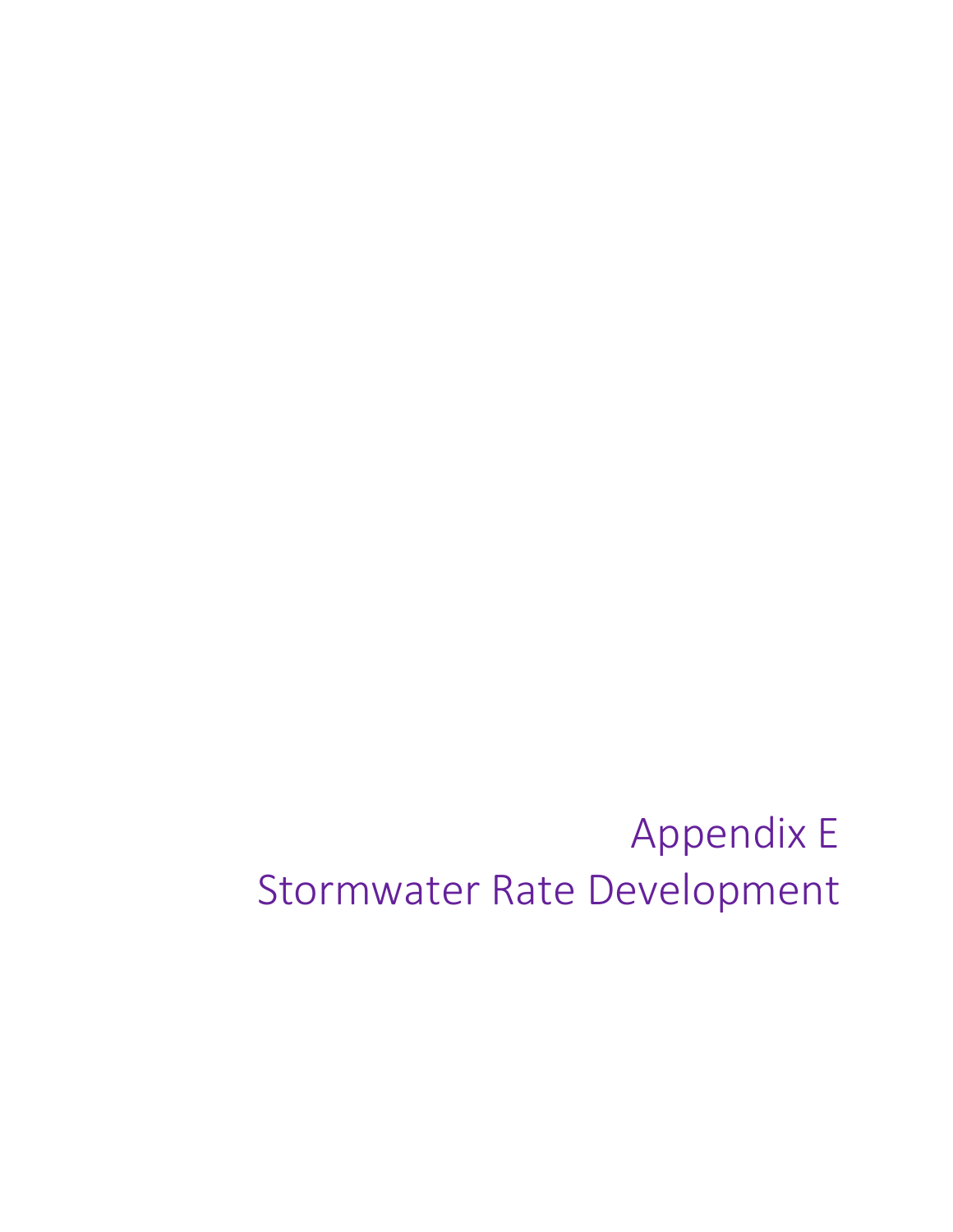#### **Table E-1 CAB, Stormwater Enterprise O&M Expenses (2016 Dollars)**

| <b>Description</b>                             | 2016<br>Projected |        |    | 2017<br>Projected |     | 2018<br>Projected |     | 2019<br><b>Projected</b> |     | 2020<br>Projected |
|------------------------------------------------|-------------------|--------|----|-------------------|-----|-------------------|-----|--------------------------|-----|-------------------|
| <b>Operations and Maintenance expenditures</b> |                   |        |    |                   |     |                   |     |                          |     |                   |
| Infrastructure O&M                             | \$                | 45,938 | S  | 69.825            |     | 141.163           | \$. | 148.800                  | \$. | 148,800           |
| District Administration                        | \$                | 40,000 | \$ | 42.000            | \$. | 44,000            | \$. | 46.000                   | \$. | 49,000            |
| <b>Total Annual O&amp;M Expenditures</b>       | S                 | 85,938 |    | 111.825           |     | 185,163           |     | 194,800                  |     | 197,800           |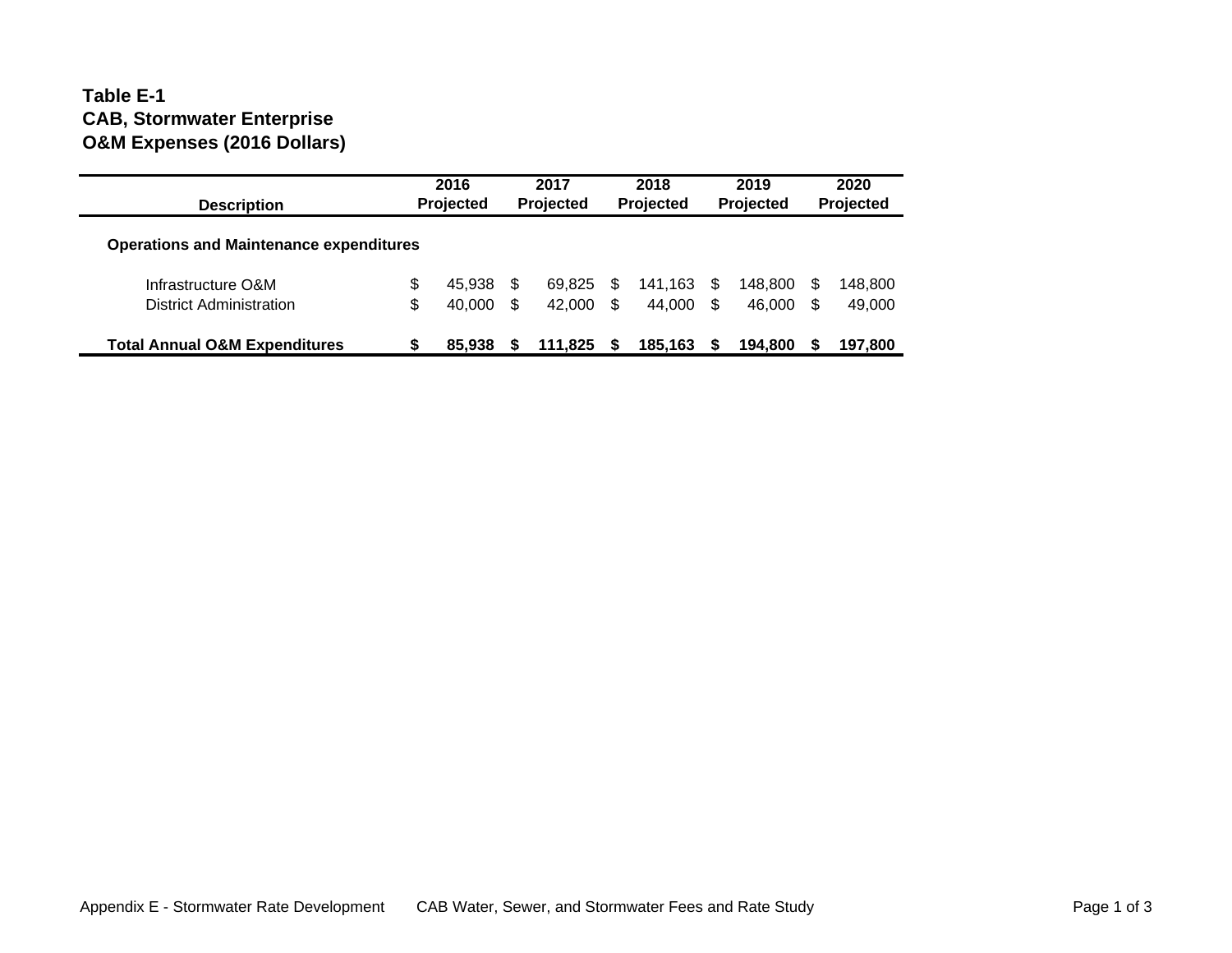#### **Table E-2 CAB, Stormwater Enterprise Capital Fund (2016 Dollars)**

| <b>Description</b>                                          | 2016<br>Projected    | 2017<br>Projected      | 2018<br>Projected            | 2019<br>Projected          | 2020<br>Projected          |
|-------------------------------------------------------------|----------------------|------------------------|------------------------------|----------------------------|----------------------------|
| <b>Sources of funds</b>                                     |                      |                        |                              |                            |                            |
| Stormwater System Development Fee (SDF)                     | \$<br>$\blacksquare$ | 724,500<br>\$          | \$2,731,500                  | \$2,902,500                | \$3,046,500                |
| Financing proceeds                                          | \$5,700,000          | \$2,866,500            | \$8,560,500                  |                            |                            |
| Other sources                                               |                      |                        |                              |                            |                            |
| Interest earnings                                           |                      |                        |                              |                            |                            |
| <b>Transfer from Operating Fund</b>                         | \$                   |                        |                              | \$                         | $s -$                      |
| <b>Total sources</b>                                        | \$5,700,000          | \$3,591,000            | \$11,292,000                 | \$2,902,500                | \$3,046,500                |
| Uses of funds                                               |                      |                        |                              |                            |                            |
| Stormwater CIP expenditures                                 | \$5,512,500          | \$2,866,500            | \$8,560,500                  | 916,500<br>-S              | \$                         |
| <b>Financing Issuance Cost</b>                              | \$<br>114,000        | \$.<br>57,330          | S.<br>171,210 \$             |                            | \$                         |
| <b>Debt Service</b>                                         | \$<br>$\blacksquare$ | S<br>$\blacksquare$    | \$<br>489,120 \$             | 735,096                    | \$1,469,677                |
| <b>Transfer to Operating Fund</b>                           |                      |                        |                              |                            |                            |
| <b>Total uses</b>                                           | \$5,626,500          | \$2,923,830            | \$9,220,830                  | \$1,651,596                | \$1,469,677                |
| <b>Annual Surplus/(Deficiency)</b>                          | 73,500               | 667,170<br>S.          | \$2,071,170                  | \$1,250,904                | \$1,576,823                |
|                                                             |                      |                        |                              |                            |                            |
| <b>Beginning Fund Balance</b><br><b>Ending Fund Balance</b> | \$<br>73,500         | 73,500<br>S<br>740,670 | 740,670<br>\$<br>\$2,811,840 | \$2,811,840<br>\$4,062,744 | \$4,062,744<br>\$5,639,568 |
|                                                             |                      |                        |                              |                            |                            |